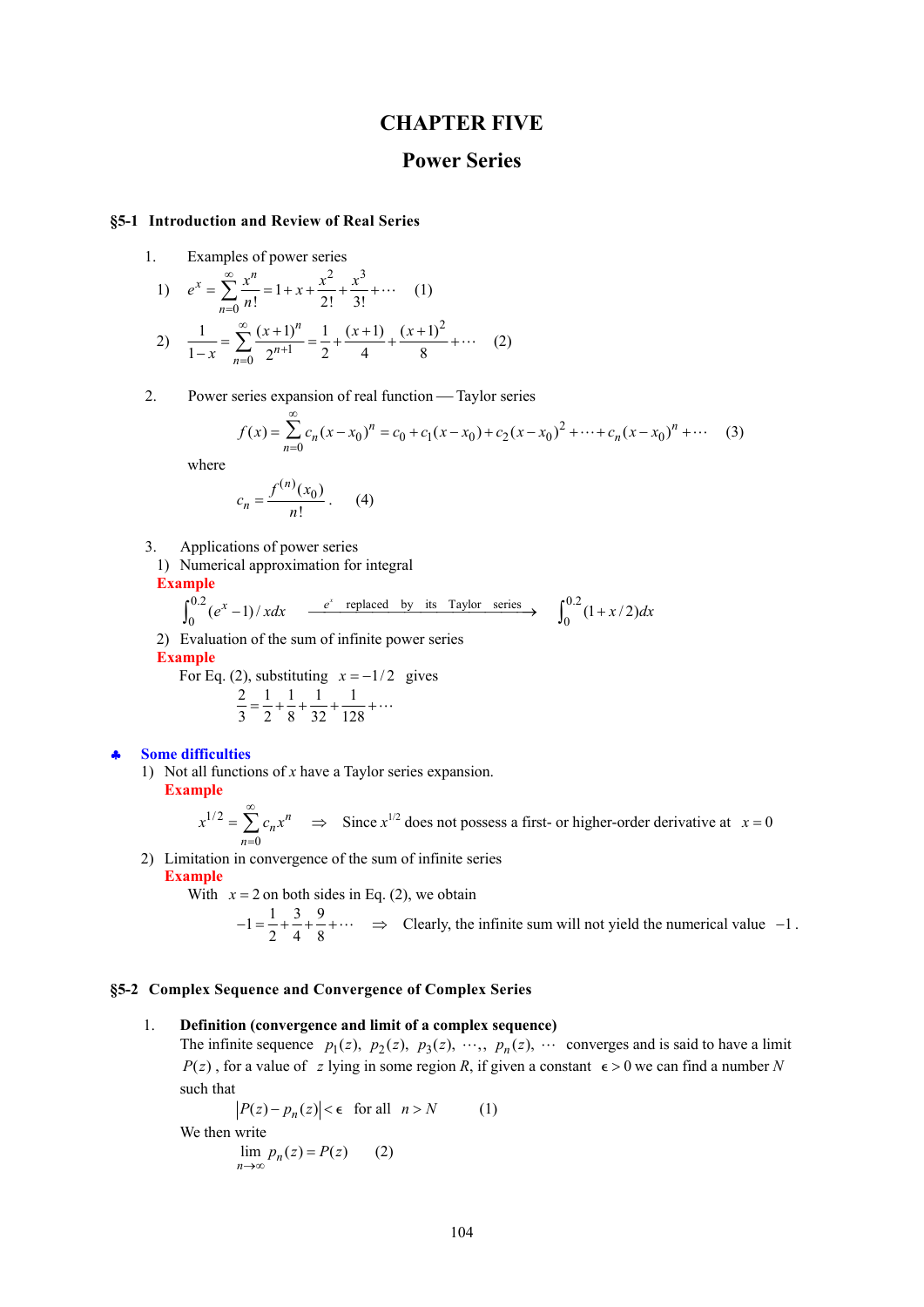### **Example 1**

For the sequence  $1 + e^{-z}$ ,  $1 + e^{-2z}$ ,  $1 + e^{-3z}$ , …,  $1 + e^{-nz}$ , …, show that the limit is 1 if  $x = \text{Re}(z) > 0$ 

**<pf.>** 

With  $P(z) = 1$ ,  $p_n(z) = 1 + e^{-nz}$  and with  $0 < \epsilon < 1$ , we employ Eq.(1) and obtain the requirement  $\left| 1 - e^{-nz} - 1 \right| = \left| e^{-nz} \right| < \epsilon$ , for  $n > N$ .

This is equivalent to

$$
e^{-nx} < \epsilon \quad \text{or} \quad e^{nx} < \frac{1}{\epsilon}, \text{ for } n > N.
$$
  
\n
$$
\Rightarrow \qquad n > \frac{1}{x} \ln \left( \frac{1}{\epsilon} \right)
$$

If we take *N* as the integer that equals or exceeds the positive quantity  $\frac{1}{x} \ln\left(\frac{1}{\epsilon}\right)$ , then the condition

$$
\left|e^{-nz}\right| < \epsilon \quad \text{will be satisfied for all} \quad n > N \,.
$$

Note the necessity for our having chosen  $x$  as positive as it guarantees that

$$
e^{-Nx} > e^{-(N+1)x} > e^{-(N+2)x}
$$

i.e. if  $|e^{-nz}| < \epsilon$  is satisfied for *n* = *N*, then it is satisfied for all *n* > *N*. Since we take

$$
N \ge \frac{1}{x} \ln\left(\frac{1}{\epsilon}\right)
$$

it is clear that *N* depends on both  $x = \text{Re}(z)$  and  $\epsilon$ , and grows as  $\epsilon$  shrinks.

$$
\Rightarrow \lim_{n \to \infty} \left( 1 + e^{-nz} \right) = 1
$$

2. Limits of complex sequences

If  $p_n(z) = v_n(z) + iw_n(z)$  and  $P(z) = V(z) + iW(z)$  ( $v_n$ ,  $w_n$ ,  $V$ ,  $W$  are real functions), then 1)  $\lim_{n \to \infty} p_n(z) = P$  if and only if  $\lim_{n \to \infty} v_n(z) = V$  and  $\lim_{n \to \infty} w_n(z) = W$ 

- 2) If  $\lim_{n\to\infty} p_n(z) = P$  and  $\lim_{n\to\infty} q_n(z) = Q$ , then
	- a)  $\lim_{n \to \infty} [ p_n(z) + q_n(z) ] = P + Q$
	- b)  $\lim_{n \to \infty} [p_n(z) q_n(z)] = PQ$

c) 
$$
\lim_{n \to \infty} [p_n(z)/q_n(z)] = P/Q, \text{ if } Q \neq 0
$$

3. Some useful limits

1) 
$$
\lim_{n \to \infty} r^n = 0
$$
, if  $|r| < 1$ .

2)  $\lim_{n \to \infty} n^k r^n = 0$ , if  $|r| < 1$ , *k* real.

3) 
$$
\lim_{n \to \infty} (1 + x/n)^n = e^x
$$
, x real.

# **Example 2**

Using the result  $\lim_{n\to\infty} \left[1 + (1/n)\right]^n = e$ , find the limit of the sequence  $\left(1 + e^{-z}\right)(1 + 1/1)$ ,  $(1 + e^{-2z})(1 + 1/2)^2$ ,  $(1 + e^{-3z})(1 + 1/3)^3$ , …,  $(1 + e^{-nz})(1 + 1/n)^n$ , … for Re(z) > 0.

**<Sol.>** 

Taking 
$$
p_n(z) = 1 + e^{-nz}
$$
,  $P = 1$ ,  $q_n = (1 + 1/n)^n$ ,  $Q = e$ , we have  
\n
$$
\lim_{n \to \infty} [p_n(z)q_n(z)] = PQ = e
$$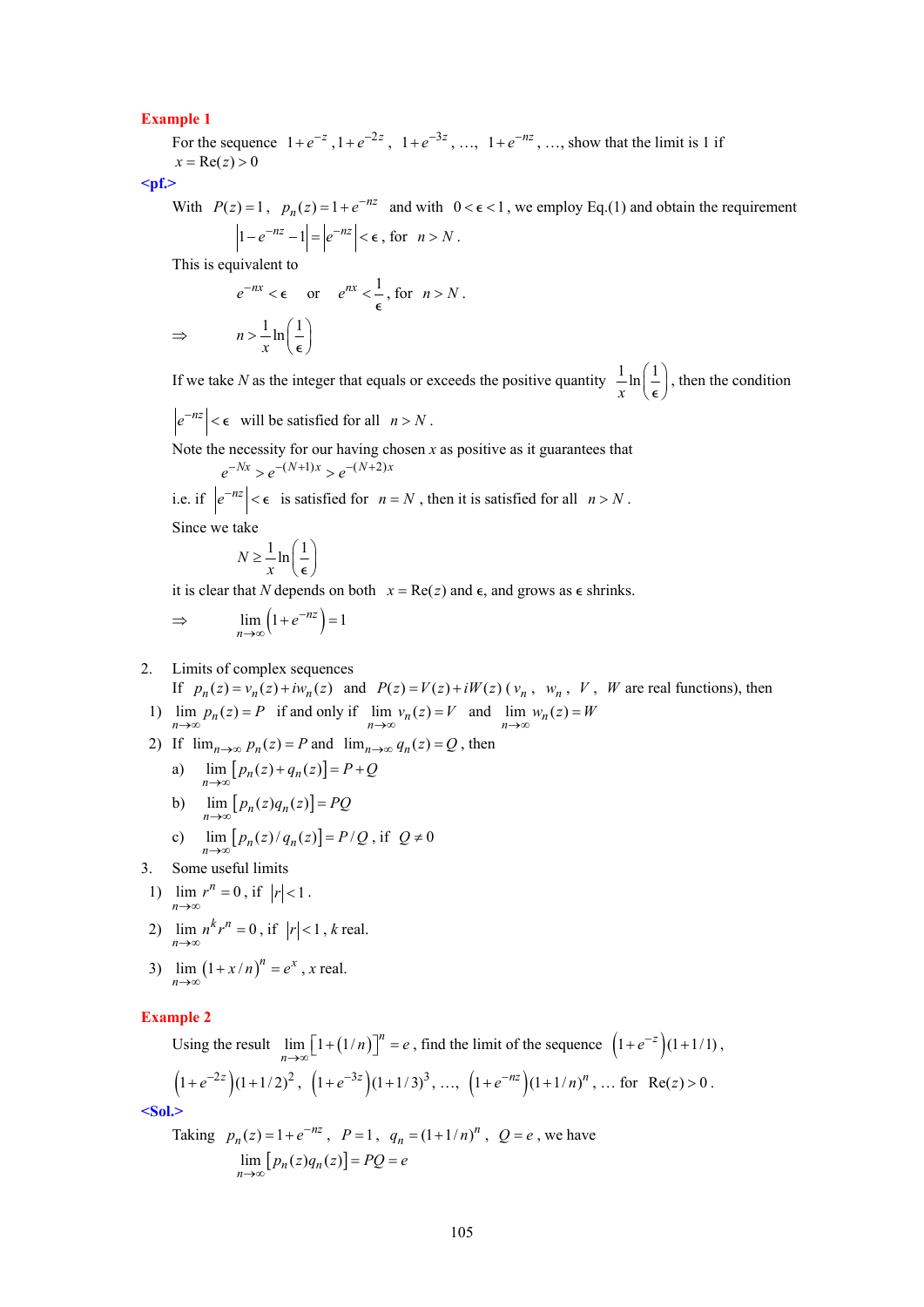4. Series and partial sum

1) Series: 
$$
u_1(z) + u_2(z) + \cdots = \sum_{j=1}^{\infty} u_j(z)
$$
  
\n2) Partial sum:  $S_n(z) = \sum_{j=1}^n u_j(z)$   
\nExample:  $S_1(z) = u_1(z)$   
\n $S_2(z) = u_1(z) + u_2(z)$ 

$$
S_2(z) = u_1(z) + u_2(z)
$$
  
\n
$$
S_3(z) = u_1(z) + u_2(z) + u_3(z)
$$

# 5. **Definition for Ordinary Convergence**

For a convergent series that, given  $\epsilon > 0$ , there exists an integer  $N(\epsilon, z)$  such that

$$
|S_n(z) - S(z)| < \epsilon \text{, for all } n > N.
$$
  

$$
\lim_{n \to \infty} S_n(z) = S(z) \implies S(z) = \sum_{j=1}^{\infty} u_j(z)
$$

♣ The set of all values of *z* for which the series converges is called its *region of convergence* **(ROC)**.

#### **Example 3**

Show that

$$
\sum_{j=1}^{\infty} z^{j-1} = 1 + z + z^2 + \dots = S(z) = \frac{1}{1-z}, \quad |z| < 1. \tag{A}
$$

**<pf.>** 

The *n*-th partial sum is

$$
S_n(z) = 1 + z + z^2 + \dots + z^{n-1}
$$
  
\n
$$
\Rightarrow S_n(z) - zS_n(z) = (1 + z + z^2 + \dots + z^{n-1}) - (z + z^2 + \dots + z^n) = 1 - z^n
$$

so that

$$
(1-z)S_n(z) = 1 - z^n
$$

Or, for  $z \neq 1$ 

$$
S_n(z) = \frac{1 - z^n}{1 - z} = 1 + z + z^2 + \dots + z^{n-1}.
$$
 (a)

Since the sum in Eq. (A) is  $S(z) = 1/(1-z)$ , we have

$$
|S(z) - S_n(z)| = \left| \frac{1 - (1 - z^n)}{1 - z} \right| = \frac{|z|^n}{|1 - z|}. \tag{b}
$$

Referring the above definition, we require for convergence that

$$
\frac{|z|^n}{|1-z|} < \epsilon \text{, for } n > N \qquad \text{(c)}
$$

or that

$$
\frac{1}{z}\bigg|^{n} > \frac{1}{\epsilon \, |1-z|}.
$$

Taking logarithms of the preceding, we obtain

$$
n \operatorname{Ln} \left| \frac{1}{z} \right| > \operatorname{Ln} \frac{1}{\epsilon \left| 1 - z \right|}.
$$

Inside the disc  $|z| < 1$ , we have  $|1/z| > 1$  and  $\text{Ln}|1/z| > 0$ . The above inequality can be rearranged as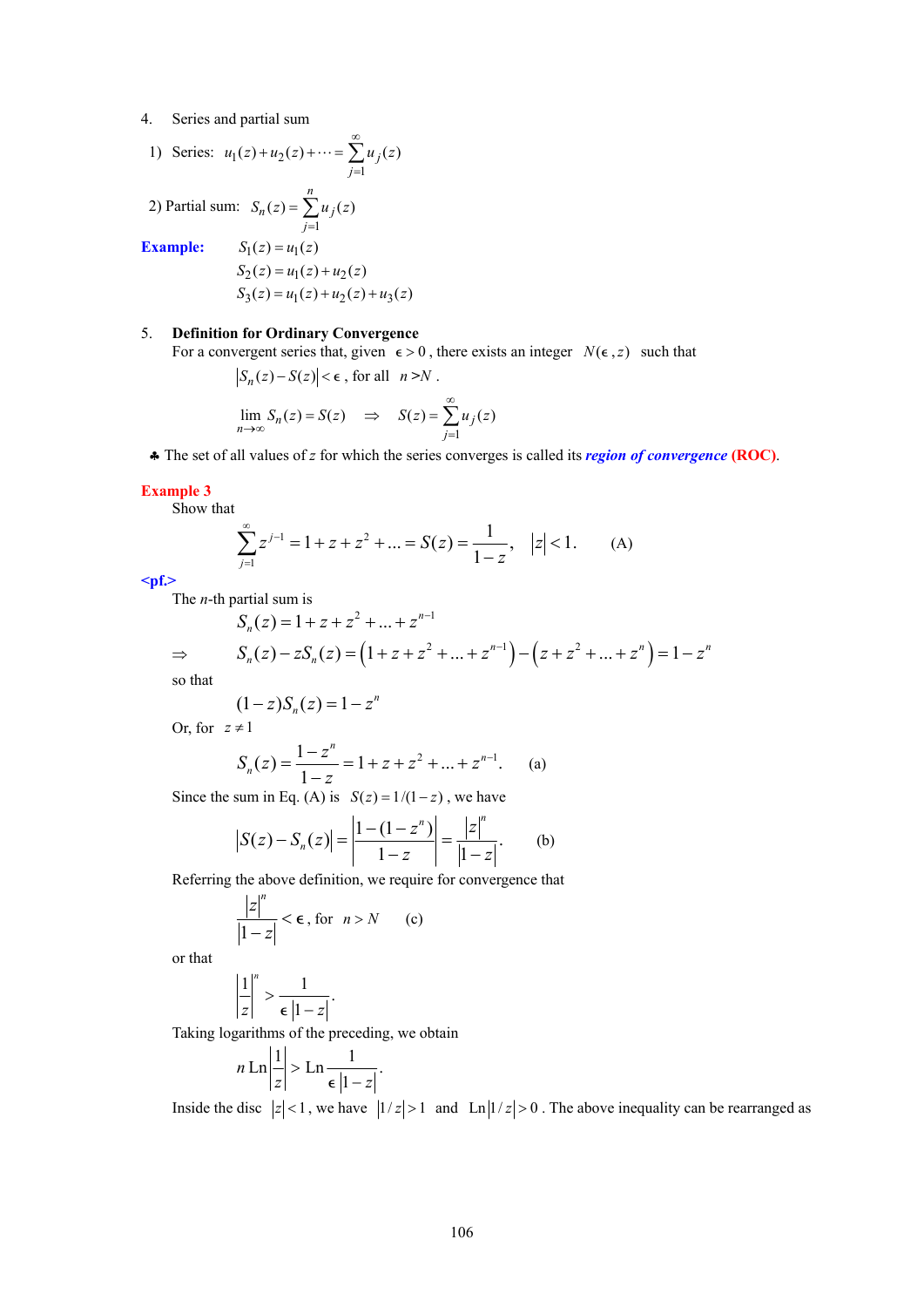$$
n > \frac{\ln\left(\frac{1}{\epsilon|1-z|}\right)}{\ln\left|\frac{1}{z}\right|} = \frac{\ln\left(\epsilon \ln|1-z|\right)}{\ln|z|} \qquad (d)
$$

If we choose *N* as appositive integer that equals or exceeds the right side of Eq. (d) and take  $n > N$ , then Eq. (c) is satisfied. Hence,

 $|S_n(z)-S(z)|<\epsilon$ , for all  $n>N$  ------------- *Q.E.D. (Quod erat demonstradum!)* 

# **Example 4**

Given infinite series  $\sum_{n=0}^{\infty} e^{inz} = 1 + e^{iz} + e^{i2z} + \dots$ , find its region of convergence. **<Sol.>** 

We know that

$$
1 + e^{iz} + e^{i2z} + \dots = \frac{1}{1 - e^{iz}}, \quad |e^{iz}| < 1.
$$
  

$$
|e^{iz}| = |e^{i(x+y)}| = |e^{ix}e^{-y}| = |e^{ix}||e^{-y}| = e^{-y}
$$
  $|e^{ix}| = 1 \text{ and } e^{-y} > 0$ 

The requirement for convergence of our given series  $|e^{iz}| < 1$  now becomes  $e^{-y} < 1$ . This means that  $y > 0$ . Hence, the region of convergence is  $Im z > 0$ 

# 6. **Theorem**

Now

The convergence of both the real series  $\sum_{j=1}^{\infty} R_j(x, y)$  and  $\sum_{j=1}^{\infty} I_j(x, y)$  is a necessary and sufficient condition for the convergence of  $\sum_{j=1}^{\infty} u_j(z)$ , where  $u_j(z) = R_j(x, y) + iI_j(x, y)$ . If  $\sum_{j=1}^{\infty} R_j(x, y)$  and  $\sum_{j=1}^{\infty} I_j(x, y)$  converge to the functions  $R(x, y)$  and  $I(x, y)$ , respectively, then  $\sum_{j=1}^{\infty} u_j(z)$  converges to  $S(z) = R(x, y) + iI(x, y)$ . Conversely, if  $\sum_{j=1}^{\infty} u_j(z)$  converges to  $S(z) = R(x, y) + iI(x, y)$ , then  $\sum_{j=1}^{\infty} R_j(x, y)$  converges to  $R(x, y)$  and  $\sum_{j=1}^{\infty} I_j(x, y)$  converges to  $I(x, y)$ .

# **Example 5**

Given infinite series

 $1 + e^{-y} \cos x + e^{-2y} \cos 2x + \dots$ 

which is obtained by taking the real part of each term in the series of **Example 4**. Find the sum of this new series.

**<Sol.>** 

The series of **Example 4** converges to  $1/(1 - e^{iz})$  in the domain Im  $z > 0$ . Thus the series of the present example converges to Re $[1/(1 - e^{iz})]$  in this domain. We have

$$
\text{Re}\left[\frac{1}{1-e^{iz}}\right] = \text{Re}\left[\frac{e^{-iz/2}}{e^{-iz/2}-e^{iz/2}}\right] = \text{Re}\left[\frac{\cos(z/2) - i\sin(z/2)}{-2i\sin(z/2)}\right] = \text{Re}\left[\frac{i}{2}\cos\left(\frac{z}{2}\right) + \frac{1}{2}\right]
$$

Now

$$
\cot\left(\frac{z}{2}\right) = \frac{\sin x - i \sinh y}{\cosh y - \cos x}
$$

Thus, the sum of our series is

$$
\frac{\sinh y}{2(\cosh y - \cos x)} + \frac{1}{2}
$$

#### 7. **Theorem:** *n***th Term Test**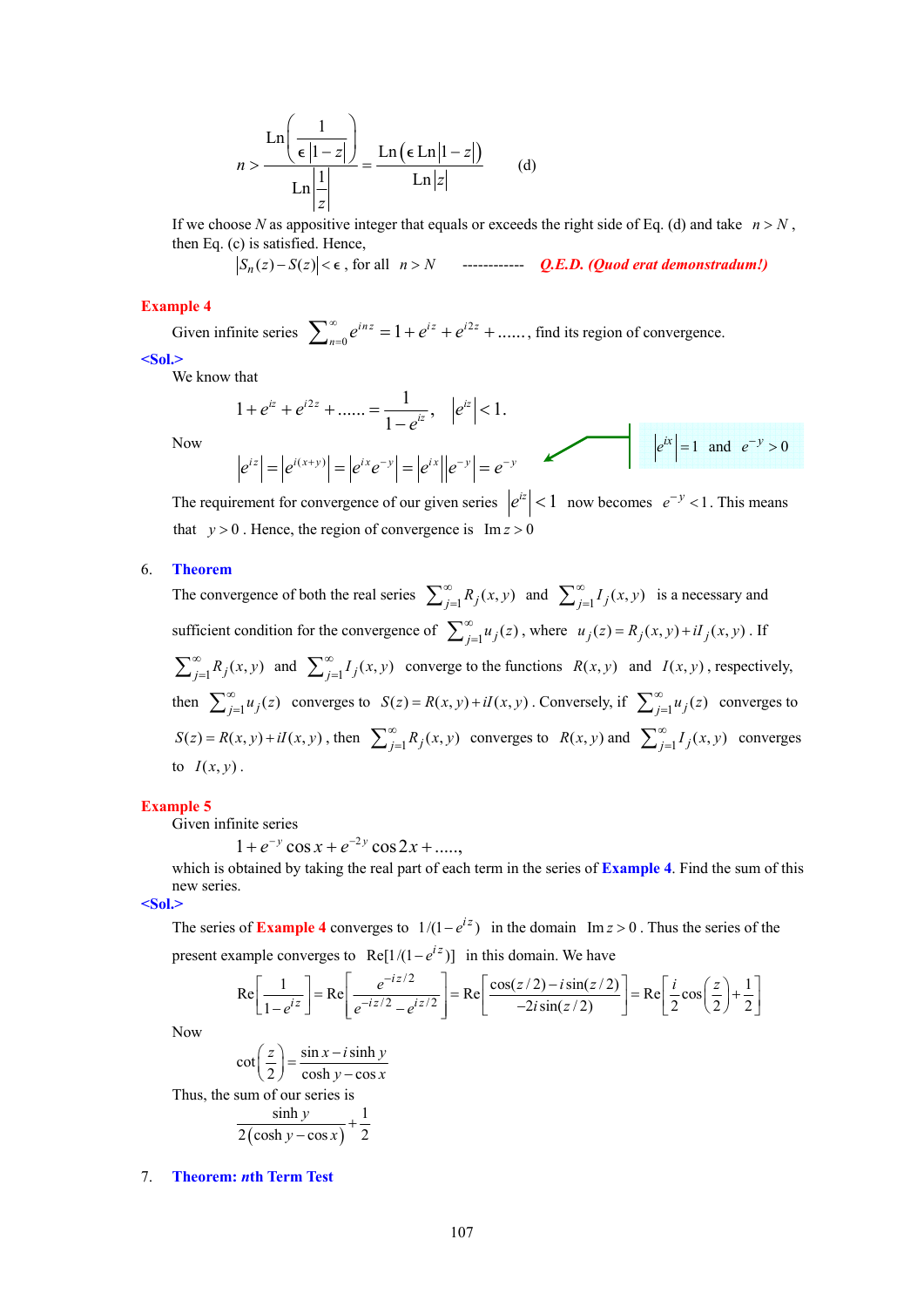The series  $\sum_{n=1}^{\infty} u_n(z)$  diverges if  $\lim_{n \to \infty} u_n(z) \neq 0$  (3) or, equivalently, **if**  $\lim_{n \to \infty} |u_n(z)| \neq 0$  (4)

# **Example 6**

Use the above Theorem to show that the series of **Example 3**  $\sum_{n=1}^{\infty} z^{-1}$ 1 *j j*  $\sum_{i=1}^{\infty} z^{j-1}$  $\sum_{j=1} z^{j-1}$ , diverges for  $|z| > 1$ .

**<pf.>** 

We take  $u_n(z) = z^{n-1}$  and  $|u_n(z)| = |z^{n-1}| = |z|^{n-1}$ . If  $|z| = 1$ , then

$$
\lim_{n \to \infty} |u_n(z)| = \lim_{n \to \infty} 1^{n-1} = 1
$$

Since this limit is nonzero, the series diverges if  $|z|=1$ . For  $|z|>1$ ,

$$
\lim_{n\to\infty}|z|^{n-1}=\infty
$$

which is clearly nonzero. The series again diverges. Notice that with  $|z| < 1$  we have

$$
\lim_{n \to \infty} |z|^{n-1} = 0
$$

However, this is of no use in proving that the series converges for  $|z| < 1$ .

## 8. *Some Definitions and Theorems*

1) Definition: Absolute and Conditional Convergence

The series  $\sum_{j=1}^{\infty} u_j(z)$  is called *absolutely convergent* if  $\sum_{j=1}^{\infty} |u_j(z)|$  is convergent.

2) Definition: Conditional Convergence

The series  $\sum_{j=1}^{\infty} u_j(z)$  is called *conditionally convergent* if it converges but  $\sum_{j=1}^{\infty} |u_j(z)|$  diverges.

- 3) Theorem: An absolutely convergent series is independent in ordinary sense.
- 4) Theorem: The sum of an absolutely convergent series is independent of the order in which the terms are added.
- 5) Theorem: Two absolutely convergent series can be multiplied together in the same way as one multiplies two polynomials. The resulting series is absolutely convergent. Its sum, which is independent of how the terms are arranged, is the product of the sums of the two original series. If two absolutely convergent series are

$$
\sum_{j=1}^{\infty} u_j(z) = S(z) \text{ and } \sum_{j=1}^{\infty} v_j(z) = T(z)
$$

$$
\Rightarrow (u_1v_1) + (u_1v_2 + u_2v_1) + (u_1v_3 + u_2v_2 + u_3v_1) + \dots = S(z)T(z) \tag{5}
$$

Define Cauchy Product:

$$
c_n(z) = \sum_{j=1}^n u_j v_{n-j+1}
$$
 (6)

Then, Eq. (5) can be rewritten as

$$
\sum_{n=1}^{\infty} c_n(z) = S(z)T(z) \tag{7}
$$

6) **Theorem (Ratio Test)**:

For the series  $\sum_{j=1}^{\infty} u_j(z)$ , consider

$$
\Gamma(z) = \lim_{j \to \infty} \left| \frac{u_{j+1}(z)}{u_j(z)} \right| \qquad (8)
$$

then

(a) the series converges if  $\Gamma(z) < 1$ , and the convergence is absolute;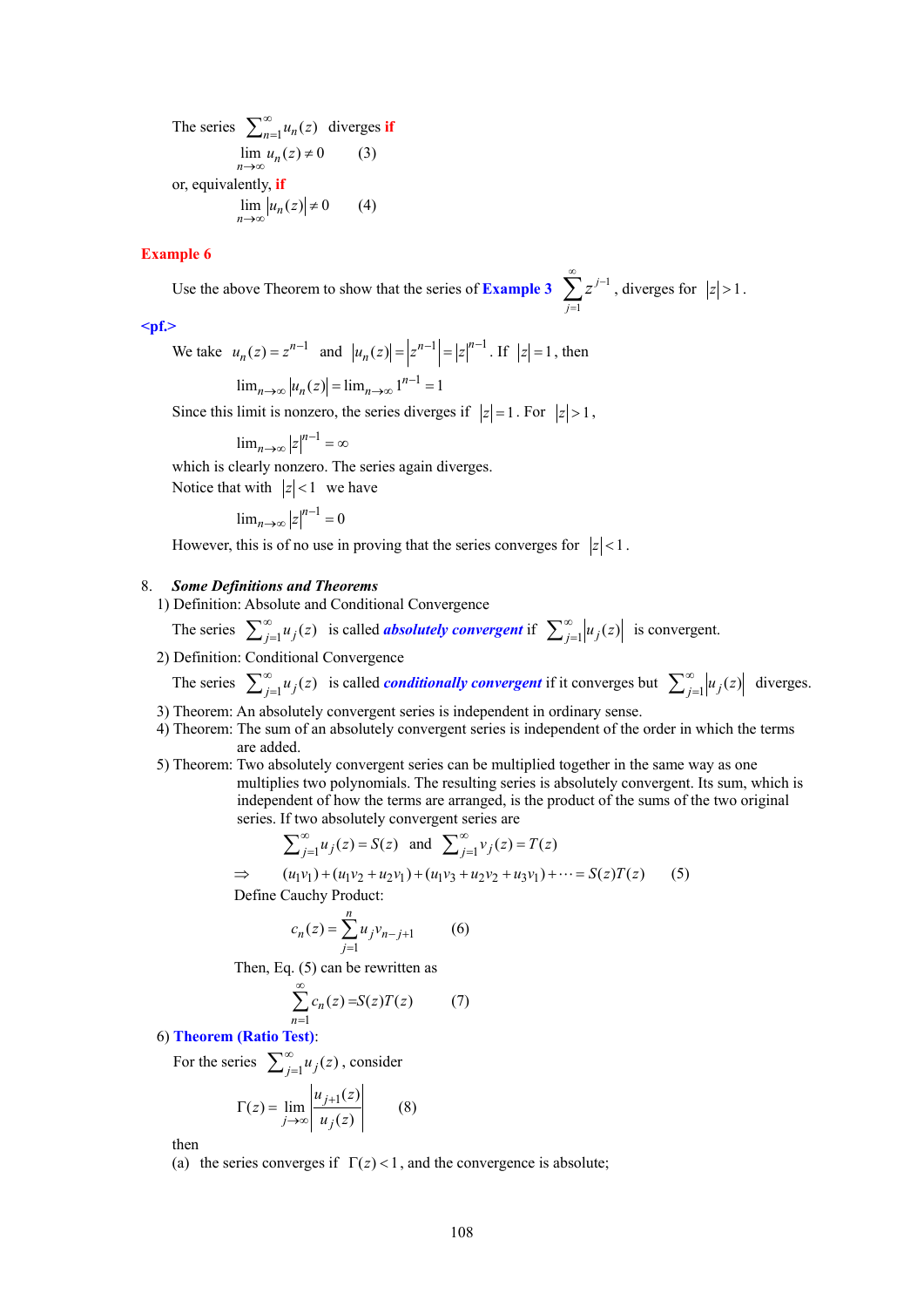- (b) the series diverges if  $\Gamma(z) > 1$ ;
- (c) Eq. (8) provides no information about the convergence of the series if the indicated limit fails to exist or if  $\Gamma(z) = 1$ .

## **Example 7**

Use the ratio test and the *n*th term test to investigate the convergence of

$$
\sum_{j=1}^{\infty} (-1)^j j 2^{j+1} z^{2j} = -4z^2 + 16z^4 - 48z^6 + \dots
$$

**<Sol.>**  Let

$$
u_{j=}(-1)^j j2^{j+1} z^{2j}
$$
 and  $u_{j+1}=(-1)^{j+1} (j+1)2^{j+2} z^{2(j+1)}$ 

Thus, we have

$$
\left| \frac{u_{j+1}}{u_j} \right| = \left| \frac{(-1)^{j+1} (j+1) 2^{j+2} z^{2(j+1)}}{(-1)^j j 2^{j+1} z^{2j}} \right| = \left| \frac{j+1}{j} 2z^2 \right|.
$$
  
\n
$$
\Rightarrow \qquad \Gamma(z) = \lim_{j \to \infty} \left| \frac{u_{j+1}}{u_j} \right| = \lim_{j \to \infty} \left| \frac{j+1}{j} 2z^2 \right| = 2|z^2|
$$

Now, use part (a) of the above theorem and set  $\Gamma$  < 1. This requires that

$$
2|z^2| < 1 \quad \text{or} \quad |z| < \frac{1}{\sqrt{2}}.
$$

On  $|z| = 1/\sqrt{2}$  we have  $\Gamma = 1$ , which provides no information about convergence. However, observe that on  $|z| = 1/\sqrt{2}$ , we have

$$
|u_j(z)| = j2^{j+1} \left(\frac{1}{\sqrt{2}}\right)^{2j} = j\frac{2^{j+1}}{2^j} = 2j
$$

Clearly, as  $j \rightarrow \infty$ , we do not have  $|u_j| \rightarrow 0$ . Thus, according to the above theorem (*m*th term test), the series diverges on  $|z| = 1/\sqrt{2}$ .

### **§5-3 Uniform Convergence of Series**

## 1. **Definition: Uniform Convergence**

The series  $\sum_{j=1}^{\infty} u_j(z)$  whose *n*th partial sum is  $S_n(z)$  and is said to converge uniformly to  $S(z)$ in a region *R* if, for any  $\epsilon > 0$ , there exists a number *N independent* of *z* so that for all *z* in *R*  $|S(z) - S_n(z)| < \epsilon$  for all  $n > N$  (1)

#### 2. **Theorem: Weierstrass** *M* **Test**

Let  $\sum_{j=1}^{\infty} M_j$  be a convergent series whose terms  $M_1, M_2, \cdots$  are all positive constant. The series  $\sum_{j=1}^{\infty} u_j(z)$  converges uniformly in a region *R* if  $|u_i(z)| < M_i$  for all  $z$  in  $R$  (2)

#### **Example 1**

Use the *M* test to show that  $\sum_{j=1}^{\infty} z^{j-1}$ *j*  $\sum_{j=1}^{\infty} z^{j-1}$  is uniformly convergent in the disc  $|z| \leq 3/4$ .

**<pf.>** 

From a previous knowledge of real geometric series, if  $M_i = (3/4)^{j-1}$ , then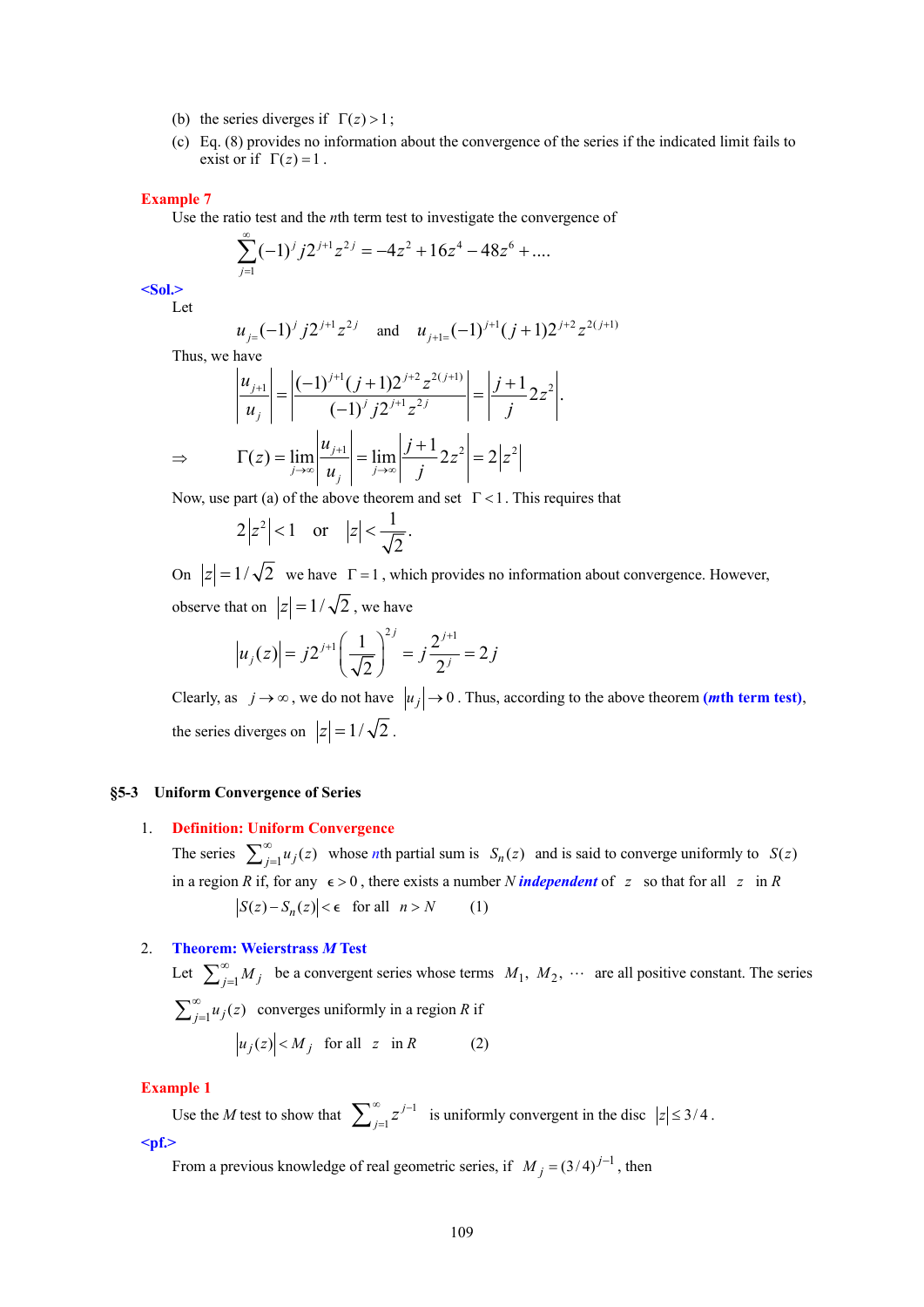$$
\sum_{j=1}^{\infty} M_j = 1 + \frac{3}{4} + \left(\frac{3}{4}\right)^2 + \dots = \frac{1}{1 - \frac{3}{4}}.
$$
 (3)

Now with  $u_j = z^{j-1}$ , we have the given series

$$
\sum_{j=1}^{\infty} u_j = \sum_{j=1}^{\infty} z^{j-1} = 1 + z + z^2 + \dots
$$
 (4)

If  $|z| \leq 3/4$ , then the magnitude of each term of the series in Eq. (4) is less than or equal to the corresponding term in Eq. (3), for example,  $|z^2| \leq (3/4)^2$ ,  $|z^3| \leq (3/4)^3$ , etc., so that  $|u_j(z)| < M_j$ and the *M* **test** is satisfied in the given region.

#### 3. **Some Theorems**

1) Let  $\sum_{j=1}^{\infty} u_j(z)$  converge uniformly in a region *R* to *S(z)*. Let  $f(z)$  be bounded in *R*, that is  $|f(z)| \le k$  (k is constant) throughout *R*. Then in *R*,

$$
\sum_{j=1}^{\infty} f(u)u_j(z) = f(z)u_1(z) + f(z)u_2(z) + \dots = f(z)S(z)
$$

The series converges uniformly to  $f(z)S(z)$ .

2) Let  $\sum_{j=1}^{\infty} u_j(z)$  be a series converging uniformly to  $S(z)$  in *R*. If all the functions  $u_1(z)$ ,  $u_2(z)$ ,  $\cdots$ are continuous in *R*, then so is the sum  $S(z)$ .

# 3) **Term-by-Term Integration**

Let  $\sum_{j=1}^{\infty} u_j(z)$  be a series that is uniformly convergent to *S(z)* in *R* and let all the terms  $u_1(z)$ ,  $u_2(z)$ ,  $\cdots$  be continuous in *R*. If *C* is a contour in *R*, then

$$
\int_C S(z)dz = \sum_{j=1}^{\infty} \int_C u_j(z)dz = \int_C u_1(z)dz + \int_C u_2(z)dz + \dots
$$

that is, when a uniformly convergent series of continuous functions is integrated term by term the resulting series has a sum that is the integral of the sum of the original series.

## **Example**

Consider

$$
\frac{1}{1-z} = 1 + z + z^2 + \dots, \quad |z| \le r \quad \text{and} \quad r < 1
$$

Assume that the contour *C* lies entirely inside the disc  $|z| \le r$ . The contour is assumed to connect the points  $z = 0$  and  $z = z'$ . Thus, we have

$$
\int_0^{z'} \frac{1}{1-z} dz = \int_0^{z'} dz + \int_0^{z'} z dz + \int_0^{z'} z^2 dz + \cdots
$$
 (5)

In previous chapter, we know that

$$
\int_0^{z'} \frac{1}{1-z} dz = -\operatorname{Ln}(1-z)\Big|_0^{z'} = \operatorname{Ln}\left(\frac{1}{1-z'}\right),\qquad(6)
$$

We have, finally

Ln 
$$
\frac{1}{1-z'}
$$
 =  $z' + \frac{(z')^2}{2} + \frac{(z')^3}{3} + \dots = \sum_{j=1}^{\infty} \frac{(z')^j}{j}, |z'| \le r, r < 1$ 

The restriction on  $z'$  can be written simply  $|z'| < 1$ .

# 4) **Theorem: Analyticity of the Sum of a Series**

If  $\sum_{j=1}^{\infty} u_j(z)$  converges uniformly to  $S(z)$  for all *z* in *R* and if  $u_1(z)$ ,  $u_2(z)$ ,  $\cdots$  are all analytic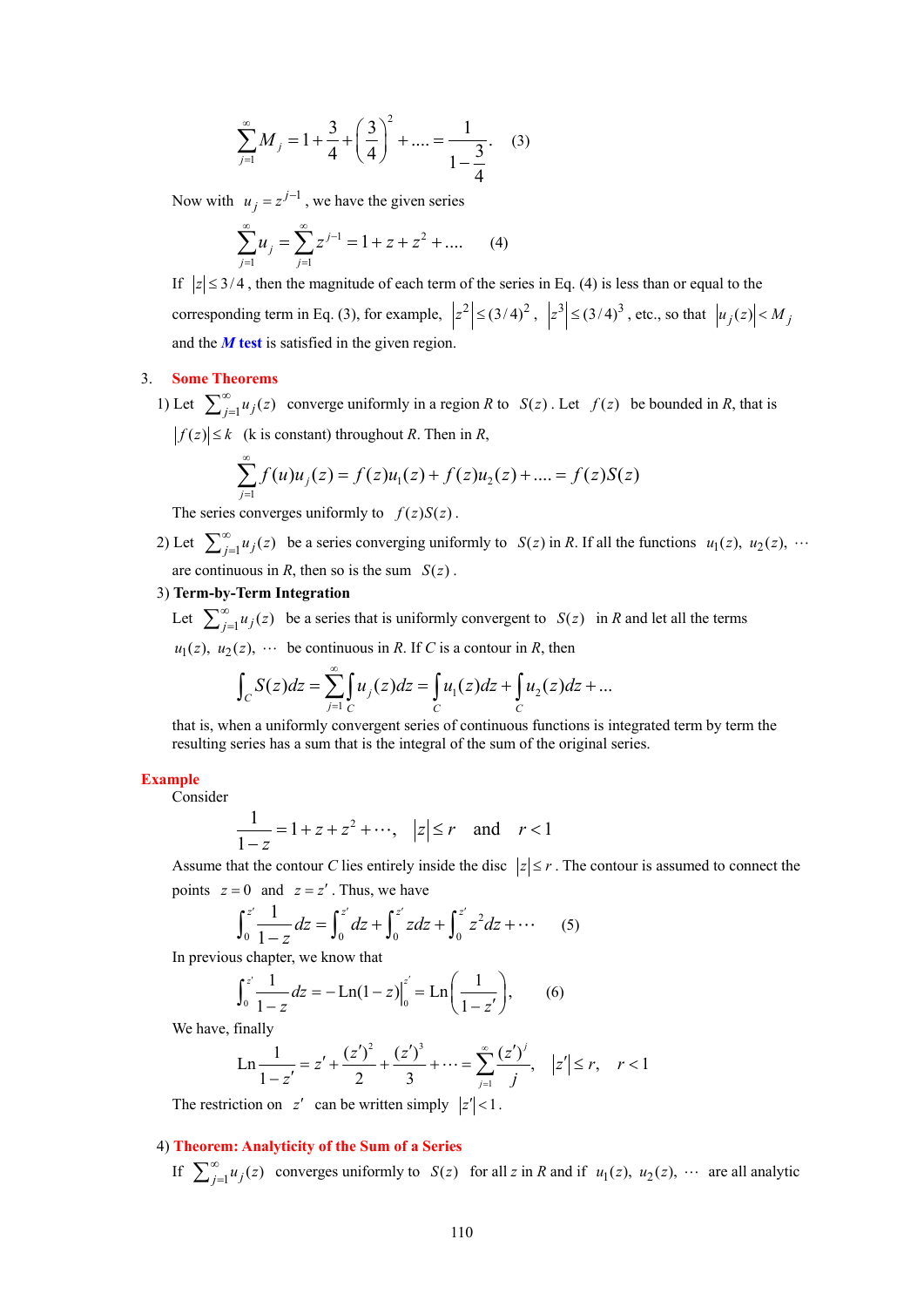in *R*, then  $S(z)$  is analytic in *R*.

5) **Theorem: Term-by-Term Differentiation**

If  $\sum_{j=1}^{\infty} u_j(z)$  converges uniformly to  $S(z)$  for all *z* in a region *R*. If  $u_1(z)$ ,  $u_2(z)$ ,  $\cdots$  are all analytic in *R*, then at any interior point of this region

$$
\frac{dS}{dz} = \sum_{j=1}^{\infty} \frac{du_j(z)}{dz}.
$$

### **Example**

Since  $1/(1-z) = \sum_{j=1}^{\infty} z^{j-1} = 1 + z + z^2 + \cdots$ , where convergence is uniform for  $|z \le r|$  (with  $r < 1$ ), we have upon differentiation

$$
\frac{d}{dz}\frac{1}{1-z} = \frac{1}{(1-z)^2} = \frac{d}{dz}(1+z+z^2+...)=1+2z+3z^2+...
$$
\nor\n
$$
\frac{1}{(1-z)^2} = \sum_{j=1}^{\infty} jz^{j-1}, \quad |z| < 1, \quad r < 1.
$$

# **§5-4 Taylor's Series**

1. An infinite series

$$
\sum_{n=0}^{\infty} c_n (z - c)^n = c_0 + c_1 (z - c) + \dots + c_n (z - c)^n + \dots
$$

is a power series in powers of  $(z-c)$ , where *z* is a complex variable and *c*,  $c_n \in C$ ,  $n = 0, 1, 2, \cdots$ .

2. 冪級數之收歛與發散之判定 Consider the series

$$
\sum_{n=0}^{\infty} a_n = a_0 + a_1 + a_2 + \dots + a_n + \dots
$$

1) Ratio Test  $\rightarrow$  Suppose that  $a_n \neq 0$ ,  $n = 0, 1, 2, \cdots$ 

$$
\lim_{n \to \infty} \left| \frac{a_{n+1}}{a_n} \right| = L = \begin{cases} L < 1, \quad \text{absolutely convergence,} \\ L > 1, \quad \text{divergence.} \end{cases}
$$

\*\*\* If  $L = 1$ , the test fails.

2) Root Test

$$
\lim_{n \to \infty} \sqrt[n]{|a_n|} = L = \begin{cases} L < 1, \quad \text{absolutely convergence,} \\ L > 1, \quad \text{divergence.} \end{cases}
$$

\*\*\* If  $L = 1$ , the test fails.

3. 試判別下列二式是否為收歛? 2 *n*

1) 
$$
\sum_{n=1}^{\infty} \left(\frac{n}{n+1}\right)^n
$$
; 2) 
$$
\sum_{n=1}^{\infty} \left(\frac{n}{n+1}\right)
$$

**<Sol.>** In calculus, we have two important and useful limits as following:

$$
\lim_{n \to \infty} \left( 1 + \frac{1}{n} \right)^n = e \approx 2,71828 \quad \text{............} \tag{1}
$$
\n
$$
\lim_{n \to 0} \frac{\sin x}{x} = 1 \quad \text{............} \tag{2}
$$

1) Here, we shall use equation (1).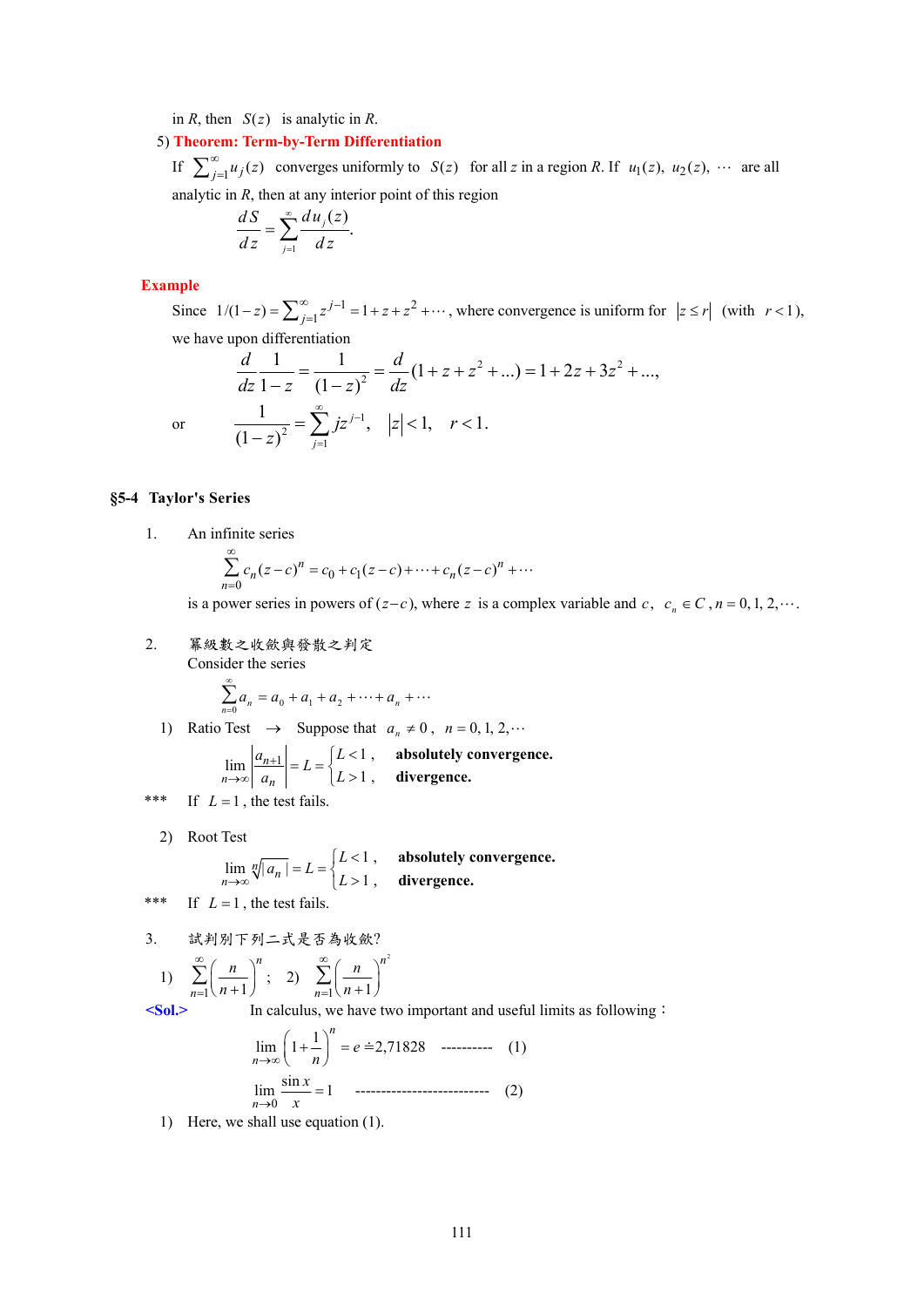$$
\lim_{n \to \infty} a_n = \lim_{n \to \infty} \left(\frac{n}{n+1}\right)^n
$$

$$
= \lim_{n \to \infty} \left(\frac{n}{n+1}\right)^n
$$

$$
= \lim_{n \to \infty} \frac{1}{\left(1 + \frac{1}{n}\right)^n}
$$

$$
= \frac{1}{e} \neq 0
$$

Since the *n*-th term of the series is not equal to zero, thus the series is divergent. That is,

$$
\sum_{n=1}^{\infty} \left(\frac{n}{n+1}\right)^n \text{ is divergent.}
$$
  
2) 
$$
\lim_{n \to \infty} \sqrt[n]{|a_n|} = \lim_{n \to \infty} \left[ \left(\frac{n}{n+1}\right)^{n^2} \right]^{\frac{1}{n}}
$$

$$
= \lim_{n \to \infty} \left(\frac{n}{n+1}\right)^n = \frac{1}{e} < 1
$$

$$
\Rightarrow \sum_{n=1}^{\infty} \left(\frac{n}{n+1}\right)^{n^2} \text{ is convergent.}
$$

# 4. Radius and Circle of Convergence of Power Series Every power series

$$
\sum_{n=0}^{\infty} c_n (z - z_0)^n \qquad \qquad (1)
$$

has a "radius of convergence" *R*, and can be defined as

i) 
$$
R = \lim_{n \to \infty} \left| \frac{c_n}{c_{n+1}} \right|
$$

ii) 
$$
R = \lim_{n \to \infty} \frac{1}{\sqrt[n]{|C_n|}}
$$

such that

a)  $0 < R < \infty$ , the series (1) converges absolutely for  $|z - z_0| < R$ 

and diverges for  $|z - z_0| > R$ 

b)  $R = 0$ , the series converges only at  $z = z_0$ 



# 5. **Theorem**

If  $\sum_{n=0}^{\infty} c_n (z-z_0)^n$  converges when  $z=z_1$ , then this series converges for all z satisfying  $|z-z_0| < |z_1-z_0|$ . The convergence is absolute for these values of z.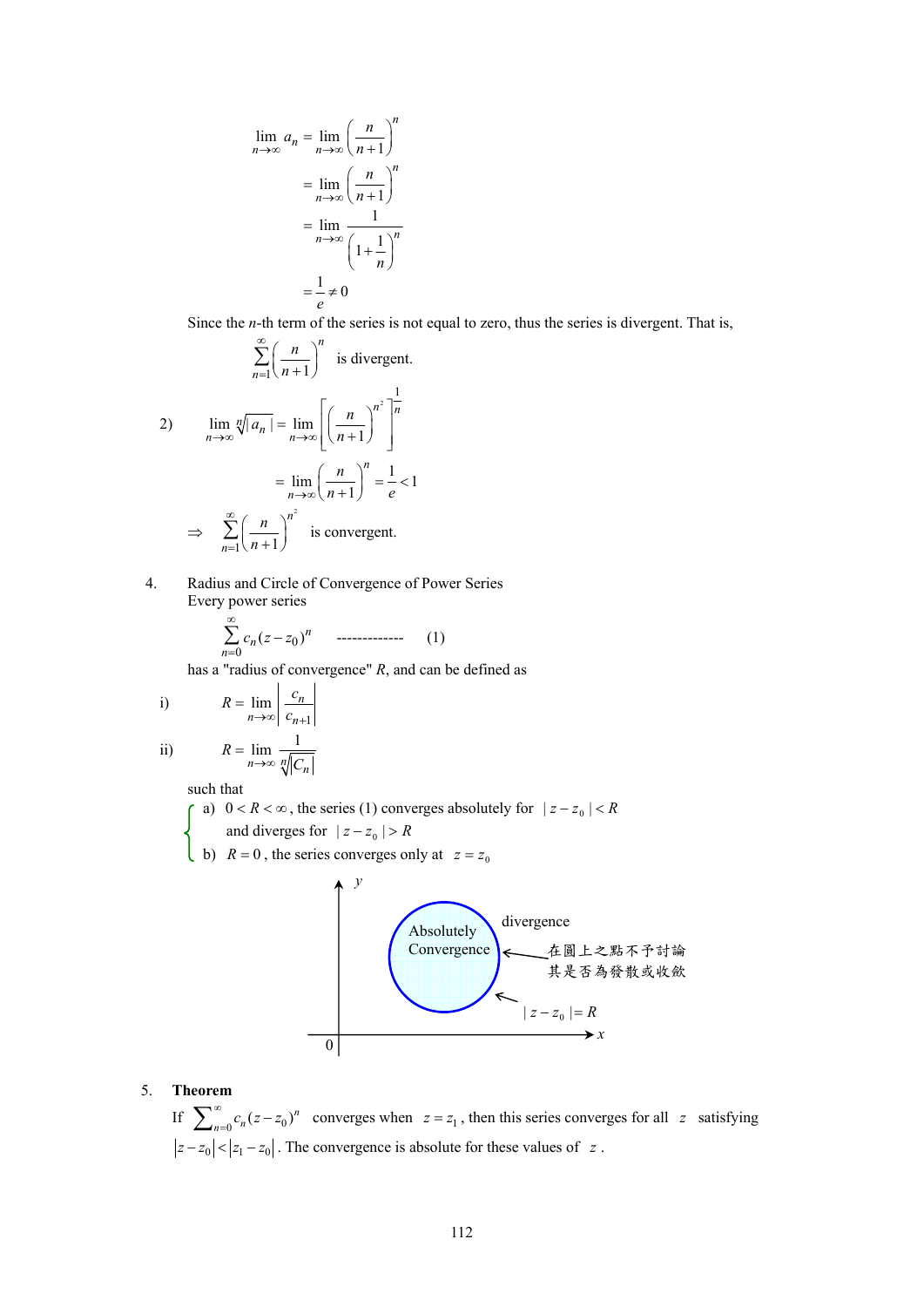

## 6. **Theorem: Uniform Convergence and Analyticity of Power Series**

If  $\sum_{n=0}^{\infty} c_n (z - z_0)^n$  converges when  $z = z_1$ , where  $z_1 \neq z_0$ , then the series converges uniformly for all *z* in the disc  $|z - z_0| \le r$ , where  $r < |z_1 - z_0|$ . The sum of the series is an analytic function for  $|z-z_0| \leq r$ .

$$
<
$$

We need to use the Weierstrass *M* test to prove this theorem. Consider the convergent series

$$
\sum_{n=0}^{\infty} c_n (z_1 - z_0)^n = c_0 + c_1 (z_1 - z_0) + c_2 (z_1 - z_0)^2 + \dots,
$$
 (2)

For the preceding convergent series of constants, we can find a number m that equal or exceeds the magnitude of any of the terms. Thus,

$$
c_n(z_1 - z_0)^n \le m, \quad n = 0, 1, 2, \dots \tag{3}
$$

Now consider the original series

$$
\sum_{n=0}^{\infty} c_n (z - z_0) = c_0 + c_1 (z - z_0) + c_2 (z - z_0)^2 + \dots,
$$
 (4)

where we take  $|z-z_0| \le r$  and  $r<|z_1-z_0|$ . Notice that the terms in Eq. (4) can be written

$$
c_n(z - z_0)^n = c_n(z_1 - z_0)^n \left(\frac{z - z_0}{z_1 - z_0}\right)^n
$$

Taking magnitudes yields

$$
\left| c_n (z - z_0)^n \right| = \left| c_n (z_1 - z_0)^n \right| \left| \frac{z - z_0}{z_1 - z_0} \right|^n. \tag{5}
$$

Let  $p = r/|z_1 - z_0|$ , where, by hypothesis,  $p < 1$ . Since  $|z - z_0| \le r$ , we have

$$
\left|\frac{z-z_0}{z_1-z_0}\right| \le p \qquad (6)
$$

Simultaneously applying this inequality, as well as Eq.(3), to the right side of Eq. (5), we obtain

$$
\left| c_n (z - z_0)^n \right| \le m p^n \qquad (7)
$$

Let  $M_n = mp^n$ . From Eq.(7), we have

$$
\left| c_n (z - z_0)^n \right| \le M_n. \tag{8}
$$

The summation

$$
\sum_{n=0}^{\infty} M_n = \sum_{n=0}^{\infty} m p^n = m \sum_{n=0}^{\infty} p^n, \quad p < 1
$$
 (9)

involves a convergent geometric series of real constants.

Eq. (7), Eq. (9), and the theorem of Weirestrass *M* test guarantee the uniform convergence  $\sum_{n=0}^{\infty} c_n (z-z_0)^n$  for  $|z-z_0| \le r$ . Because the individual items  $c_n (z-z_0)^n$  in this series are each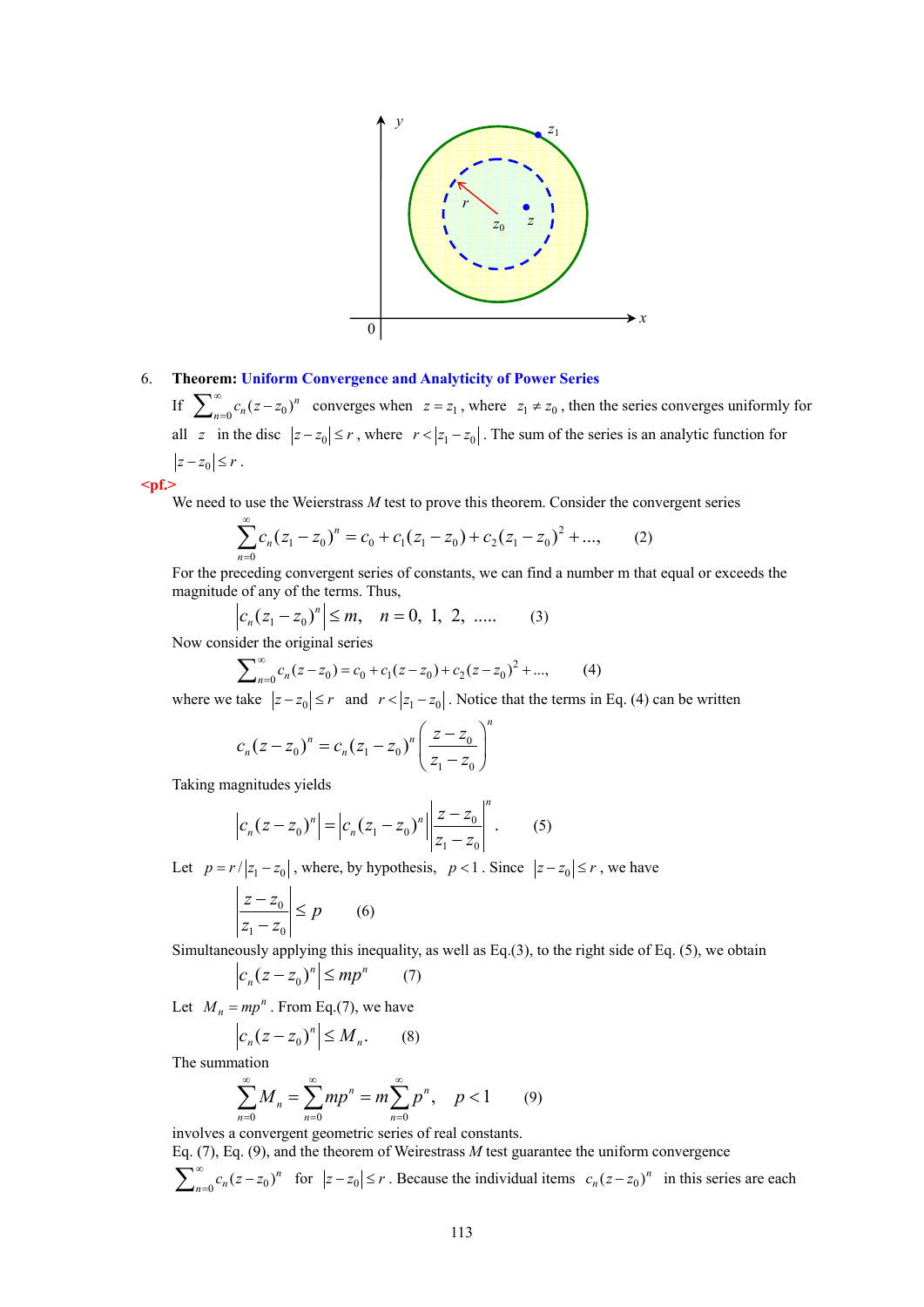analytic function, it follows that the sum of this series is an analytic function in  $|z-z_0| \le r$ . *Q.E.D.* 

- 7. In each of the following cases, the radius of convergence is equal to 1.
	- 1) The series  $\sum_{n=0}^{\infty} z^n$ ∞  $\sum_{n=0}^{\infty} z^n$  does not converge for any point on the circle of convergence.
	- 2) The series  $\sum_{n=1}^{\infty} \frac{z^n}{n^2}$ *n* ∞  $\sum_{n=1}^{\infty} \frac{z^n}{n^2}$  converges at every point on the circle of convergence.
	- 3) The series  $\sum_{n=1}^{\infty} \frac{z^n}{n^2}$ *n* ∞  $\sum_{n=1}^{\infty} \frac{z^n}{n^2}$  converges for  $z = -1$  and diverges for  $z = 1$ .

# 8. **Theorem: Taylor's Series**

If the power series is

$$
f(z) = \sum_{n=0}^{\infty} c_n (z - z_0)^n , \quad |z - z_0| < R
$$

and suppose that the function  $f$  is analytic in the interior of a circle  $C$ , with center at  $z_0$  and radius  $R$ . Then, we can rewrite the function  $f$  in the form of Taylor's series:

$$
f(z) = \sum_{n=0}^{\infty} \frac{f^{(n)}(z_0)}{n!} (z - z_0)^n \quad \text{............} \quad (1)
$$

$$
|z - z_0| < R.
$$

where 
$$
|z - z_0|
$$

**<pf.>** Since

$$
f(z) = \sum_{n=0}^{\infty} c_n (z - z_0)^n
$$

$$
= c_0 + c_1(z - z_0) + c_2(z - z_0)^2 + \dots + c_n(z - z_0)^n + \dots
$$
  
with

Then, we know that

$$
f'(z) = c_1 + 2c_2(z - z_0) + 3c_3(z - z_0)^2 + \dots + nc_n(z - z_0)^{n-1} + \dots
$$
  
\n
$$
f''(z) = 2c_2 + 3 \cdot 2(z - z_0) + 4 \cdot 3(z - z_0)^2 + \dots + n(n-1)(z - z_0)^{n-1} + \dots
$$
  
\n
$$
\vdots
$$
  
\n
$$
f^{(n)}(z_0) = n! \ c_n
$$
  
\n
$$
\Rightarrow \quad f(z_0) = c_0
$$
  
\n
$$
f'(z_0) = c_1
$$
  
\n
$$
f''(z_0) = 2! \ c_2
$$
  
\n
$$
\dots
$$
  
\n
$$
f^{(n)}(z_0) = n! \ c_n
$$
  
\nHence, we have

Hence, we have

$$
f(z) = \sum_{n=0}^{\infty} c_n (z - z_0)^n
$$
  
=  $f(z_0) + f'(c)(z - z_0) + \frac{f''(z_0)}{2!} (z - z_0)^2 + \dots + \frac{f^{(n)}(z_0)}{n!} (z - z_0)^n + \dots$   
=  $\sum_{n=0}^{\infty} \frac{f^{(n)}(c)}{n!} (z - c)^n$ 

where  $f^{(0)}(z_0) = f(z_0)$ , and  $0! = 1$ .

## ♣ **Maclaurin Series**

If  $z_0 = 0$ , we call the Taylor series a Maclaurin series, i.e.,

$$
f(z) = \sum_{n=0}^{\infty} c_n z^n
$$
,  $|z| < R$ , where  $c_n = \frac{f^{(n)}(0)}{n!}$ 

**<pf.>**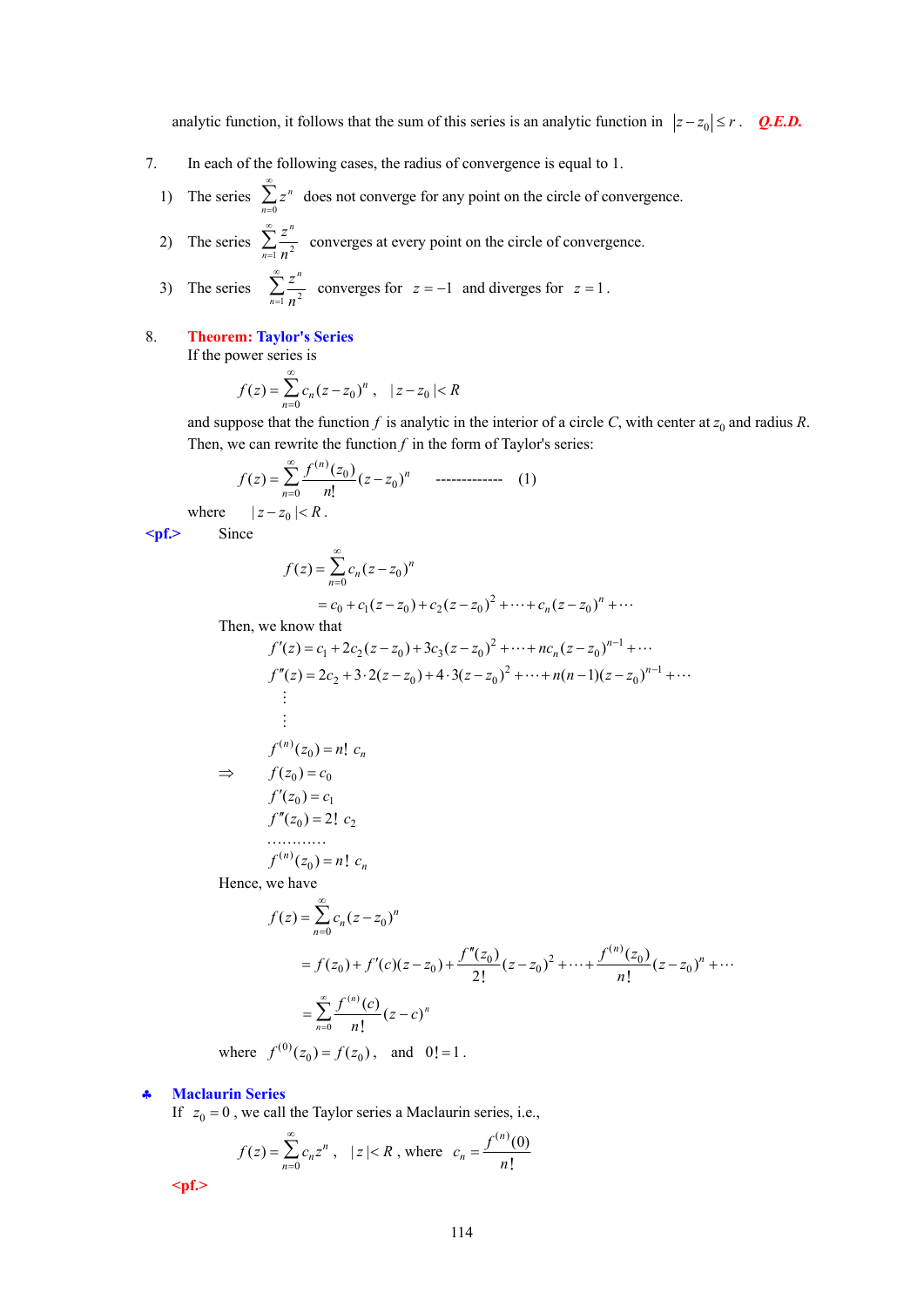Assume the function  $f(z)$  is analytic at  $z = 0$ . Let  $z<sub>s</sub>$ be that singularity of  $f(z)$  lying closest to  $z = 0$ . Construct a circle *C* centered at the origin and passes through  $z_s$ . The radius of the circle is  $a = |z_s|$ . Let  $z_1$  lie within this contour. We enclose  $z_1$  by a second circle *C*′ centered at the origin but having a radius less than that of *C*. Since the radius of  $C'$  is  $b$ , we have  $|z_1| < b < a$ . By Cauchy integral formula,

$$
f(z_1) = \frac{1}{2\pi i} \oint_C \frac{f(z)}{(z - z_1)} dz = \frac{1}{2\pi i} \oint_C \frac{f(z)dz}{z \left(1 - \frac{z_1}{z}\right)}.
$$
 (A)

Now consider

$$
\frac{1}{1 - \frac{z_1}{z}} = 1 + \frac{z_1}{z} + \left(\frac{z_1}{z}\right)^2 + \dots
$$

The above series is uniformly convergent when

$$
\left|\frac{z_1}{z}\right| \le r, \text{ where } r < 1
$$

If *z* is confined to the contour *C*', we observe  $|z_1/z| < 1$ , and we can readily find a value of *r* satisfying the above equation.

The function  $f(z)/z$  is bounded on *C*<sup>'</sup>. Thus, we have

$$
\frac{f(z)}{z\left(1-\frac{z_1}{z}\right)} = f(z)\frac{1}{z} + f(z)\frac{z_1}{z^2} + f(z)\frac{z_1^2}{z^3} + \cdots
$$

which is uniformly convergent in some region containing *C*<sup>'</sup>. Using a term-by-term integration, we have

$$
f(z_1) = \frac{1}{2\pi i} \oint_C \frac{f(z)}{z} dz + \frac{z_1}{2\pi i} \oint_C \frac{f(z)}{z^2} dz + \frac{z_1^2}{2\pi i} \oint_C \frac{f(z)}{z^3} dz + \cdots
$$

From the extended Cauchy integral formula,

$$
\frac{1}{2\pi i}\oint_C \frac{f(z)}{z^{n+1}}dz = \frac{f^{(n)}(0)}{n!}, \quad n = 0, 1, 2, \cdots
$$

Thus, for  $|z_1| < b < a$  we have

$$
f(z_1) = \sum_{n=0}^{\infty} c_n z_1^{n} = c_0 + c_1 z_1 + c_2 z_1^{2} + \dots
$$
 (A)

where

$$
c_n = \frac{f^{(n)}(0)}{n!}
$$

Replacing what is now the dummy variable  $z_1$  in Eq. (A) by  $z$ , the correctness of Maclaurin Seires have been demonstrated.

• For Taylor series ( $z_0 \neq 0$ ), the integrand is now written as

$$
\frac{f(z)}{z-z_1} = \frac{f(z)}{z-z_0\left[1-\frac{(z_1-z_0)}{(z-z_0)}\right]}
$$

and a series expansion is made in powers of  $(z_1 - z_0)/(z - z_0)$ .

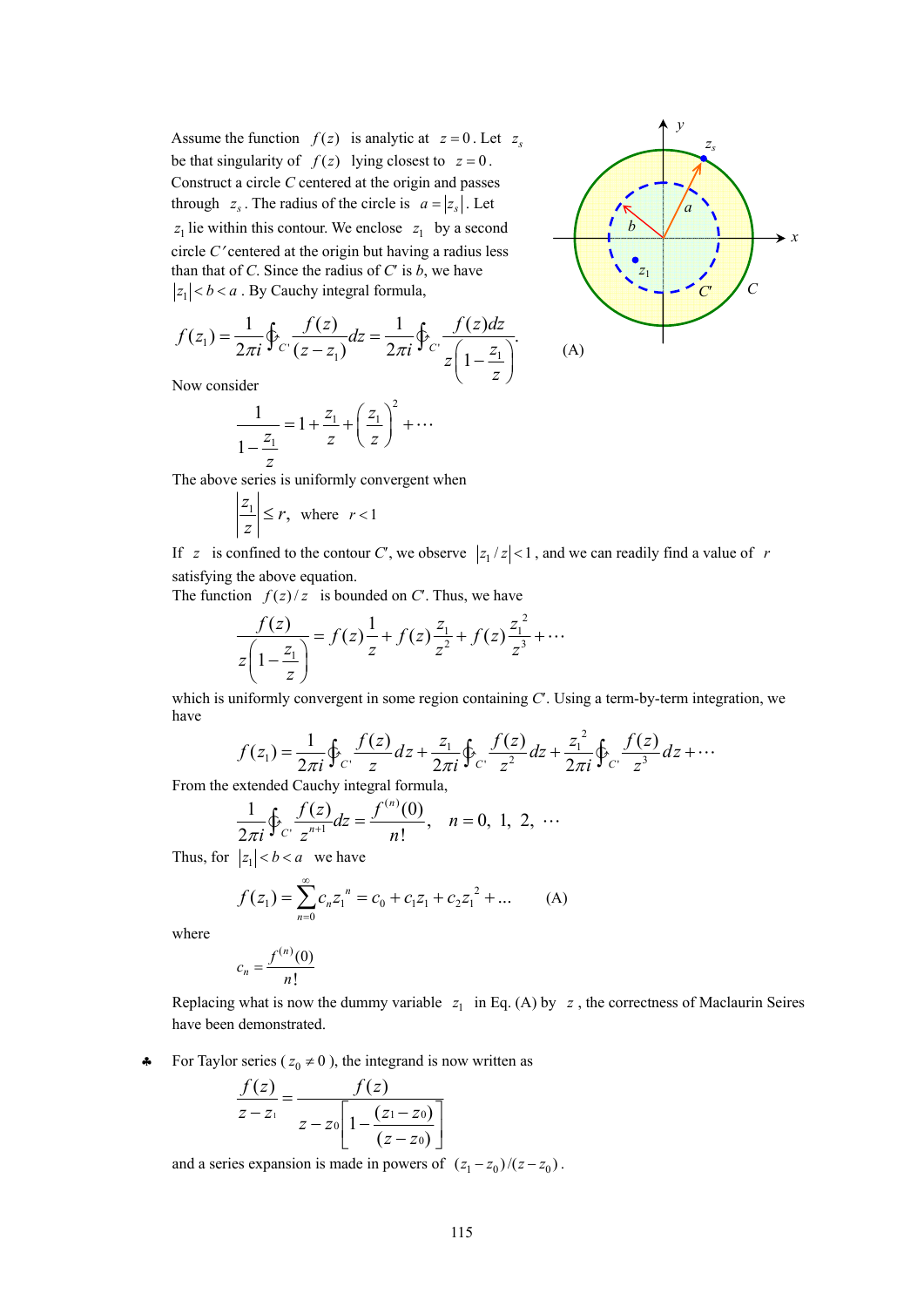**H.W. 1** Follow the suggestions given above and give a proof valid for any  $z_0 \neq 0$ .

【本題摘自:**A. David Wunsch,** *Complex Variable with Applications***, 3rd ed., Problem 2, Exercise 5.4, Pearson Education, Inc., 2005.**】

 $\uparrow$  If  $f(z)$  satisfies the conditions described in the above theorem, then  $f(z)$  can be represented within the domain  $|z-z_0| < b$  (where  $b < a$ ) by the sum of a power series with a finite number of terms plus a remainder, i.e.,

$$
f(z) = \sum_{n=0}^{N-1} c_n (z - z_0)^n + R_N(z)
$$

Here  $c_n$  is again  $f^{(n)}(z_0)/n!$ , while  $R_N(z)$  is expressed as a contour integration around the circle  $|z-z_0| = b$ .

$$
R_n = \frac{z_1^n}{2\pi i} \oint_C \frac{f(z)}{z^n (z - z_1)} dz
$$

**H.W. 2** (a) Refer to the proof of the above theorem and to the above figure. Use Eq. (A) (in previous page) to show that

$$
f(z_1) = \frac{1}{2\pi i} \oint_{C'} f(z) \left[ \frac{1}{z} + \frac{z_1}{z^2} + \dots + \frac{z_1^{n-1}}{z^n} + \left( \frac{z_1}{z} \right)^n \frac{1}{z - z_1} \right] dz
$$

**<Hint>** Refer to the following equation

$$
\sum_{j=1}^{\infty} z^{j-1} = 1 + z + z^2 + \dots = S(z) = \frac{1}{1-z}, \quad |z| < 1.
$$

which implies that

$$
\frac{1}{1-z} = 1 + z + z^2 + \dots + z^{n-1} + \frac{z^n}{1-z}
$$

and replace  $z$  by  $z_1/z$ 

(b) Use the expression for  $f(z_1)$  given in part (a) to show, after integration, that

$$
f(z_1) = f(0) + f'(0)z_1 + \frac{f''(0)}{2!}z_1^2 + \dots + \frac{f^{(n-1)}(0)}{(n-1)!}z_1^{n-1} + R_n, \quad (2)
$$

where

$$
R_n = \frac{z_1^n}{2\pi i} \oint_{C'} \frac{f(z)}{z^n (z - z_1)} dz
$$
 (3)

We see that  $R_n$ , the remainder, represents the difference between  $f(z_1)$  and the first *n* terms of its Maclaurin expansion.

(c) We can replace an upper bound on the remainder in the above equation. Assume  $|f(z)| \le m$ 

everywhere on  $|z| = b$  (the contour *C*<sup>'</sup>). Use the *ML* inequality to show that

$$
|R_n| \le \left|\frac{z_1}{b}\right|^n \frac{mb}{b-|z_1|} \tag{4}
$$

**<Hint>** Note that for *z* lying on the contour *C*′

$$
\left|\frac{1}{z - z_1}\right| \le \frac{1}{b - |z_1|}
$$
  
Why?

In passing, we notice that since  $|z_1/b| < 1$ , the remainder  $R_n$  in eq. (4) tends to zero as  $n \to \infty$ . Using this limit, we find the right side of Eq. (2) becomes the Maclaurin series of  $f(z_1)$ . This constitutes a derivation of the Maclaurin expansion shown in the last equation (in page 114) not requiring the use of uniform convergence. A similar derivation applies for the Taylor Series.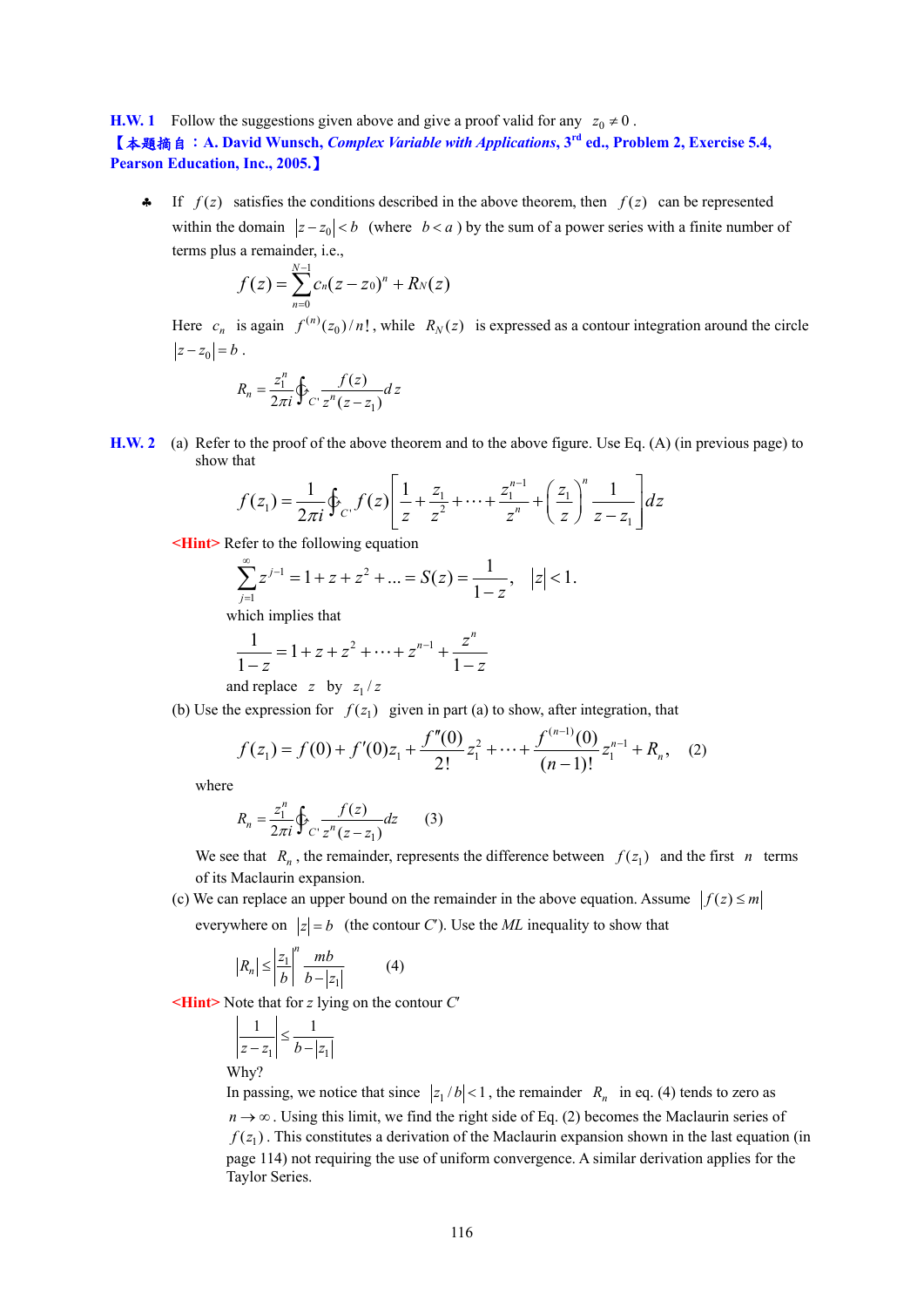(d) Suppose we wish to determine the approximate value of  $\cosh i$  by the finite series

 $i^0 + i^2/2! + \cdots + i^{10}/10!$ . Taking the contour *C'* in Eq. (3) as  $|z| = 2$ , show by using Eq. (4) that the error made cannot exceed  $(\cosh 2) / 2^{10} \doteq 3.67 \times 10^{-3}$ .

【本題摘自:**A. David Wunsch,** *Complex Variable with Applications***, 3rd ed., Problem 32, Exercise 5.4, Pearson Education, Inc., 2005.**】

# **9. Some Examples**

### **Example 1**

Let us show that

$$
\frac{1}{z^2} = \frac{1}{4} \sum_{n=0}^{\infty} (-1)^n (n+1) \left(\frac{z-2}{2}\right)^n
$$

where  $|z - 2| < 2$ .

$$
\langle \mathbf{pf} \rangle
$$
 Let function f be defined by  $f(z) = \frac{1}{z^2}$ ,  $\forall z \neq 0$ .

Clearly, *f* is analytic for all *z* interior to the circle  $c = |z-2| = 2$ . Differentiating *f* with respect to *z* by *n* times, we obtain

$$
f^{(n)}(z) = \frac{(-1)^n (n+1)!}{z^{n+2}} , n = 0, 1, 2, \cdots
$$

Thus,

$$
f^{(n)}(2) = \frac{(-1)^n (n+1)!}{2^{n+2}} , n = 0, 1, 2, \cdots
$$

Utilizing Eq. (1), with  $c = z$ , we have

$$
\frac{1}{z^2} = \sum_{n=0}^{\infty} \frac{(-1)^n (n+1)!}{2^{n+2} \cdot n!} (z-2)^n
$$

$$
= \frac{1}{4} \sum_{n=0}^{\infty} (-1)^n (n+1) \left(\frac{z-2}{2}\right)^n
$$
where  $n = 0, 1, 2, \dots$ .

#### **Example 2**

Expand  $e^z$  in (a) a Maclaurin series and (b) a Taylor series about  $z = i$ . **<Sol.>** 

(a)  $e^z = c_0 + c_1 z + c_2 z^2 + \cdots$ 

In the coefficient formula of Taylor series, with  $z_0 = 0$ ,

$$
c_n = \frac{\frac{d^n}{dz^n} e^z \big|_{z=0}}{n!} = \frac{e^z}{n!} \big|_{z=0} = \frac{1}{n!}
$$

Thus

$$
e^z = \sum_{n=0}^{\infty} \frac{1}{n!} z^n
$$

(b) 
$$
e^z = c_0 + c_1(z - i) + c_2(z - i)^2 + \cdots
$$

In the coefficient formula of Taylor series, with  $z_0 = i$ ,

$$
c_n = \frac{\left. \frac{d^n}{dz^n} e^z \right|_{z=i}}{n!} = \frac{e^z}{n!} \bigg|_{z=i} = \frac{e^i}{n!}
$$

thus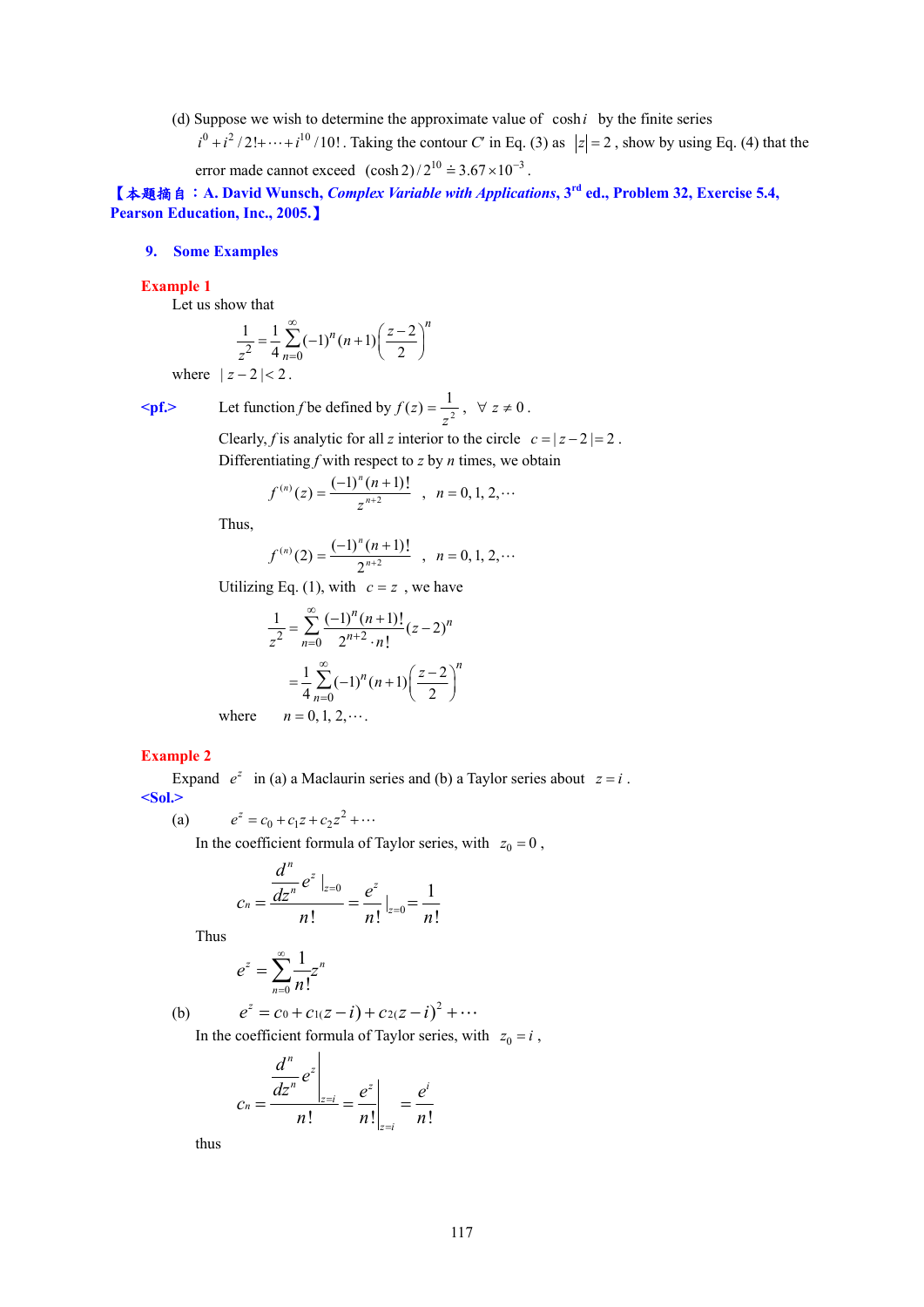$$
e^z = \sum_{n=0}^{\infty} \frac{e^i}{n!} (z - i)^n
$$

**Example 3**  Expand

$$
f(z) = \frac{1}{1 - z}
$$

in Taylor series  $\sum_{n=0}^{\infty} c_n (z+1)^n$ . For what values of *z* must the series converge to *f* (*z*)? **<Sol.>** 

We can find  $c_0 = 1/2$ ,  $c_1 = 1/4$ , and in general,  $c_n = 1/2^{n+1}$ . Thus,

$$
f(z) = \frac{1}{1-z} = \sum_{n=0}^{\infty} \frac{1}{2^{n+1}} (z+1)^n
$$

\*\* 茲節錄一些有用級數展開式:

1)  $\frac{1}{1-z} = 1 + z + z^2 + \dots + z^n + \dots$ 1 *n*  $\sum_{n=0}$  z ∞  $=\sum_{n=0}^{\infty} z^n$ ,  $|z|<1$ 

2) 
$$
e^n = 1 + z + \frac{z^2}{2!} + \dots + \frac{z^n}{n!} + \dots
$$
  
 $\sum_{n=1}^{\infty} z^n$  for all

$$
= \sum_{n=0}^{\infty} \frac{z^n}{n!}, \quad \text{for all } z.
$$

3) 
$$
\sin z = z - \frac{z^3}{3!} + \frac{z^5}{5!} + \dots + (-1)^n \frac{z^{2n+1}}{(2n+1)!} + \dots
$$
  

$$
= \sum_{n=0}^{\infty} (-1)^n \frac{z^{2n+1}}{(2n+1)!}, \text{ for all } z.
$$

4) 
$$
\cos z = 1 - \frac{z^2}{2!} + \frac{z^4}{4!} - \frac{z^6}{6!} + \dots + (-1)^n \frac{z^{2n}}{(2n)!} + \dots
$$
  

$$
= \sum_{n=0}^{\infty} \frac{z^{2n}}{(2n)!}, \text{ for all } z.
$$

5) 
$$
\sinh z = \sum_{n=0}^{\infty} \frac{z^{2n+1}}{(2n+1)!}, \ |z| < \infty.
$$

 $\frac{1}{0} (2n)!$ 

6) 
$$
\cosh z = \sum_{n=0}^{\infty} \frac{z^{2n}}{(2n)!}, \ |z| < \infty.
$$

7) 
$$
\tan^{-1} z = \sum_{n=0}^{\infty} (-1)^n \frac{z^{2n+1}}{2n+1}, \quad |z| < 1.
$$
  
\n8)  $(1+z)^p = 1 + pz + \frac{p(p-1)}{2!}z^2 + \dots + \frac{p(p-1)(p-2)\cdots(p-n+1)}{n!}z^n + \dots, \quad |z| < 1.$ 

9) 
$$
\ln(1+z) = \sum_{n=0}^{\infty} (-1)^n \frac{z^{n+1}}{n+1}, \ |z| < 1.
$$

10) 
$$
\ln\left(\frac{1+z}{1-z}\right) = \sum_{n=0}^{\infty} \frac{2z^{n+1}}{2n+1}, \ |z| < 1.
$$

# 10. **Some Theorems**

- 1) The Taylor series expansion about  $z_0$  of the analytic function  $f(z)$  is the only power series using powers of  $(z - z_0)$  that will converge to  $f(z)$  everywhere in a circular domain centered at  $z_0$ .
- 2) Let  $f(z)$  be expanded in a Taylor series about  $z_0$ . The largest circle within which this series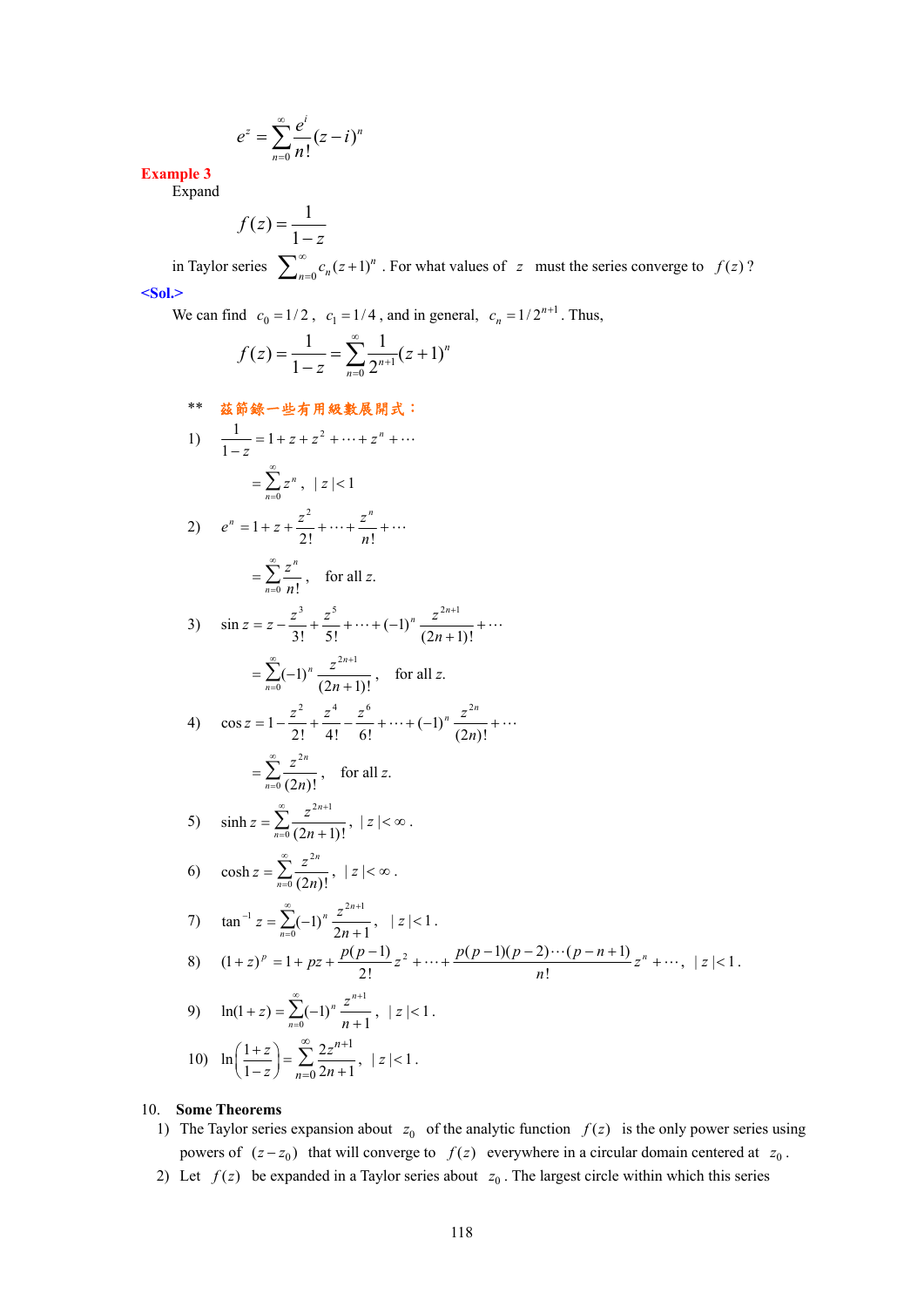converges to  $f(z)$  at each point is  $|z-z_0| = a$ , where *a* is distance from  $z_0$  to the nearest singular point of  $f(z)$ .

#### **Example 4**

Without actually obtaining the Taylor series give the largest circle throughout which the indicated expansion is valid:

$$
f(z) = \frac{1}{z^2 + 1} = \sum_{n=0}^{\infty} c_n (z - 2)^n
$$

**<Sol.>** 

The singularities of  $f(z)$  lie at  $\pm i$ . The nearest singularity to  $z = 2$  is, in this case, either  $+i$  or −*i* . The distance from *z* = 2 to these points is

 $\sqrt{5}$ . Thus, the Taylor series converges to  $f(z)$ 

throughout the circular domain  $|z-2| < \sqrt{5}$ .

#### **Example 5**

Consider the real Taylor series expansion

$$
\frac{1}{x^2 + 1} = \sum_{n=0}^{\infty} c_n (x - 2)^n
$$

Determine the largest interval along the *x*-axis inside which the series converges to  $1/(x^2 + 1)$ . **<Sol.>** 

By requiring  $z$  to be a real variable  $(z = x)$  in the previous example, we require  $2-\sqrt{5} < x < 2+\sqrt{5}$  for convergence.

# ♣ Remarks on Analyticity

A function  $f(z)$  is analytic in a domain *D* if

- (a)  $f'(z)$  exists throughout *D*;
- (b)  $f(z)$  has derivatives of all orders throughout *D*;
- (c)  $f(z)$  has a Taylor series expansion valid in a neighborhood of each point in *D*;
- (d)  $f(z)$  is the sum of a convergent power series in a neighborhood of each point in *D*.

# **§5-5 Techniques for Obtaining Taylor Series Expansions**

#### 1. **Substitution Method**

# **Example 1**

Given

⇒

$$
\frac{1}{1-w} = 1 + w + w^2 + \cdots, \quad |w| < 1.
$$
  

$$
\frac{1}{z} = 1 + (1-z) + (1-z)^2 + (1-z)^3 + \cdots
$$
  

$$
= 1 - (z-1) + (z-1)^2 - (z-1)^3 + \cdots, \quad |z-1| < 1
$$
 (1)

**H.W. 1** Show that, for  $N \ge 0$ ,

$$
\frac{1}{(1-w)^N} = \sum_{n=0}^{\infty} c_n z^n, \text{ where } c_n = \frac{(N-1+n)!}{n!(N-1)!}, |z| < 1
$$

【本題摘自:**A. David Wunsch,** *Complex Variable with Applications***, 3rd ed., Problem 7, Exercise 5.5, Pearson Education, Inc., 2005.**】

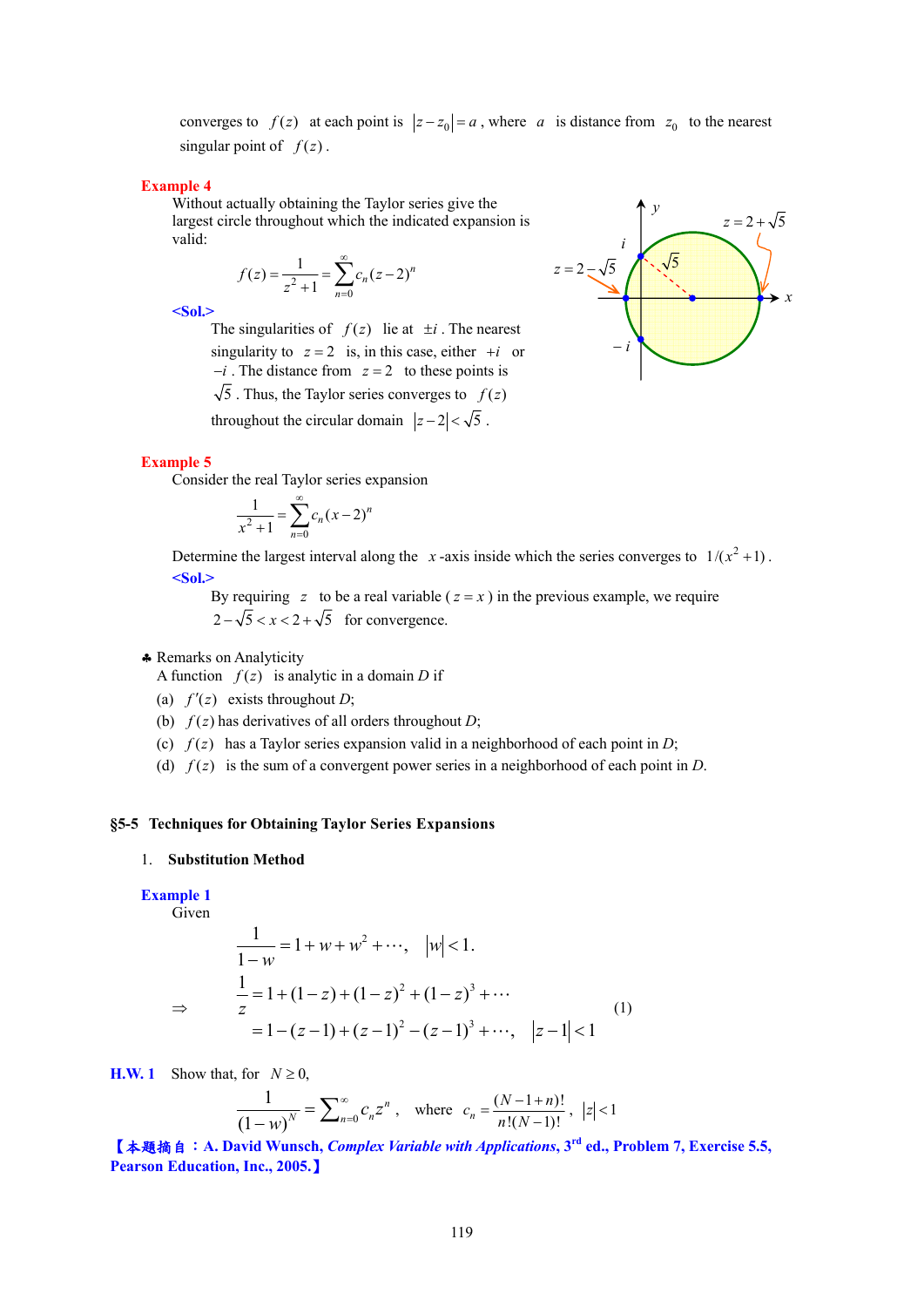### 2. **Term-by-Term Differentiation and Integration**

#### **Example 2**

Use term-by-term differentiation and the result in Eq. (1) to obtain the expansion of  $1/z^2$  about  $z=1$ . **<Sol.>** 

Differentiating both sides of Eq. (1) with respect to *z* and multiplying by  $(-1)$ , we obtain

$$
\frac{1}{z^2} = 1 - 2(z - 1) + 3(z - 1)^2 + \dots = \sum_{n=0}^{\infty} (-1)^n (n + 1)(z - 1)^n \tag{2}
$$

valid for  $|z-1| < 1$ .

**H.W. 2** Differentiate the series of Eq. (2) to show that

$$
\frac{1}{z^3} = 1 - \frac{3 \cdot 2}{2} (z - 1) + \frac{4 \cdot 3}{2} (z - 1)^2 - \frac{5 \cdot 4}{2} (z - 1)^3 + \cdots, \quad |z - 1| < 1.
$$

【本題摘自:**A. David Wunsch,** *Complex Variable with Applications***, 3rd ed., Problem 5, Exercise 5.5, Pearson Education, Inc., 2005.**】

#### **Example 3**

Obtain the Maclaurin expansion of

$$
\operatorname{Si}(z) = \int_0^z f(z')dz', \qquad (3)
$$

where

$$
f(z') = \frac{\sin z'}{z'}, \quad z' \neq 0,
$$
 (4a)  

$$
f(0) = 1, \quad z' = 0.
$$
 (4b)

The function  $Si(z)$  is called the sine integral and cannot be evaluated in terms of elementary functions. It appears often in problems involving electromagnetic radiation.

**<Sol.>** 

From the examples in page 118, we have

$$
\sin z' = z' - \frac{(z')^3}{3!} + \frac{(z')^5}{5!} + \cdots,
$$
  

$$
\Rightarrow \qquad \frac{\sin z'}{z'} = 1 - \frac{(z')^2}{3!} + \frac{(z')^4}{5!} + \cdots.
$$

We now integrate as follows:

$$
\int_0^z \frac{\sin z}{z'} dz' = \int_0^z dz' + \int_0^z \frac{-(z')^2}{3!} dz' + \int_0^z \frac{(z')^4}{5!} dz' + \dots = z - \frac{z^3}{3 \cdot 3!} + \frac{z^5}{5 \cdot 5!} + \dots
$$

Thus,

$$
Si(z) = \sum_{n=0}^{\infty} c_n z^{2n+1}
$$
 (5)

where

$$
c_n = \frac{(-1)^n}{(2n+1)!(2n+1)}.
$$

The expansion is valid throughout the *z* -plane.

**H.W. 3** (a) Explain how the following series is derive:

$$
\frac{1}{1+z^2} = 1 - z^2 + z^4 - \dots, \quad |z| < 1
$$

(b) Integrate the series in part (a) along a contour connecting the origin to an arbitrary point *z* , where  $|z|$  < 1, to show that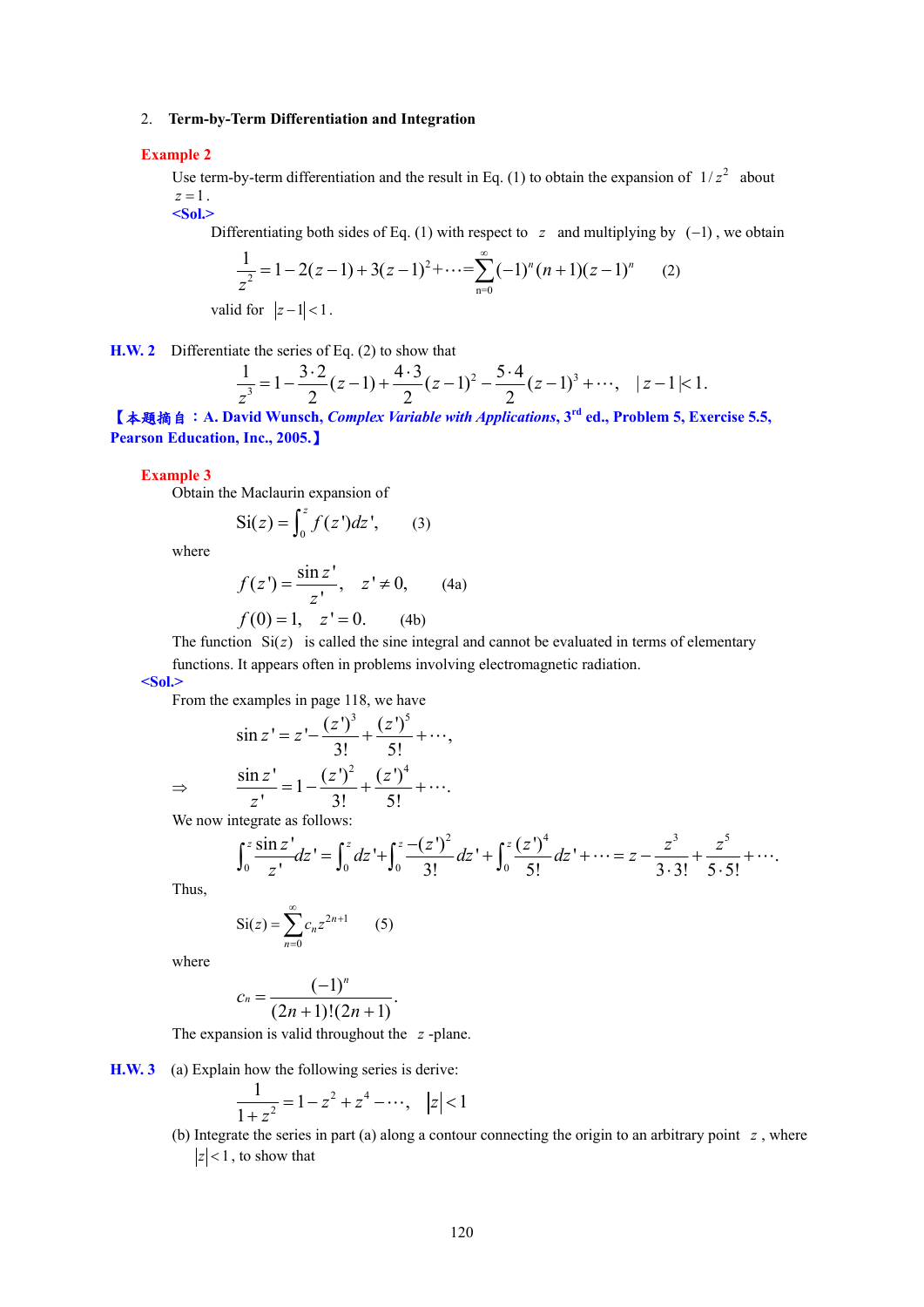$$
\tan^{-1} z = \sum_{n=0}^{\infty} (-1)^n \frac{z^{2n+1}}{2n+1}, \quad |z| < 1. \tag{A}
$$

(c) We might put  $z = 1$  in the preceding expansion to obtain  $\tan^{-1} 1 = \pi/4 = 1 - 1/3 + 1/5 - \cdots$ . This expansion, which could be used to obtain  $\pi/4$ , is valid, although not justified by our method, which assumed  $|z| < 1$ .

This series converges slowly and is not useful for computing  $\pi$ . A more useful series is obtained in the following.

Prove that  $\tan^{-1}(1/2) + \tan^{-1}(1/3) = \pi/4$  and with aid of (b) derive the more rapidly converging series:

$$
\frac{\pi}{4} = \left(\frac{1}{2} + \frac{1}{3}\right) - \frac{\left(\frac{1}{8} + \frac{1}{27}\right)}{3} + \frac{\left(\frac{1}{32} + \frac{1}{243}\right)}{5} - \frac{\left(\frac{1}{128} + \frac{1}{2187}\right)}{7} + \dots
$$

(c) Compare the two series for  $\pi/4$  given in (b) by using the first 10 terms in each and seeing how well  $\pi$ /4 is approximated. MATLAB is recommended here.

【本題摘自:**A. David Wunsch,** *Complex Variable with Applications***, 3rd ed., Problems 2 and 8, Exercise 5.5, Pearson Education, Inc., 2005.**】

#### **<Ans.>**

```
(c) MATLAB Command:
```

```
% Two ten term series approximations to pi/4 for problem (c) in H.W. 2 
       format long
```

```
s=0;
for n=0:9s=(-1)^{n*1}/(2*n+1)+s;end 
s1=ss=0;
for n=0:9s=(-1)^{n^*}(.5^{(2^*n+1)} + (1/3)^{(2^*n+1)}) / (2^*n+1)+s;end 
s2=sexact=pi/4 
MATLAB Output 
                                        s1 = 0.76045990473235
                                        s2 = 0.78539814490159
                                        exact =
```
#### 3. **Series Expansions of Branches of Multivalued Functions**

#### **Example 4**

Find the Maclaurin expansion of  $f(z) = (z+1)^{1/2}$ , where the principal branch of the function is used. Where is the expansion valid?

0.78539816339745

**<Sol.>** 

Recall that the branch in question is identical to  $e^{1/2 \text{Ln}(z+1)}$  and that its derivative is given by

$$
e^{(1/2)\operatorname{Ln}(z+1)}\frac{1}{2(z+1)} = \frac{(z+1)^{1/2}}{2(z+1)}.
$$

We may of course differentiate indefinitely and thus have

$$
f^{(1)}(z) = \frac{1}{2}(z+1)^{1/2-1}, \quad f^{(2)}(z) = \frac{1}{2}\left(\frac{1}{2}-1\right)(z+1)^{1/2-2},
$$

$$
f^{(3)}(z) = \frac{1}{2}\left(\frac{1}{2}-1\right)\left(\frac{1}{2}-2\right)(z+1)^{1/2-3}, \quad \text{etc.}
$$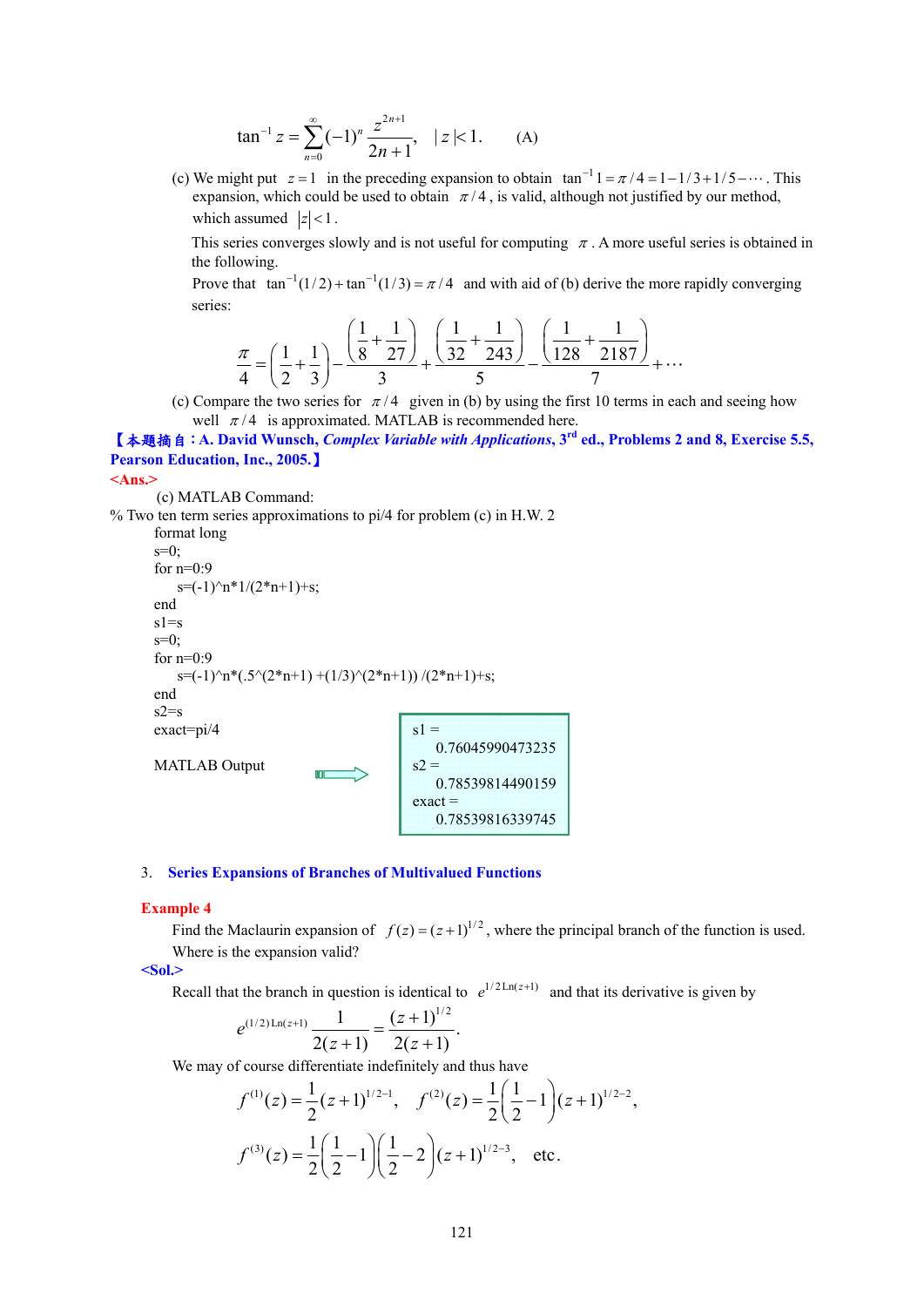In general,

$$
f^{(n)}(z) = \frac{1}{2} \left( \frac{1}{2} - 1 \right) \left( \frac{1}{2} - 2 \right) \cdots \left( \frac{1}{2} - (n-1) \right) (z+1)^{1/2-n} \tag{6}
$$

Note that  $(z+1)^{1/2-n}$  must be interpreted as

$$
\frac{(z+1)^{1/2}}{(z+1)^n} = \frac{e^{(1/2)\operatorname{Ln}(z+1)}}{(z+1)^n}.
$$

When  $z = 0$ , this function equals  $e^{1/2 \text{Ln}(z+1)} / 1^n = 1$ . With this result and Eq. (6) and the coefficient formula of Taylor series ( $c_n = f^{(n)}(0) / n!$ ), we finally have

$$
(1+z)^{(1/2)} = \sum_{n=0}^{\infty} c_n z^n \qquad (7a)
$$

where

$$
c_0 = 1,
$$
  
\n
$$
c_n = \frac{1}{n!} \left[ \frac{1}{2} \left( \frac{1}{2} - 1 \right) \left( \frac{1}{2} - 2 \right) \cdots \left( \frac{1}{2} - (n-1) \right) \right], \quad n \ge 1
$$
 (7b)

The singularity of  $(z+1)^{1/2}$  nearest the origin is the branch point  $z = -1$ . Thus, Eq.(7) is valid in the domain  $|z| < 1$ .

**H.W. 4** (a) Let α be any complex number except zero or a positive integer. Using the branch of  $(1 + z)^{\alpha}$  defined by  $e^{a \text{Ln}(1+z)}$  (principal branch), show that for  $|z| < 1$ ,

$$
(1+z)^{\alpha} = 1 + \alpha z + \frac{\alpha(\alpha-1)z^2}{2!} + \frac{\alpha(\alpha-1)(\alpha-3)z^3}{3!} + \dots = 1 + \sum_{n=1}^{\infty} c_n z^n
$$

where  $c_n = \left(\frac{1}{n!}\right) \left[ \alpha(\alpha-1)(\alpha-3)\cdots(\alpha-(n-1)) \right]$ . Follow the method of the above Example **(Example 3, Section 5.5, in textbook)**.

(b) Show that if  $\alpha$  is a positive integer, then  $(1 + z)^n = 1 + \sum_{n=1}^{\alpha} c_n z^n$ , where  $c_n$  is given in Part (a). where is this expansion valid?

# 【本題摘自:**A. David Wunsch,** *Complex Variable with Applications***, 3rd ed., Problem 29, Exercise 5.5, Pearson Education, Inc., 2005.**】

**H.W. 5** (a) Use the result derived in **H.W. 3 (a)** and a change of variable to show that

$$
\frac{1}{(1-z)^{1/2}} = 1 + \frac{z}{2} + \left(\frac{1}{2}\right)\left(\frac{3}{2}\right)\frac{z^2}{2!} + \left(\frac{1}{2}\right)\left(\frac{3}{2}\right)\left(\frac{5}{2}\right)\frac{z^3}{3!} + \cdots, \quad |z| < 1.
$$

Use the first four terms of this series to evaluate approximately  $\sqrt{2}$ . Compare this with the value obtained from your calculator.

(b) Show that

$$
\frac{1}{(1-z^2)^{1/2}} = 1 + \frac{1}{2}z^2 + \left(\frac{1}{2}\right)\left(\frac{3}{2}\right)\frac{z^4}{2!} + \left(\frac{1}{2}\right)\left(\frac{3}{2}\right)\left(\frac{5}{2}\right)\frac{z^6}{3!} + \cdots, \quad |z| < 1.
$$

(c) Use the preceding result and a term-by-term integration to show that

$$
\sin^{-1} z = z + \frac{z^3}{2 \cdot 3 \cdot 1!} + \frac{1 \cdot 3 z^5}{2^2 \cdot 5 \cdot 2!} + \frac{1 \cdot 3 \cdot 5 z^7}{2^3 \cdot 7 \cdot 3!} + \cdots, \quad |z| < 1.
$$

where this branch of  $\sin^{-1} z$  is analytic inside the unit circle, and  $\sin^{-1}(0) = 0$ . Note that

 $\cos^{-1} z = (\pi/2) -$  (the seriers on the above right), provided  $|z| < 1$ .

- (d) Use the series for  $\sin^{-1} z$  to obtain a numerical series for  $\pi/6$ . Use the first four terms of your result to evaluate approximately  $\pi/6$ .
- 【本題摘自:**A. David Wunsch,** *Complex Variable with Applications***, 3rd ed., Problem 30, Exercise 5.5,**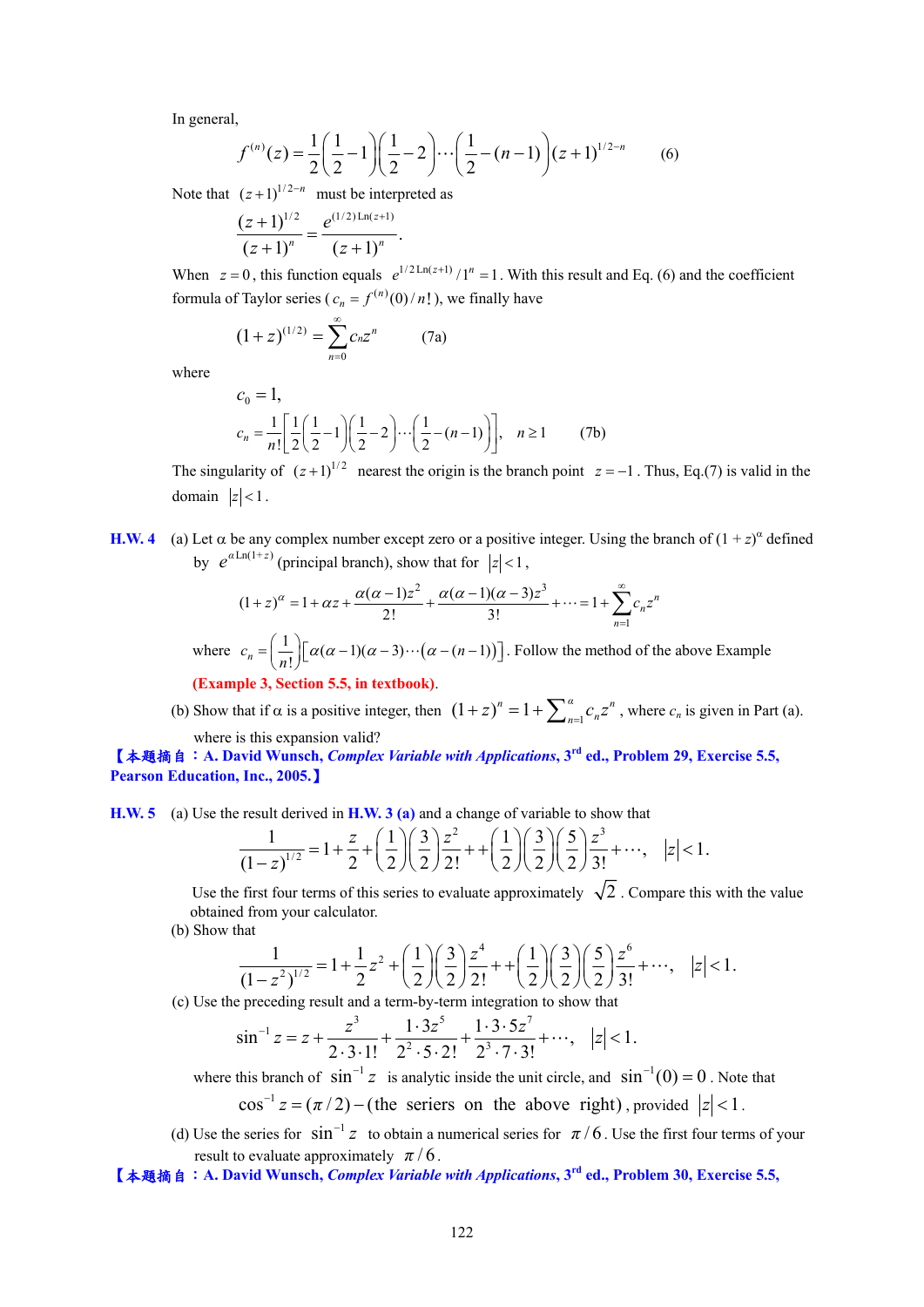#### **Pearson Education, Inc., 2005.**】

#### 4. **Multiplication and Division of Series**

#### **Example 5**

- (a) Using series multiplication, obtain the Maclaurin expansion of  $f(z) = e^{z}/(1-z)$ .
- (b) Use your result to obtain the value of the 1oth derivative of  $f(z)$  at  $z=0$ .

**<Sol.>** 

(a)

With  $e^z = \sum_{n=0}^{\infty} z^n / n!$  (valid for all *z*) and  $1/(1-z) = \sum_{n=0}^{\infty} z^n$  (for  $|z| < 1$ ), we have  $f(z) = \left(1 + z + \frac{z^2}{2!} + \frac{z^3}{3!} + \cdots\right) (1 + z + z^2 + \cdots)$  $=1+(1+1)z+\left(1+1+\frac{1}{2!}\right)z^{2}+\left(1+1+\frac{1}{2!}+\frac{1}{3!}\right)z^{3}+\cdots,$ 

or, equivalently

$$
\frac{e^z}{1+z} = \sum_{n=0}^{\infty} c_n z^n, \qquad \text{(8a)}
$$

where

$$
c_n = \sum_{j=0}^n \frac{1}{j!}.
$$
 (8b)

Eq. (8a) is valid only for  $|z| < 1$ .

(b)

It is a little tedious to obtain the 10<sup>th</sup> derivative of  $f(z)$  by differentiating this function 10 times. Note, however, that in the Maclaurin expansion  $f(z) = \sum_{n=0}^{\infty} c_n z^n$ , we have  $c_n = f^{(n)}(0)/n!$ . Thus, using the result of part (a) and taking  $n = 10$ , we find

$$
f^{10}(0) = 10! \sum_{j=0}^{\infty} \frac{1}{j!} = 10! \left( 1 + \frac{1}{1!} + \frac{1}{2!} + \dots + \frac{1}{10!} \right).
$$

#### ♣ **The Quotient and Product of Two Analytic Functions**

1) Suppose  $f(z)$  and  $g(z)$  are both analytic at  $z_0$ . If  $g(z_0) \neq 0$ , the quotient

$$
h(z) = \frac{f(z)}{g(z)}\tag{9}
$$

is analytic at  $z_0$  and can be expanded in Taylor series about this point.

2) Let the series  $f(z)$ ,  $g(z)$ , and  $h(z)$  are

$$
h(z) = \sum_{n=0}^{\infty} c_n (z - z_0)^n , \quad f(z) = \sum_{n=0}^{\infty} a_n (z - z_0)^n , \quad g(z) = \sum_{n=0}^{\infty} b_n (z - z_0)^n
$$

where  $a_n$  and  $b_n$  are presumed known and the coefficients  $c_n$  are unknown. 3) According to the Cauchy product, we have

$$
\sum_{n=0}^{\infty} c_n (z-z_0)^n \sum_{n=0}^{\infty} b_n (z-z_0)^n = \sum_{n=0}^{\infty} a_n (z-z_0)^n
$$

and

$$
c_0b_0 + (c_0b_1 + c_1b_0)(z - z_0)^1 + (c_0b_2 + c_1b_1 + c_2b_0)(z - z_0)^2 + \cdots
$$

$$
= a_0 + a_1(z - z_0) + a_2(z - z_0)^2 + \cdots
$$

Equating coefficients of corresponding powers of  $(z - z_0)$ , we have

$$
cob_0 = a_0,
$$
 (10a)  
\n $cob_1 + c_1b_0 = a_1,$  (10b)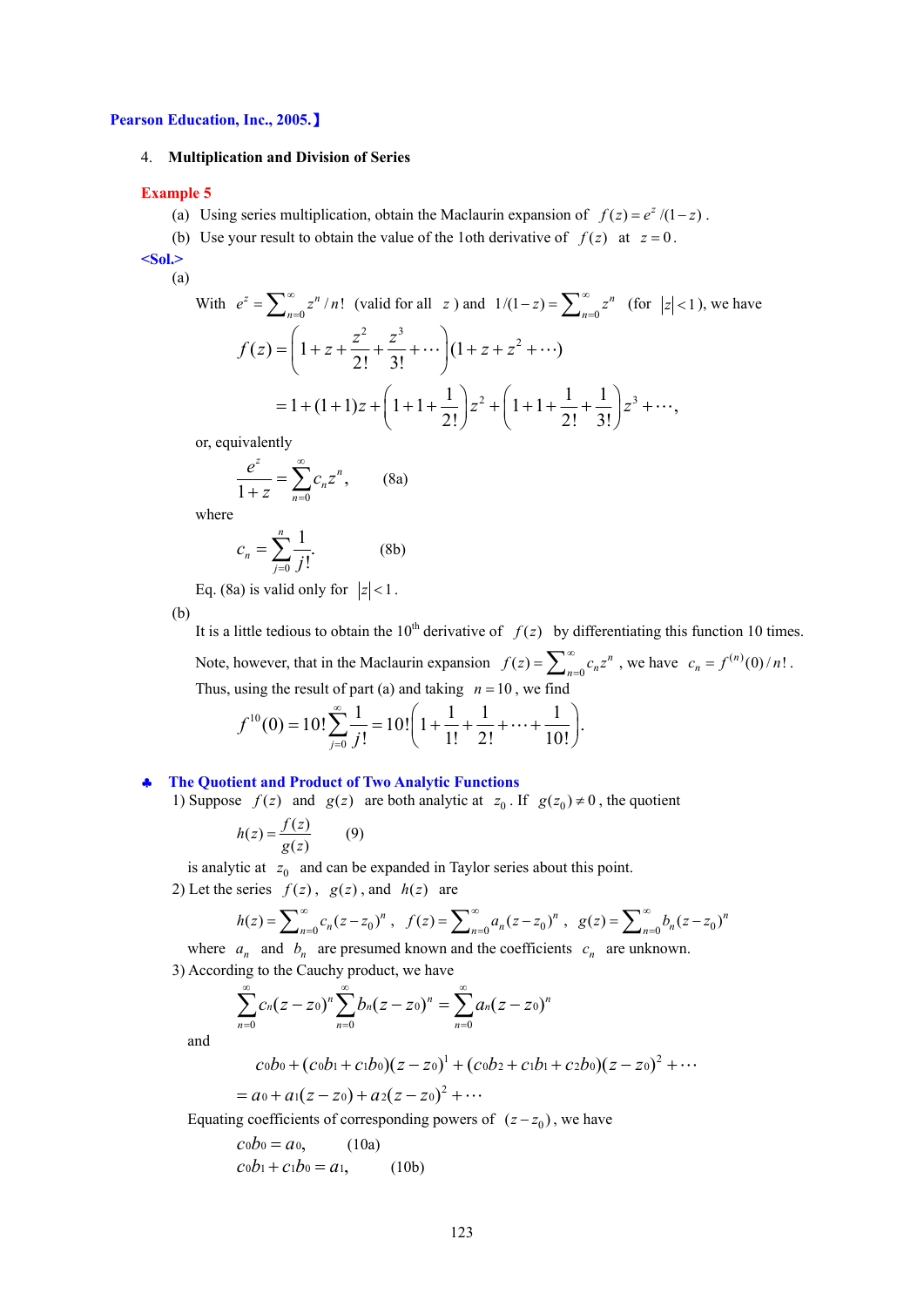$$
c_0b_2 + c_1b_1 + c_2b_0 = a_2, \qquad (10c)
$$

From the first equation, we have

. . . . . .

$$
c_0 = \frac{a_0}{b_0} \qquad (11a)
$$

and then

$$
c_1 = \frac{a_1}{b_0} - \frac{a_0 b_1}{b_0^2}
$$
 (11b)  

$$
c_2 = \frac{a_2}{b_0} - \frac{a_1 b_1 + a_0 b_2}{b_0^2} + \frac{a_0 b_1^2}{b_0^3}
$$
 (11c)  
......

The process can be repeated to yield any coefficient  $c_n$ , where *n* is as large as we wish.

# **Example 6**

Obtain the Maclaurin expansion of  $(e^z - 1)/\cos z$  from the Naclaurin series for  $e^z - 1$  and cos *z*. **<Sol.>** 

From previous paragraph, we have

$$
e^{z} - 1 = z + \frac{z^{2}}{2!} + \frac{z^{3}}{3!} + \cdots
$$
 (12) and  $\cos z = 1 - \frac{z^{2}}{2!} + \frac{z^{4}}{4!} - \cdots$  (13)

We divide these series as follows:

$$
z + \frac{z^2}{2!} + z^3 \left( \frac{1}{3!} + \frac{1}{2!} \right) + \dots
$$
\n
$$
1 - \frac{z^2}{2!} + \frac{z^4}{4!} - \dots \right) z + \frac{z^2}{2!} + \frac{z^3}{3!} + \frac{z^4}{4!} + \dots
$$
\n
$$
z - \frac{z^3}{2!} + \dots
$$
\n
$$
\frac{z^2}{2!} + z^3 \left( \frac{1}{3!} + \frac{1}{2!} \right) + \frac{z^4}{4!} + \dots
$$
\n
$$
\frac{z^2}{2!} - \frac{z^4}{(2!)^2} + \dots
$$
\n
$$
z^3 \left( \frac{1}{3!} + \frac{1}{2!} \right) + z^4 \left( \frac{1}{4!} + \frac{1}{(2!)^2} \right) + \dots
$$

Recalling that  $\cos z = 0$  for  $z = \pm \pi/2$ , we have

$$
\frac{e^z-1}{\cos z}=\sum_{n=0}^\infty c_nz^n
$$

valid for  $|z| < \pi/2$ . Our division shows that

$$
c_0 = 0
$$
,  $c_1 = 1$ ,  $c_2 = 1/2!$ ,  $c_3 = (1/3!+1/2!) = 2/3$ 

**H.W. 6** (a) The Bernoulli numbers  $B_0$ ,  $B_1$ ,  $B_2$ , ... are defined by

$$
B_n = n!c_n
$$

$$
f(z) = \begin{cases} \frac{z}{e^z - 1}, & z \neq 0 \\ 1, & z = 0 \end{cases} = \sum_{n=0}^{\infty} c_n z^n.
$$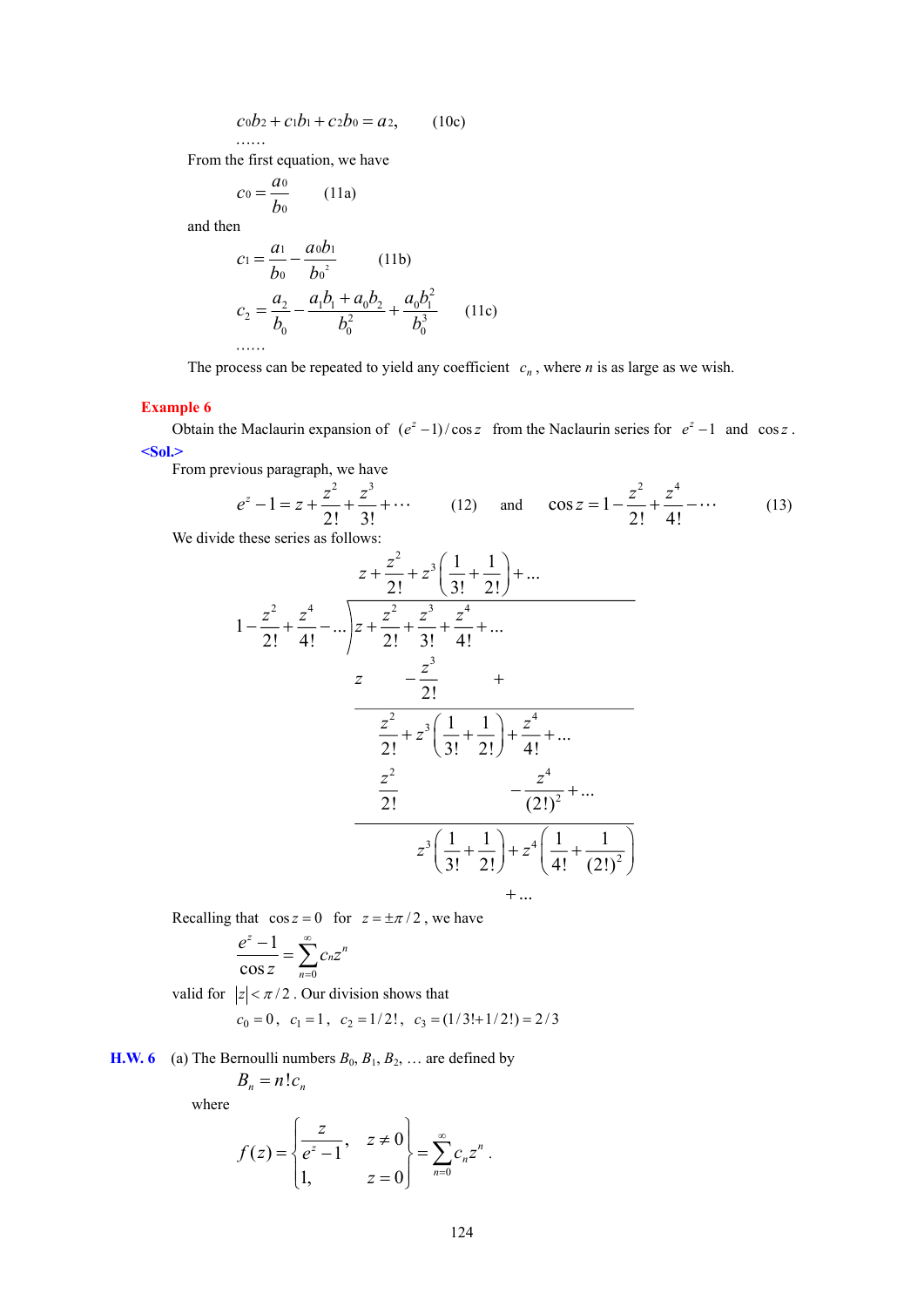Note that  $f(z)$  is analytic at  $z = 0$  since, for all z,

$$
\frac{z}{e^z - 1} = \frac{z}{z + \frac{z^2}{2!} + \frac{z^3}{3!} + \dots} = \frac{1}{1 + \frac{z}{2!} + \frac{z^2}{3!} + \dots}
$$

Perform long division on the right-hand quotient to show that  $B_0 = 1$ ,  $B_1 = -1/2$ ,  $B_2 = 1/6$ . (b) Show that the coefficients of odd order beyond 1, i.e.,  $B_3$ ,  $B_5$ ,  $B_7$ , ... are all zero.

 $\mathbf{F}(\mathbf{z}) + \mathbf{z}/2 = \frac{z}{2} \cosh\left(\frac{z}{2}\right) / \sinh\left(\frac{z}{2}\right)$  is an even function of *z*. See Problem 30, **Section 5.4, Textbook.**

(c) Where is the series expansion of **Part (a)** valid?

【本題摘自:**A. David Wunsch,** *Complex Variable with Applications***, 3rd ed., Problem 27, Exercise 5.5, Pearson Education, Inc., 2005.**】

5. **The Method of Partial Fractions**

Consider a rational algebraic function

$$
f(z) = \frac{P(z)}{Q(z)}
$$

where *P* and *Q* are polynomials in *z*. If  $Q(z_0) \neq 0$ , then  $f(z)$  has a Taylor expansion about  $z_0$ .

#### **Rule I (Nonrepeated factors)**

Let  $P(z)/Q(z)$  be a rational function, where the polynomial  $P(z)$  is of lower degree than the polynomial  $Q(z)$ . If  $Q(z)$  can be factored into the form

$$
Q(z) = C(z-a_1)(z-a_2)\cdots(z-a_n) \qquad (14)
$$

where  $a_1$ ,  $a_2$ ,  $\cdots$  are all different constants and *C* is a constant, then

$$
\frac{P(z)}{Q(z)} = \frac{A_1}{z - a_1} + \frac{A_2}{z - a_2} + \dots + \frac{A_n}{z - a_n} \tag{15}
$$

where  $A_1$ ,  $A_2$ ,  $\cdots$  are constants. Eq. (15), called the partial fraction expansion of  $P(z)/Q(z)$ , is valid for all  $z \neq a_j$  (  $j = 1, 2, \cdots, n$  ).

#### **Rule II (Repeated Factors)**

Let  $Q(z)$  be factored as in Eq. (14), except that  $(z - a_1)$  appears raised to the  $m_1$  power,  $(z - a_2)$ appears raised to the  $m_2$  power, etc. Then  $P(z)/Q(z)$  can be decomposed as in Eq. (15), except that for each factor of  $Q(z)$  of the form  $(z - a_j)^{m_j}$ , where  $m_j \ge 2$ , we replace  $A_j/(z - a_j)$  in Eq. (15) by

$$
\frac{A_{j1}}{(z-a_{j})}+\frac{A_{j2}}{(z-a_{j})^{2}}+\cdots+\frac{A_{jm_{j}}}{(z-a_{j})^{m_{j}}}
$$

**Example** 

**Rule I tell us that**  
\n
$$
\frac{z}{(z-1)(z+1)} = \frac{A_1}{z-1} + \frac{A_2}{z+1}
$$
\n**Rule II tell us that**  
\n
$$
\frac{z}{(z-1)^2(z+1)} = \frac{A_{11}}{z-1} + \frac{A_{12}}{(z-1)^2} + \frac{A_2}{z+1}
$$

♣ **Four useful Maclaurin expansion** 

(1) 
$$
\frac{1}{1-w} = 1 + w + w^2 + \cdots, \quad |w| < 1; \quad \text{(16a)}
$$
  
(2) 
$$
\frac{1}{1+w} = 1 - w + w^2 - w^3 + \cdots, \quad |w| < 1; \quad \text{(16b)}
$$
  
(3) 
$$
\frac{1}{(1-w)^2} = 1 + 2w + 3w^2 + \cdots, \quad |w| < 1; \quad \text{(16c)}
$$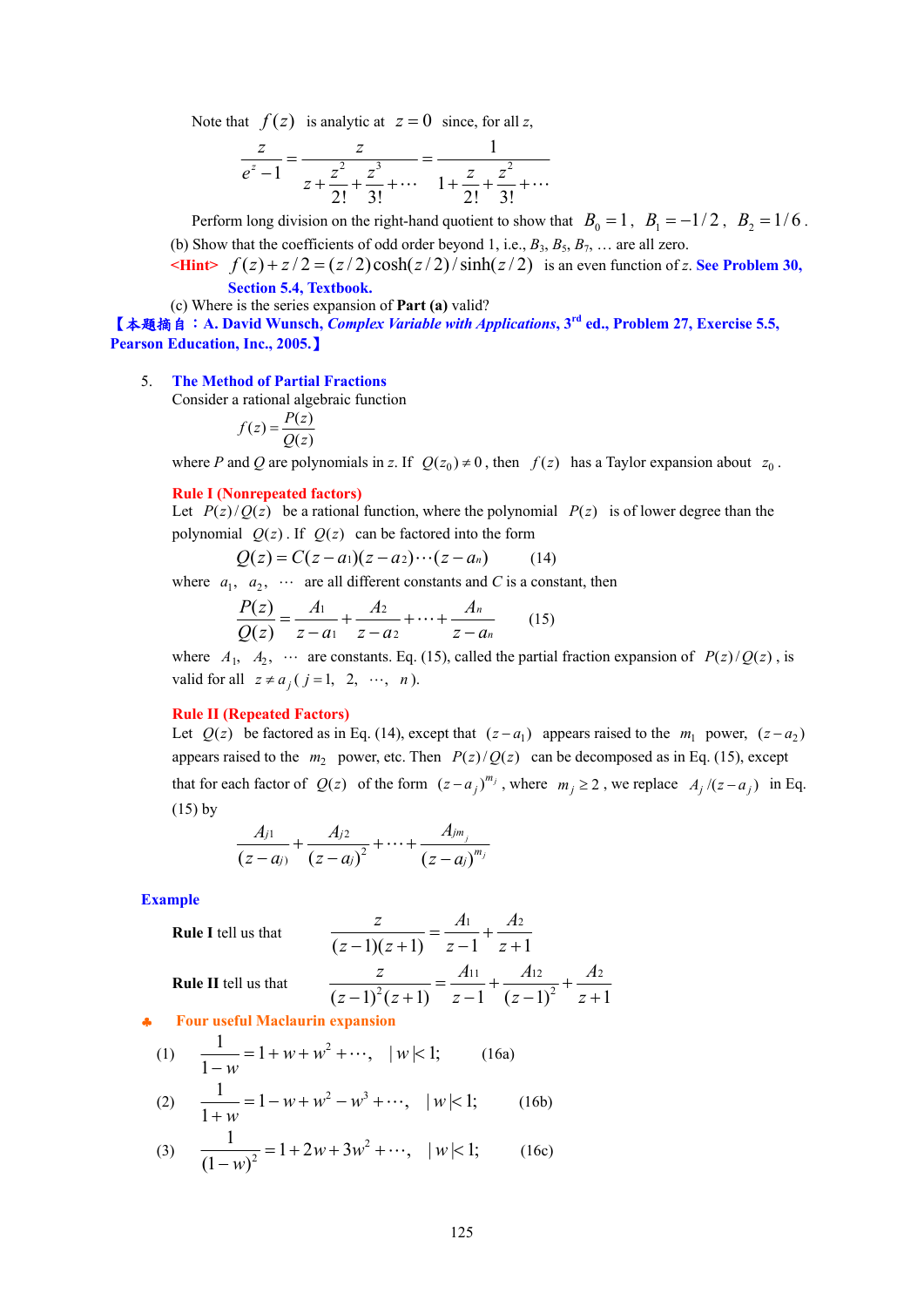(4) 
$$
\frac{1}{(1+w)^2} = 1 - 2w + 3w^2 + \cdots, \quad |w| < 1;
$$
 (16d)

**Example 7** 

Expand

$$
f(z) = \frac{z}{z^2 - z - 2} = \frac{z}{(z+1)(z-2)}
$$

in a Taylor series about the point  $z = 1$ .

**<Sol.>** 

From **Rule I**, we have

$$
\frac{z}{(z+1)(z-2)} = \frac{a}{z+1} + \frac{b}{z-2}.
$$
 (17)

Clearing the fractions in Eq. (17) yields

$$
z = a(z-2) + b(z+1)
$$

We can find *a* and *b* by letting *z* in the above equation equal −1 and 2. For another approach, we rearrange the previous equation as

 $z = (a + b)z + (-2a + b)$ 

Thus, we have

$$
z1
$$
 coefficient:  $1 = a + b$   
 $z0$  coefficient:  $0 = -2a + b$ 

whose solution is  $a = 1/3, \quad b = 2/3$ 

Hence, from Eq. (17)

$$
\frac{z}{(z+1)(z-2)} = \frac{1/3}{z+1} + \frac{2/3}{z-2}.
$$
 (18)

To expand  $z/[(z+1)(z-2)]$  in powers of  $(z-1)$ , we expand each fraction on the right in Eq. (18) in these powers. Thus,

$$
\frac{1/3}{z+1} = \frac{1/3}{(z-1)+2} = \frac{1/6}{1+\frac{(z-1)}{2}} = \frac{1}{6} \left[ 1 - \frac{(z-1)}{2} + \frac{(z-1)^2}{4} - \dots \right], \text{ for } |z-1| < 2 \quad (19)
$$

The preceding series is obtained with the substitution  $w = (z-1)/2$  in Eq. (16b). The requirement  $|z-1| < 2$  is identical to the constraint  $|w| < 1$ . Similarly,

$$
\frac{2/3}{z-2} = \frac{2/3}{(z-1)-1} = \frac{-2/3}{1-(z-1)} = -\frac{2}{3}[1+(z-1)+(z-1)^2+\cdots], \text{ for } |z-1|<1 \quad (20)
$$

where we have used Eq. (16a) and taken  $w = z - 1$ . The series in Eqs.(19) and (20) are now substituted in the right side of Eq. (18). Thus,

$$
\frac{z}{(z+1)(z-2)} = \frac{1}{6} \left[ 1 - \frac{(z-1)}{2} + \frac{(z-1)^2}{4} - \cdots \right] - \frac{2}{3} \underbrace{[1 + (z-1) + (z-1)^2 + \cdots]}_{|z-1| \le 1}.
$$

In the domain  $|z-1| < 1$ , *both* series converge and their terms can be combined

$$
\frac{z}{(z+1)(z-2)} = (\frac{1}{6} - \frac{2}{3}) + (-\frac{1}{12} - \frac{2}{3})(z-1) + (\frac{1}{24} - \frac{2}{3})(z-1)^2 + \cdots
$$
  

$$
\frac{z}{(z-1)^2} = -\sum_{n=0}^{\infty} c_n(z-1)^n + |z-1| \leq 1
$$
 (21)

or

$$
\frac{z}{(z+1)(z-2)} = \sum_{n=0}^{\infty} c_n (z-1)^n. \quad |z-1| < 1 \quad (21)
$$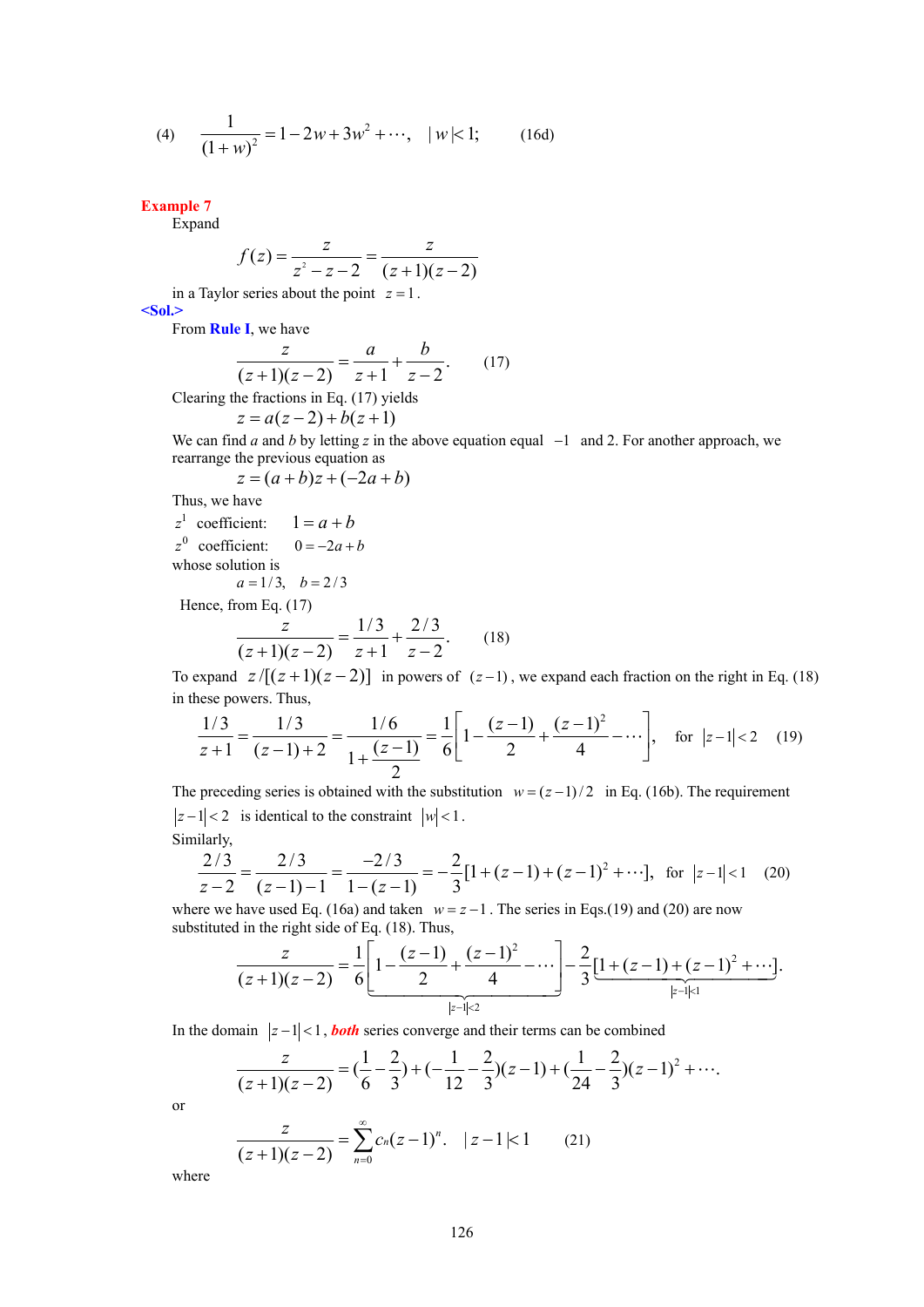$$
c_n = \frac{1}{6} \left( -\frac{1}{2} \right)^n - \frac{2}{3}.
$$

**Example 8** 

Expand

$$
f(z) = \frac{z}{(z+1)^2(z-2)}
$$

in MAclaurin series.

**<Sol.>** 

From **Rule II**, we have

$$
\frac{z}{(z+1)^2(z-2)} = \frac{A}{z+1} + \frac{B}{(z+1)^2} + \frac{C}{z-2}.
$$
 (22)

Clearing fractions, we obtain

$$
z = A(z+1)(z-2) + B(z-2) + C(z+1)^2 \tag{23}
$$

or

$$
z = (A+C)z2 + (-A+B+2C)z + (-2A-2B+C).
$$
 (24)

By putting  $z = 2$  and then  $z = -1$  in Eq. (23), we discover that  $C = 2/9$  and  $B = 1/3$ . Note that  $z<sup>2</sup>$  does not appear on the left in Eq. (24), which means  $z<sup>2</sup>$  must not appear on the right; hence  $A = -C = -2/9$ . Thus from Eq. (22)

$$
\frac{z}{(z+1)^2(z-2)} = \frac{-2/9}{z+1} + \frac{1/3}{(z+1)^2} + \frac{2/9}{z-2}
$$
 (25)

We now expand each fraction in powers of  $z$ . Taking  $w = z$ , we have, from Eq. (16b),

$$
\frac{-2/9}{1+z} = -\frac{2}{9} [1 - z + z^2 - \cdots], \quad |z| < 1,
$$

and, from Eq. (16a)

$$
\frac{1/3}{(1+z)^2} = \frac{1}{3} [1 - 2z + 3z^2 - 4z^3 + \cdots], \quad |z| < 1,
$$

With  $w = z/2$  in Eq. (16a), we obtain

$$
\frac{2/9}{z-2} = \frac{-1/9}{1-z/2} = -\frac{1}{9} [1 + \frac{z}{2} + \frac{z^2}{4} + \cdots], \quad |z| < 2.
$$

The substitution of the three preceding series on the right in Eq. (25) yields

$$
\frac{z}{(z+1)^2(z-2)} = -\frac{2}{9} \underbrace{[1-z+z^2-\cdots]}_{|z|<1} + \underbrace{\frac{1}{3} [1-2z+3z^2-4z^3+\cdots]}_{|z|<1}
$$

$$
-\frac{1}{9} \underbrace{[1+\frac{z}{2}+\frac{z^2}{4}+\cdots]}_{|z|<2}
$$

Inside  $|z|=1$ , we can add the three series together and obtain

$$
\frac{z}{(z+1)^2(z-2)} = \sum_{n=0}^{\infty} c_n z^n, \quad |z| < 1.
$$
 (26)

where

$$
c_n = (-1)^{n+1} \frac{2}{9} + \frac{(-1)^n}{3} (n+1) - \frac{1}{9} \left(\frac{1}{2}\right)^n
$$

**H.W. 7** Obtain the following Taylor expansions. Give a general formula for the nth coefficients, and state the circle within which your expansion is valid.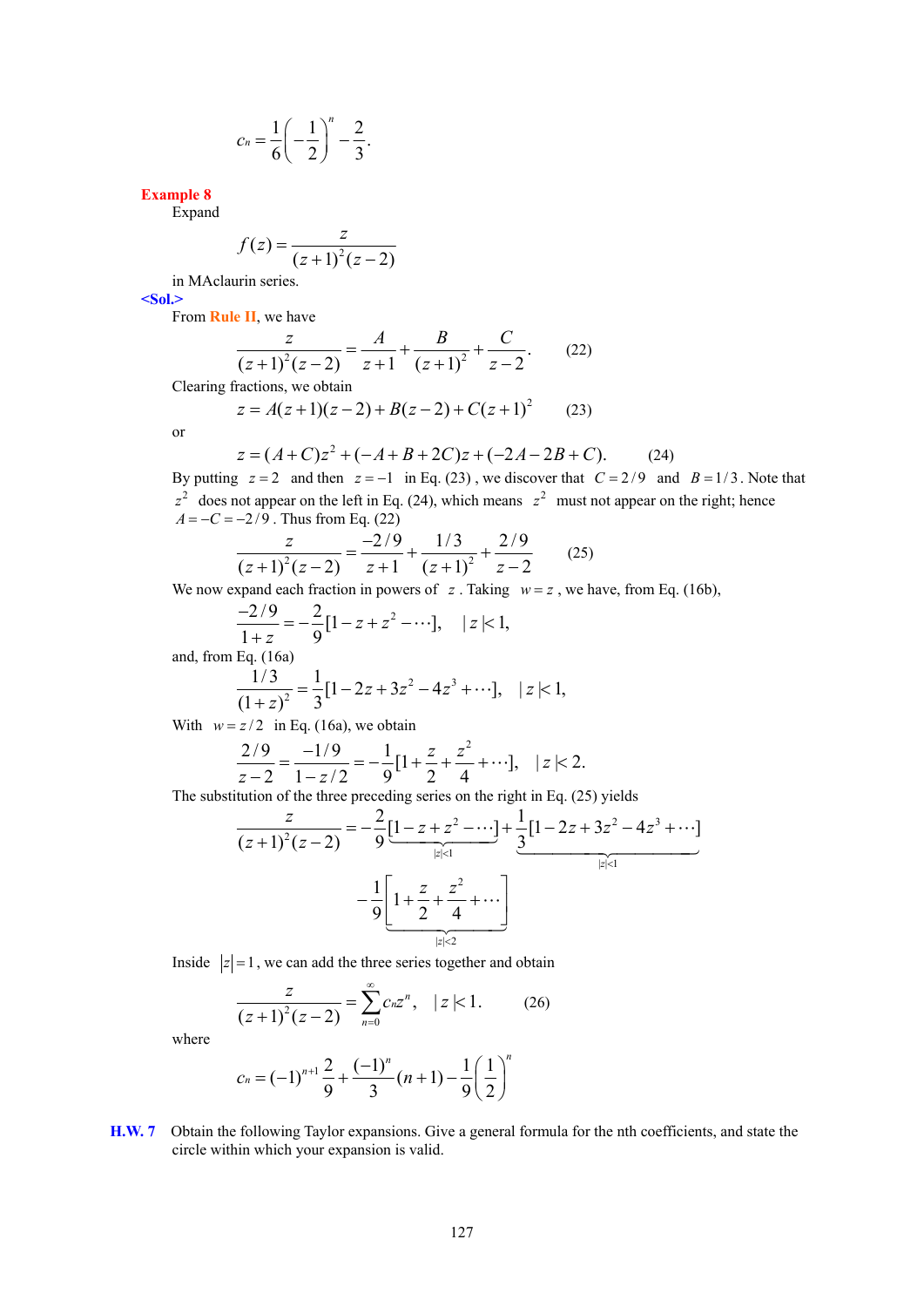(a) 
$$
\frac{z+1}{(z-1)^2(z+2)}
$$
 expanded about  $z = 2$ ;  
\n(b) 
$$
\frac{1}{(z-1)^2(z+1)^2}
$$
 expanded about  $z = 2$ ;  
\n(c) 
$$
\frac{e^z}{(z-1)(z+1)}
$$
 expanded about  $z = 0$ ; and  
\n(d) 
$$
\frac{z^3 + 2z^2 + z - 1}{z^2 - 4}
$$
 expanded about  $z = 1$ .

【本題摘自:**A. David Wunsch,** *Complex Variable with Applications***, 3rd ed., Problems 19-21 and 23, Exercise 5.5, Pearson Education, Inc., 2005.**】

# **§5-6 Laurent Series**

## ♣ **Basic Concept: Limitation for Taylor Series**

- (1) Negative exponents never appear in Taylor series.
- (2) A Taylor series expansion is only valid in a disc-shaped domain.

#### **Example 1**

Consider a series expansion

$$
\frac{1}{1 - \frac{1}{z}} = \frac{z}{z - 1} = 1 + \frac{1}{z} + \frac{1}{z^2} + \dots, \text{ for } \left| \frac{1}{z} \right| < 1, \text{ or equivalently, } \left| z \right| > 1
$$
\n
$$
\Rightarrow \qquad \frac{z}{z - 1} = 1 + z^{-1} + z^{-2} + \dots = \dots + z^{-2} + z^{-1} + 1, \text{ for } \left| z \right| > 1. \tag{1}
$$

This series is not a Taylor series as the above-mentioned reasons.

### **Example 2**

Consider the Taylor series

$$
\frac{1}{1 - (z/2)} = 1 + \frac{z}{2} + \frac{z^2}{4} + \cdots, \quad |z| < 2.
$$

or

$$
\frac{2}{2-z} = 1 + \frac{z}{2} + \frac{z^2}{4} + \cdots, \quad |z| < 2.
$$

If we add together Eq. (1) and the preceding, we have the series expansion

$$
\frac{z}{z-1} + \frac{2}{2-z} = \dots + z^{-2} + z^{-1} + 2 + \frac{z}{2} + \frac{z^2}{4} + \dots, \quad 1 < |z| < 2
$$

This is a special case of series called **Laurent series**. The ring-shaped domain  $1 < |z| < 2$  is the intersection of the sets of points where the two series used in the calculation are valid.

## **1. Definition (Laurent series)**

The Laurent series expansion of a function  $f(z)$  is an expansion of the form

$$
f(z) = \sum_{n=-\infty}^{\infty} c_n (z - z_0)^n = \dots + c_{-2} (z - z_0)^{-2} + c_{-1} (z - z_0)^{-1}
$$
  
+  $c_0 + c_1 (z - z_0) + \dots$  (3)

where the series converges to  $f(z)$  in a region or domain.

♣ **Examples of Laurent series are often obtained from some simple manipulations on Taylor series.**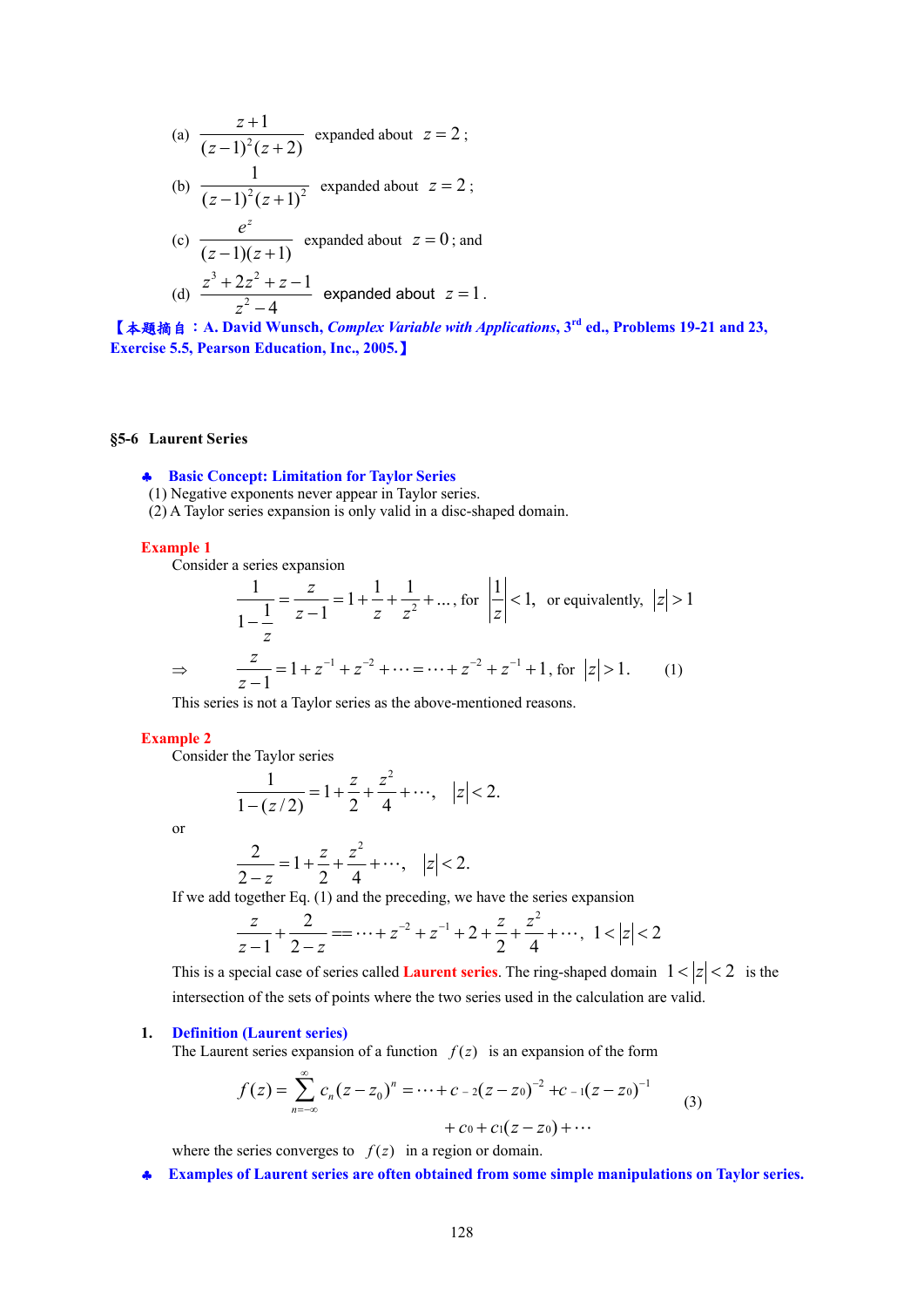### **Example 3**

Given a series

$$
e^u = 1 + u + \frac{u^2}{2!} + \cdots
$$
, all finite u

Putting  $u = (z-1)^{-1}$  in the preceding equation, we have

$$
e^{1/(z-1)} = 1 + (z-1)^{-1} + \frac{(z-1)^{-2}}{2!} + \frac{(z-1)^{-3}}{3!} + \dots, \quad z \neq 1
$$
  
\n
$$
\Rightarrow \qquad e^{1/(z-1)} = \dots + \frac{(z-1)^{-3}}{3!} + \frac{(z-1)^{-2}}{2!} + \frac{(z-1)^{-1}}{1!} + 1, \quad z \neq 1 \qquad (4)
$$

This is a Laurent series with no positive powers of  $(z - 1)$ .

Multiplying both sides of Eq. (4) by  $(z - 1)^2$ , we have

$$
(z-1)^{2} e^{1/(z-1)} = \dots + \frac{(z-1)^{-1}}{3!} + \frac{1}{2!} + (z-1) + (z-1)^{2}, \quad z \neq 1
$$
 (5)

This is a Laurent series with both negative and positive powers of  $(z - 1)$ .

#### ♣ **Applications of Laurent series:**

- 1) An understanding of the calculus residue
- 2) Basis of the *z*-transformation.

#### **2. Theorem (Laurent's Theorem)**

Let  $f(z)$  be analytic in *D*, an annular domain  $r_1 < |z - z_0| < r_2$ . If  $z$  lies in *D*,  $f(z)$  can be represented by the Laurent expansion

$$
f(z) = \sum_{n=-\infty}^{\infty} c_n (z - z_0)^n = \dots + c_{-2} (z - z_0)^{-2} + c_{-1} (z - z_0)^{-1}
$$
  
+  $c_0 + c_1 (z - z_0) + c_2 (z - z_0)^2 + \dots$  (6)

The coefficients are given by

$$
c_n = \frac{1}{2\pi i} \oint_C \frac{f(z)}{\left(z - z_0\right)^{n+1}} dz \tag{7}
$$

where *C* is any simple closed contour lying in *D* and enclosing the inner boundary  $|z - z_0| = r_1$ . The series is uniformly convergent in any region centered at  $z_0$  and lying in *D*.

**<pf.>** 

For simplicity, we consider a proof in which  $z_0$  is zero; that is, we seek an expansion in an annulus centered at the origin.

Annulus:  $r_1 < |z - 0| < r_2$ .

Contour *C*′ lies in the annulus. Observe that *C*′

encloses the point  $z_1$  and that  $f(z)$  is analytic on and inside the contour. Cauchy integral formula:

$$
f(z_1) = \frac{1}{2\pi i} \oint_C \frac{f(z)}{z - z_1} dz
$$
 (8)

The portions of the preceding integral taken along the contiguous lines  $l_1$  and  $l_2$  cancel because of the opposite directions of integration. Thus, Eq.(8) becomes

$$
f(z_1) = I_A + I_B \tag{9}
$$

$$
I_4 = \frac{1}{2\pi i} \oint_{|z| = \rho_2} \frac{f(z)}{z - z_1} dz \qquad (10)
$$

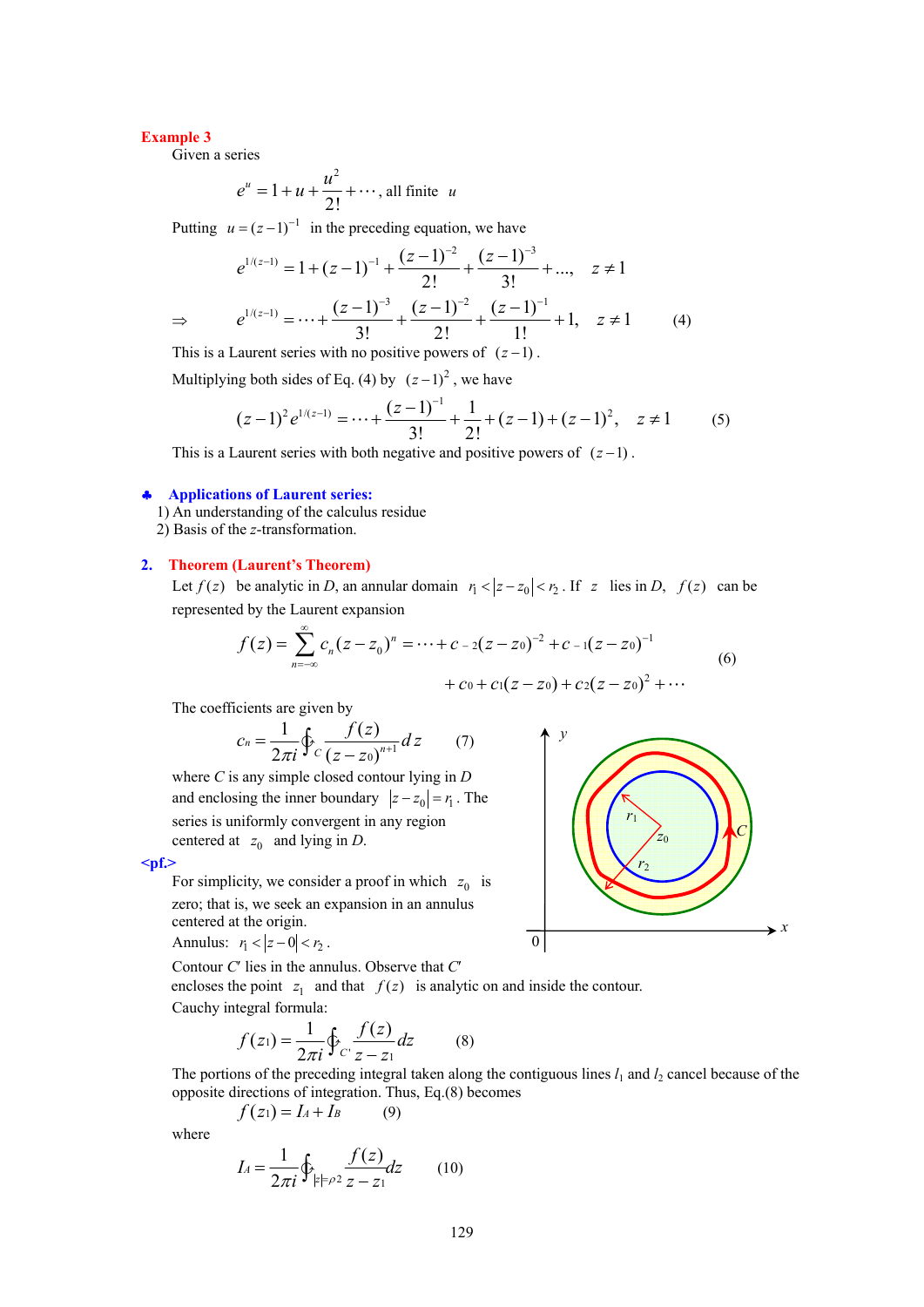and



$$
I_B = \frac{1}{2\pi i} \oint_{|z| = \rho_1} \frac{f(z)}{z - z_1} dz \qquad (11)
$$

Follow the derivation of the Taylor series in the previous section, we have

$$
I_4 = \frac{1}{2\pi i} \oint_{|z| = \rho_2} \frac{f(z)}{z \left(1 - \frac{z_1}{z}\right)} dz = \frac{1}{2\pi i} \oint_{|z| = \rho_2} \frac{f(z)}{z} \left(1 + \frac{z_1}{z} + \left(\frac{z_1}{z}\right)^2 + \cdots\right) dz
$$
  

$$
= \sum_{n=0}^{\infty} c_n z_1^n
$$
 (12)

where

$$
c_n = \frac{1}{2\pi i} \oint_{|z| = \rho_2} \frac{f(z)}{z^{n+1}} dz, \ \ n = 0, 1, 2, \ \cdots \tag{13}
$$

In Eq. (12), we require that  $|z_1/z| < 1$  or  $|z_1| < \rho_2$  (since  $|z| < \rho_2$ ). In the integral  $I_B$ , we reverse the direction of integration and **compensate with a minus sign** in the integrand. Thus,

$$
I_B = \frac{1}{2\pi i} \oint_{|z| = \rho_1} \frac{f(z)}{z_1 - z} dz = \frac{1}{2\pi i} \oint_{|z| = \rho_1} \frac{f(z)}{z_1 \left(1 - \frac{z}{z_1}\right)} dz \tag{14}
$$

Now

$$
\frac{1}{1 - \frac{z}{z_1}} = 1 + \frac{z}{z_1} + \left(\frac{z}{z_1}\right)^2 + \dots \quad \text{if} \quad \left|\frac{z}{z_1}\right| < 1 \quad \text{or} \quad |z| < |z_1|
$$

This series converges uniformly in a region containing the circle  $|z| = \rho_1$  (since  $|z| = \rho_1 < |z_1|$ ). Using this series in Eq. (14), and integrating, we obtain

$$
I_B = \frac{1}{2\pi i} \oint_{|z|=\rho_1} \frac{f(z)}{z_1} \left( 1 + \frac{z}{z_1} + \left(\frac{z}{z_1}\right)^2 + \cdots \right) dz
$$
  
=  $\frac{z_1^{-1}}{2\pi i} \oint_{|z|=\rho_1} f(z) dz + \frac{z_1^{-2}}{2\pi i} \oint_{|z|=\rho_1} z f(z) dz + \frac{z_1^{-3}}{2\pi i} \oint_{|z|=\rho_1} z^2 f(z) dz + \cdots$  (15)

We have the constant  $z_1$  outside the integral signs. We may rewrite Eq. (15) more succinctly as

$$
I_B = \sum_{n=-\infty}^{-1} c_n z_1^n, \quad |z_1| > \rho_1, \qquad (16)
$$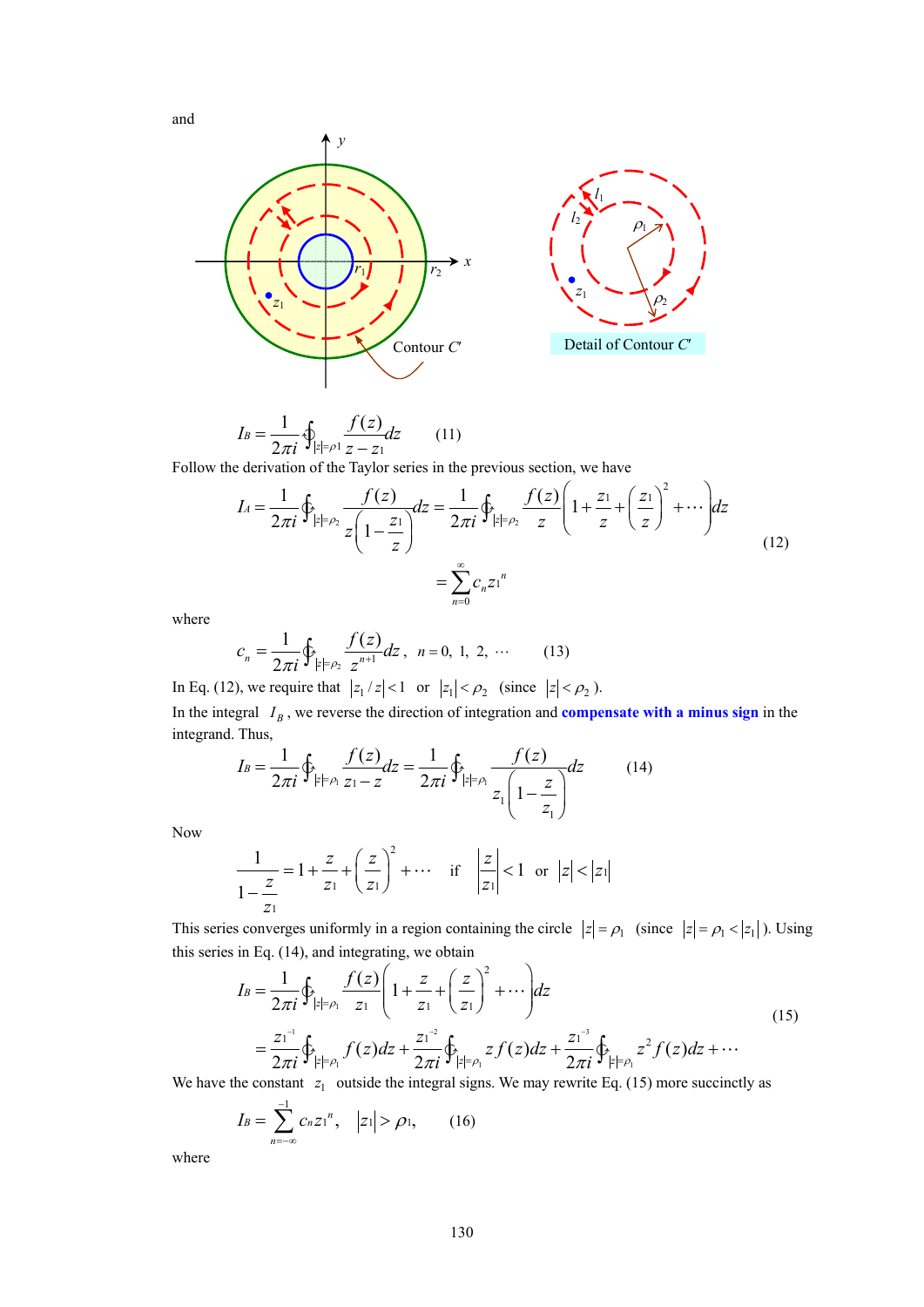$$
c_n = \frac{1}{2\pi i} \oint_{|z| = \rho_1} z^{-n-1} f(z) dz = \frac{1}{2\pi i} \oint_{|z| = \rho_1} \frac{f(z)}{z^{n+1}} dz, \quad n = \dots, -2, -1. \tag{17}
$$

Combining Eqs. (16) and (12) into the right of Eq. (9), we have

$$
f(z_1) = \sum_{\substack{n=0 \ |z_1| < \rho_2}}^{+\infty} c_n z_1^n + \sum_{\substack{n=-\infty \ |z_1| < \rho_1}}^{-1} c_n z_1^n \qquad (18)
$$

where

$$
c_n = \frac{1}{2\pi i} \oint_{|z| = \rho_1} \frac{f(z)}{z^{n+1}} dz, \quad n = 0, \ \pm 1, \ \pm 2, \ \dots. \tag{19}
$$

We can rewrite Eq.  $(18)$  as a single summation,

$$
f(z_1) = \sum_{n=-\infty}^{+\infty} c_n z_1^n \qquad (20)
$$

that is valid when  $z_1$  satisfies  $\rho_1 < |z_1| < \rho_2$ . This restriction can be relaxed to  $r_1 < |z_1| < r_2$ .

Replacing  $z_1$  by  $z$  in Eq. (20), we find that we have derived Eq. (6) for the special case  $z_0 = 0$ .

 $\bullet$  We may conclude that the coefficients for our Laurint series with  $z_0 = 0$  are given by

$$
c_n = \frac{f^{(n)}(0)}{n!}, \text{ for } n \ge 0 \qquad (21)
$$

- 1) This maneuver is not permitted here!!!
- 2) The Cauchy integral formula and its extension apply only when  $f(z)$  in Eq. (19) is analytic not only on *C* but throughout its interior.

 $\Rightarrow$  We have made no assumption concerning  $f(z)$ .

## **3. Definition (Isolated Singular Point)**

The point  $z_p$  is an isolated singular point of  $f(z)$  if  $f(z)$  is not analytic at  $z_p$  but is analytic in a deleted neighborhood of  $z_p$ .

#### **Example 4**

 $1/[(z-1)(z-2)^3]$  has isolated singular points at  $z=1$  and  $z=2$  since we can find a disc, centered at each of these points, in which this function is everywhere analytic except for the center.

# 4. **Another Description of Laurent's Series**

As the figure shown, we have  
\n
$$
C_1: |z - z_0| = r_1
$$
  
\n $C_2: |z - z_0| = r_2$   
\n $C: |z - z_0| = r$ 

where 
$$
r_1 < r < r_2
$$
.

If the function  $f(z)$  is analytic on  $c_1$  and  $c_2$ , and  $f(z)$  is analytic in the annulus:

$$
21
$$
 is analytic in the annu

$$
D: r_1 < |z - z_0| < r_2
$$

Then, for every *z* in *D*, we have

$$
\Rightarrow f(z) = \sum_{n=0}^{\infty} a_n (z - z_0)^n + \sum_{n=1}^{\infty} \frac{b_n}{(z - z_0)^n} \quad \text{............} \quad \text{(A)}
$$

$$
a_n = \frac{1}{2\pi i} \oint_C \frac{f(z)}{(z - z_0)^{n+1}} dz
$$
  

$$
b_n = \frac{1}{2\pi i} \oint_C \frac{f(z)}{(z - z_0)^{-n+1}} dz
$$

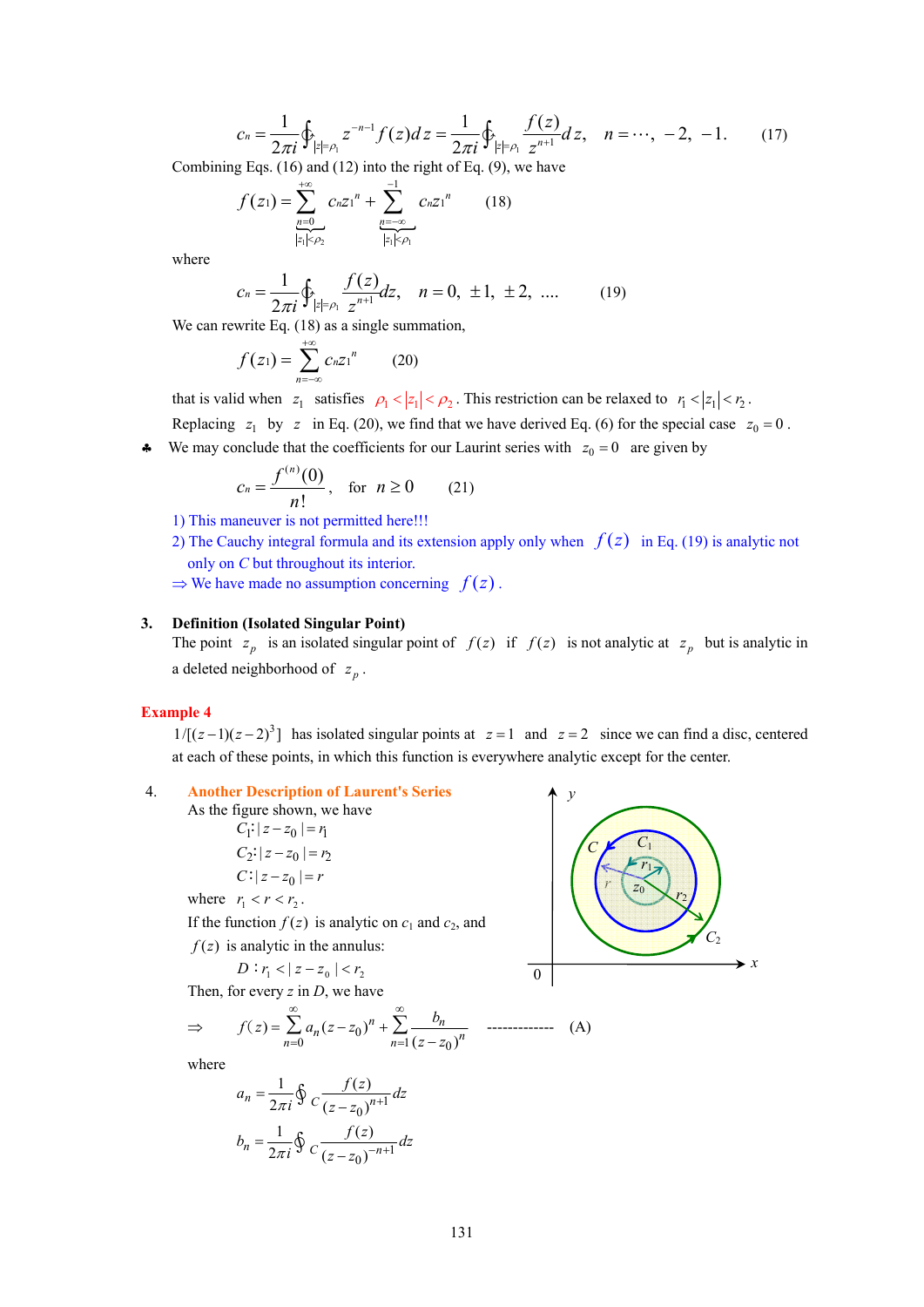and the  $1 (z - z_0)$ *n*  $\sum_{n=1}^{\infty} (z - z_0)^n$ *b*  $z - z$  $\sum_{n=1}^{\infty} \frac{b_n}{(z-z_0)^n}$  is called the principle part of the Laurent Series.

\*\* 因為 *z*0為圓心,而 *z* 則為 *C* 之圓周,二者不可能相等,因此 <sup>0</sup> *z* − *z* 不可能為 0。 所以,當 *n* = 1時

$$
\Rightarrow b_1 = \frac{1}{2\pi i} \oint_C f(z) dz
$$
  

$$
\Rightarrow \oint_C f(z) dz = 2\pi i b_1
$$

where  $b_1$  is called the residue of  $f(z)$  at  $z = z_0$ , thus

$$
\mathop{\rm Res}\limits_{z=z_0} f(z) = b_1
$$

\*\* If  $f(z)$  is analytic on a simple closed curve *C* and at every points interior of *C* except at  $z = z_0$ ,

⇒ ( ) 2 Res ( ) *<sup>C</sup> z z <sup>f</sup> z dz i f z* <sup>π</sup> <sup>=</sup> ∮ <sup>=</sup> 0 *y x* 0 ← 只能有一點為 非解析 *z*0 *C* 除 *z*0外,其餘皆 可解析 *r*

# **Example 5**

Expand

$$
f(z) = \frac{1}{z - 3}
$$

in a Laurent series in powers of  $(z-1)$ . State the domain in which the series converges to  $f(z)$ . **<Sol.>** 

The only singularity of  $f(z)$  is at  $z = 3$ . A Taylor series representation of  $f(z)$  is valid in the domain  $|z-1| < 2$ . But, with  $z_0 = 1$ , we can represent  $f(z)$  in

a Laurent series in the domain  $|z-1| > 2$ . Recall that

$$
\frac{1}{1-w} = 1 + w + w^2 + \cdots, \quad |w| < 1. \tag{22}
$$

Now

$$
\frac{1}{z-3} = \frac{1}{(z-1)-2} = \frac{1/(z-1)}{1-2/(z-1)}
$$
(23)

Comparing Eq. (22) and (23) and taking  $w = 2/(z-1)$ , we obtain our Laurent series. Thus,

$$
\frac{1}{z-3} = \frac{1}{z-1} \left[ 1 + \frac{2}{z-1} + \frac{4}{(z-1)^2} + \cdots \right]
$$

$$
= (z-1)^{-1} + 2(z-1)^{-2} + 4(z-1)^{-3} + \cdots
$$

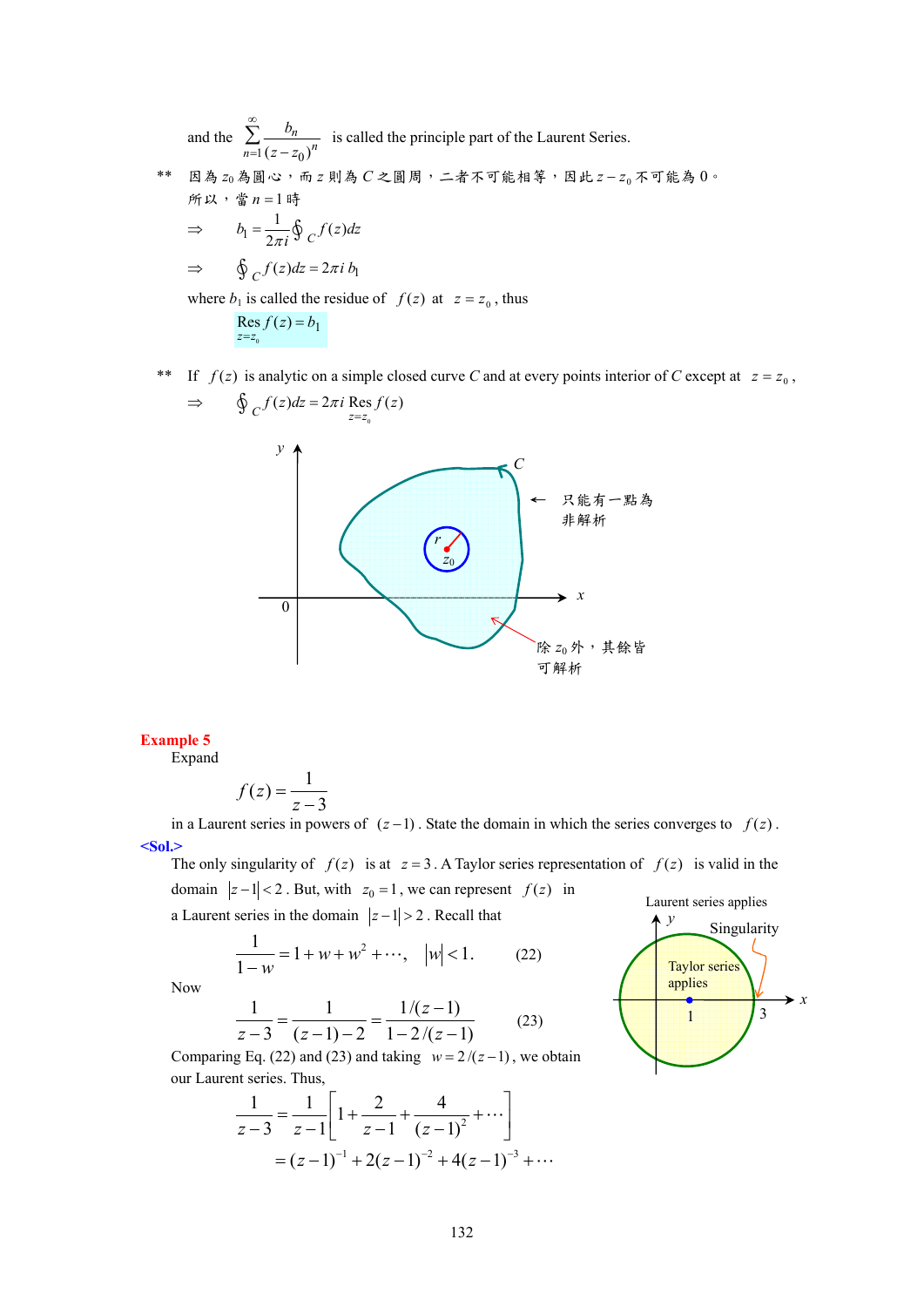The condition  $|w| < 1$  in Eq. (22) becomes  $|2/(z-1)| < 1$  or  $|z-1| > 2$ .

### **Example 6**

Expand

$$
f(z) = \frac{1}{(z+1)(z+2)}
$$

in a Laurent series in powers of  $(z-1)$  valid in an annular domain containing the point  $z = 7/2$ . State the domain in which the series converges to  $f(z)$ . Consider also other series representation of  $f(z)$  involving powers of  $(z - 1)$  and state where they are valid.



*y*

**<Sol.>** 

Refer to the shown figure.

Since  $f(z)$  has singularities at  $-2$  and  $-1$ ,

we see that one such domain is  $D_1$  defined by  $2 < |z-1| < 3$ , while another is  $D_2$  given by  $|z-1| > 3$ . A Taylor series representation is also available in the domain *D*<sub>3</sub> described by  $|z-1| < 2$ . Since  $z = 7/2$  lies in  $D_1$ , it is the Laurent expansion valid in this domain that we seek. We break  $f(z)$  into partial fractions. Thus,

$$
\frac{1}{(z+1)(z+2)} = \frac{1}{(z+1)} - \frac{1}{(z+2)}
$$
(24)

Rewrite the first fraction as

$$
\frac{1}{(z+1)} = \frac{1}{(z-1)+2} = \frac{1/2}{1+(z-1)/2}
$$
 (25)

or, alternatively, as

$$
\frac{1}{(z+1)} = \frac{1}{(z-1)+2} = \frac{1/(z-1)}{1+2/(z-1)}
$$
(26)

Recall that

$$
\frac{1}{1+w} = 1 - w + w^2 - w^3 + \cdots, \quad |w| < 1.
$$

With  $w = (z - 1)/2$ , we expand eq. (25) to obain

$$
\frac{1}{z+1} = \frac{1}{2} \left[ 1 - \frac{(z-1)}{2} + \frac{(z-1)^2}{4} + \cdots \right], \quad \text{if } \left| \frac{z-1}{2} \right| < 1 \text{ or } |z-1| < 2 \tag{27}
$$

Taking  $w = 2/(z-1)$ , we expand Eq. (26) as follows:

$$
\frac{1}{z+1} = \frac{1}{(z-1)} \left[ 1 - \frac{2}{(z-1)} + \frac{4}{(z-1)^2} + \cdots \right] \quad \text{if } \left| \frac{2}{z-1} \right| < 1 \text{ or } |z-1| > 2 \quad (28)
$$

$$
= (z-1)^{-1} - 2(z-1)^{-2} + 4(z-1)^{-3} - \dots
$$

We have expressed  $1/(z+1)$  as a Taylor series and a Laurent series, both in powers of  $(z-1)$ . Similarly, for the fraction in Eq.(24), with  $w = (z-1)/3$ , we have

$$
-\frac{1}{z+2} = \frac{-1}{(z-1)+3} = \frac{-1/3}{1+\left(\frac{z-1}{3}\right)}
$$
  
=  $-\frac{1}{3}\left[1-\frac{(z-1)}{3}+\frac{(z-1)^2}{9}-\cdots\right], |z-1|<3$  (29)

and, with  $w = 3/(z-1)$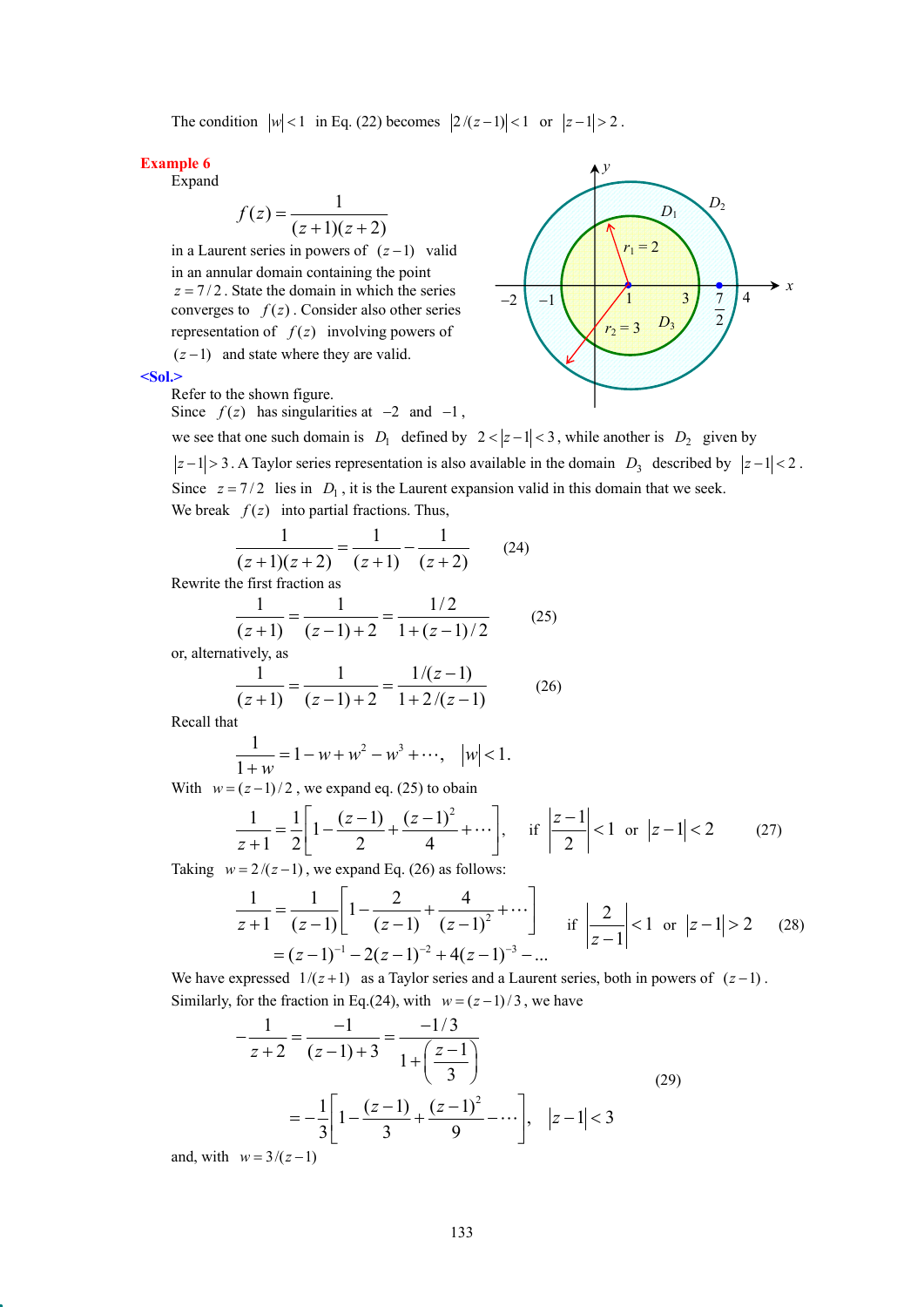$$
-\frac{1}{z+2} = \frac{-1}{(z-1)+3} = \frac{-1/(z-1)}{1+3/(z-1)}
$$
  
=  $-\frac{1}{z-1} \left[ 1 - \frac{3}{(z-1)} + \frac{9}{(z-1)^2} - \cdots \right]$   
=  $-(z-1)^{-1} + 3(z-1)^{-2} - 9(z-1)^{-3} + \cdots, |z-1| > 3$  (30)

In the domain  $D_1$ , the series in Eqs.(28) and (29) converge to their respective functions (but, the series in Eqs. (27) and (30) are of no use). Using these equations, we replace each fraction on the right in Eq. (24) by a series and obtain

$$
\frac{1}{(z+1)(z+2)} = \underbrace{(z-1)^{-1} - 2(z-1)^{-2} + 4(z-1)^{-3} - \cdots}_{|z-1| \ge 2}
$$
\n
$$
-\underbrace{\frac{1}{3} + \frac{1}{9}(z-1) - \frac{1}{27}(z-1)^{2} + \cdots}_{|z-1| \le 3},
$$
\n(31)

which, when written in more succinctly, reads

$$
\frac{1}{(z+1)(z+2)} = \sum_{n=-\infty}^{+\infty} c_n(z-1)^n, \quad 2 < |z-1| < 3 \tag{32}
$$

where

$$
c_n = \left(-\frac{1}{3}\right)^{n+1}, \quad n \ge 0 \tag{33a}
$$

and

$$
c_n = (-1)^{n+1} 2^{-n-1}, \quad n \le -1 \tag{33b}
$$

**←** A Laurent series expansion of  $f(z)$  in the domain  $|z-1|>3$ , that is,  $D_2$ , is possible. We represent the partial fractions in Eq. (24) by the series shown in (28) and (30). Both are valid in  $D_2$ . Adding these series, we have

$$
\frac{1}{(z+1)(z+2)}=\sum_{n=-\infty}^{-2}c_n(z-1)^n, \quad |z-1|>3,
$$

where

$$
c_n = (-1)^n \left[ 3^{-n-1} - 2^{-n-1} \right], \quad n = \cdots, -3, -2.
$$

**Example 7** 

Expand

$$
f(z) = \frac{1}{z(z-1)}
$$

in a Laurent series that is valid in a deleted neighborhood of  $z = 1$ . State the domain throughout which the series is valid.

**<Sol.>** 

Observe that  $f(z)$  has singularities at  $z = 1$  and  $z = 0$ . The annulus  $0 < |z - 1| < 1$  is the largest deleted neighborhood of  $z = 1$  that excludes both singularities of  $f(z)$ .

Decomposing  $f(z)$  into fractions, we obtain

$$
\frac{1}{z(z-1)} = -\frac{1}{z} + \frac{1}{z-1}
$$
 (34)

This equality breaks down at  $z = 0$  and  $z = 1$ . The second fraction,  $(z - 1)^{-1}$ , is already expanded in powers of  $(z-1)$ . It is a one term Laurent series.

For the fraction  $-1/z$ , we have the choice of two series containing powers of  $(z-1)$ . Thus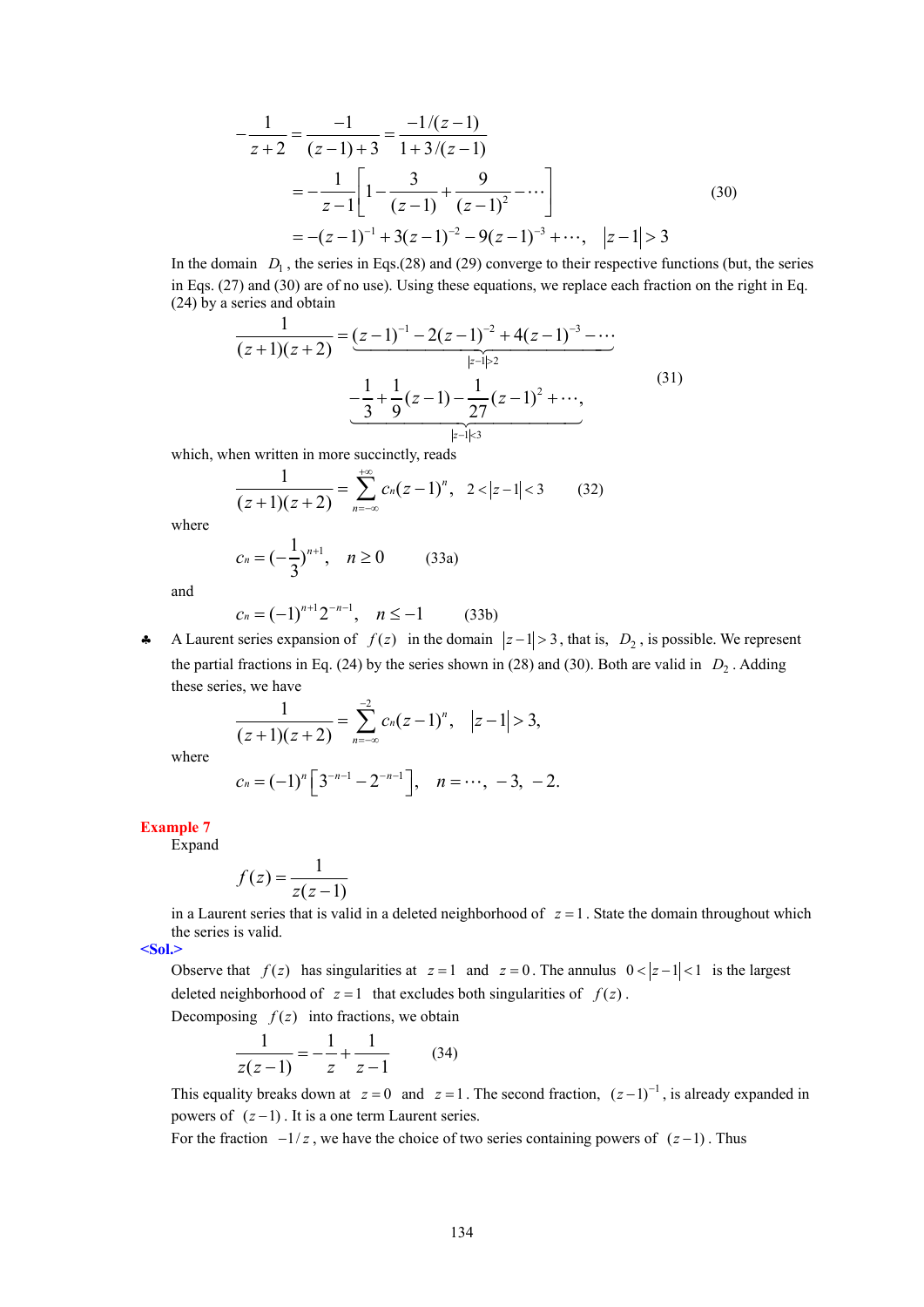$$
-\frac{1}{z} = \frac{-1}{1 + (z - 1)} = -\left(1 - (z - 1) + (z - 1)^2 - \cdots\right), \quad |z - 1| < 1 \tag{35}
$$

and

$$
-\frac{1}{z} = \frac{-1/(z-1)}{1+1/(z-1)} = -(z-1)^{-1} \left( 1 - \frac{1}{(z-1)} + \frac{1}{(z-1)^2} - \cdots \right)
$$
  
= -(z-1)^{-1} + (z-1)^{-2} - (z-1)^{-3} + \cdots |z-1| > 1 (36)

Using Eq. (35) on the right in Eq. (34) to represent  $-1/z$ , we get

$$
\frac{1}{z(z-1)} = \underbrace{-1 + (z-1) - (z-1)^2 + \cdots}_{|z-1| < 1} + \underbrace{(z-1)^{-1}}_{z \neq 1}
$$

or, more neatly,

$$
\frac{1}{z(z-1)} = \sum_{n=-1}^{\infty} (-1)^{n+1} (z-1)^n, \quad 0 < |z-1| < 1.
$$

♣ Had we used Eq. (36) instead of Eq. (35) to represent −1/ *z* on the right in Eq. (34), we would have obtained the Laurent expansion

$$
\frac{1}{z(z-1)} = (z-1)^{-2} - (z-1)^{-3} + (z-1)^{-4} - \cdots
$$

This expansion is valid in the same annulus as the series in Eq. (36), that is,  $|z-1| > 1$ , which is not the required deleted neighborhood of *z* = 1 .

♣ Laurent series for transcendental functions are sometimes obtained either by division of Taylor series or by a recursive procedure equivalent to series division.

#### **Example 8**

Expand  $1/\sin z$  in a Laurent series valid in a deleted neighborhood of the origin. Where in the complex plane will your series converge to this function?

**<Sol.>** 

Recall that

$$
\sin z = 0 \quad \text{when} \quad z = 0, \ \pm \pi, \ \pm 2\pi, \ \cdots
$$

Thus,  $z = 0$ ,  $-\pi$ ,  $\pi$  are isolated singular points of  $1/\sin z$ . A Laurent expansion of this function, employing powers of *z*, is thus possible in the punctured disc  $0 < |z| < \pi$ .

We seek a series expansion of the form  $1/\sin z = \sum_{n=-\infty}^{\infty} c_n z^n$ . Note that

$$
\frac{z}{\sin z} = z \sum_{n=-\infty}^{\infty} c_n z^n = \dots + c_{-3} z^{-2} + c_{-2} z^{-1} + c_{-1} + c_0 z + c_1 z^2 + \dots
$$
 (37a)

Now from L'Hôspital's rule, we

$$
\lim_{z \to 0} \frac{z}{\sin z} = \lim_{z \to 0} \frac{1}{\cos z} = 1
$$

If the series on the right in Eq. (37a) is to produce this same limit, we require that

$$
c_{-2} = c_{-3} = c_{-4} = \cdots = 0
$$

Otherwise, the terms  $c_{-2}z^{-1}$ ,  $c_{-3}z^{-2}$ ,  $c_{-4}z^{-3}$ , etc., on the right would become infinite as  $z \to 0$ . Having eliminated all  $c_n$  for  $n \le -2$ , we have

$$
\frac{1}{\sin z} = c_{-1}z^{-1} + c_0 + c_1z + c_2z^2 + \dots, \quad (0 < |z| < \pi)
$$

Multiplying both sides of the preceding equation by sin *z* and using the expansion

$$
\sin z = z - \frac{z^3}{3!} + \frac{z^5}{5!} - + \cdots,
$$

we have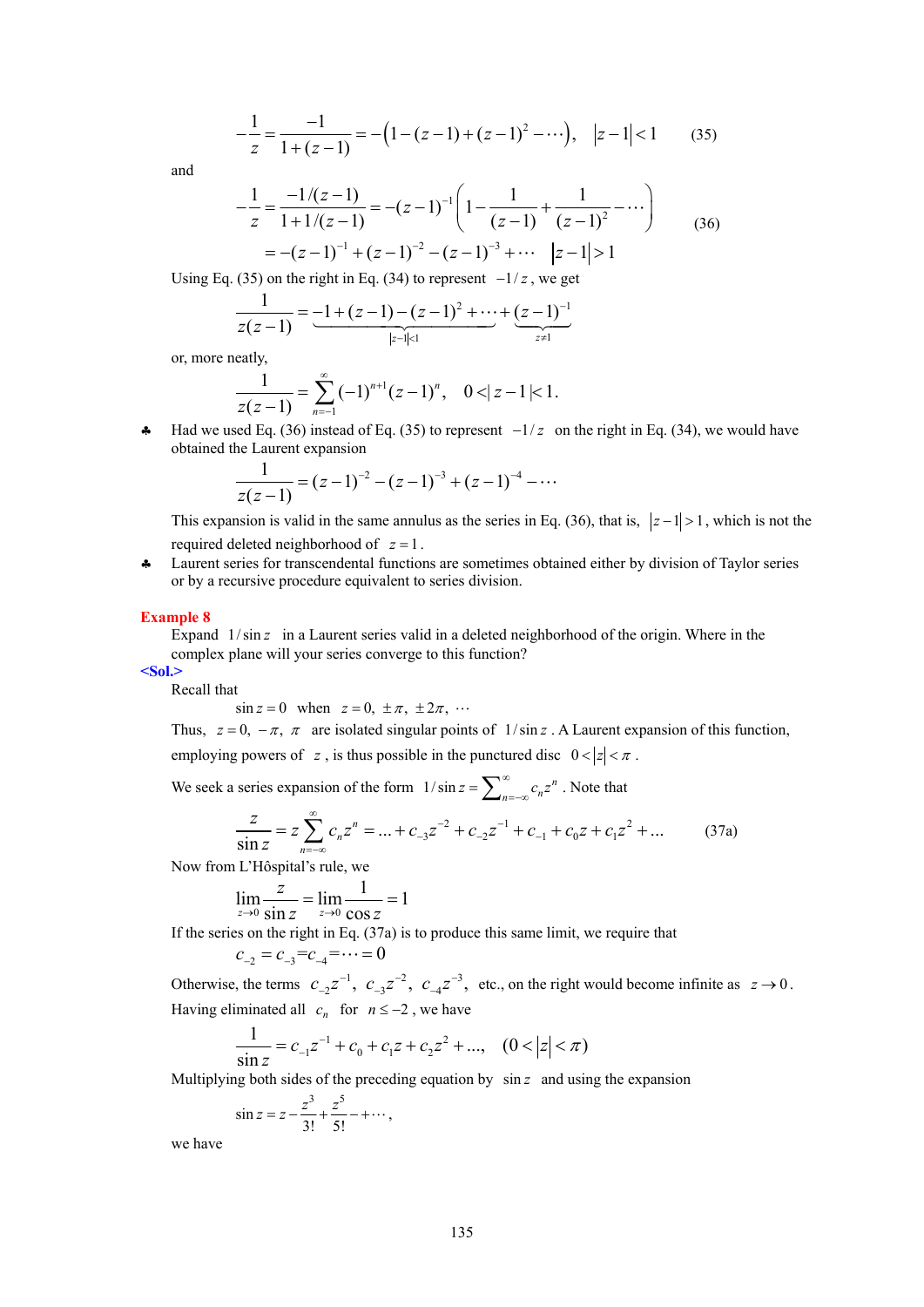$$
1 = (z - \frac{z^3}{3!} + \frac{z^5}{5!} + ...) (c_{-1}z^{-1} + c_0 + c_1z + c_2z^2 + ...)
$$

Now multiplying the series on the above right and equating the coefficients of the various powers of *z* to the corresponding coefficients on the left, we find

> $z^0$  term:  $1 = c_{-1}$ ,  $z^1$  term:  $0 = c_0$ ,  $z^2$  term:  $0 = c_1 - \frac{c_{-1}}{3!}$ ,  $z^3$  term:  $0 = c_2 - \frac{c_0}{3!}$ ,  $z^4$  term:  $0 = c_3 - \frac{c_1}{3!} + \frac{c_{-1}}{5!}$ ,

 $\cdots$ , etc.

Then, we find the coefficients of all even powers,

$$
c_0=c_2=c_4=\cdots=0
$$

and

$$
c_{-1} = 1
$$
,  $c_1 = 1/6$ ,  $c_3 = -1/5! + (1/3!)/3! = 7/360$ , ...

and when *n* is odd, the general form of  $c_n$  is shown as below

$$
c_n = \left[ \frac{c_{n-2}}{3!} - \frac{c_{n-4}}{5!} + \frac{c_{n-6}}{7!} + \dots \pm \frac{c_{-1}}{(n+2)!} \right]
$$

Thus, we have

$$
\frac{1}{\sin z} = \frac{1}{z} + \frac{z}{6} + \frac{7z^3}{360} + \cdots, \quad 0 < |z| < \pi \tag{37b}
$$

In the following figures, we have plotted an approximation to  $\left|1/\sin z\right|$  obtained by our using the first five terms in the Laurent expansion of  $1/\sin z$ ; i.e., we have graphed  $\frac{|c_{-1}|}{z} + c_0 + c_1 z + c_2 z^2 + c_3 z^3$  $\frac{c_{-1}}{z}$  +  $c_0$  +  $c_1z$  +  $c_2z^2$  +  $c_3z^3$  for the domain  $0 < |z| < \pi$ . For comparison, we have plotted in the shown figure the function  $|1/\sin z|$ .

- % section 5.6, approximate plot of  $\vert 1/\sin z \vert$  $x=[-3.5:0.05:3.5]$ ;  $y=[-3.5:0.05:3.5]$ ;  $[X, Y]$ =meshgrid $(x,y)$ ;  $Z=X+i*Y;$  $w=1.Z+(1/6).*Z+(7/360).*Z.^3;$  $wm = abs(w);$  $meshz(X,Y,wm);view(100,70)$
- % section 5.6, exact plot of  $\vert 1/\sin z \vert$  $x=[-3:0.05:3];$  $y=[-4:0.05:4]$ ;  $[X,Y]$ =meshgrid $(x,y)$ ;  $Z=X+i*Y$ ;  $w=sin(Z)$ :  $wm=1./abs(w);$  $meshz(X,Y,wm);view(150,70)$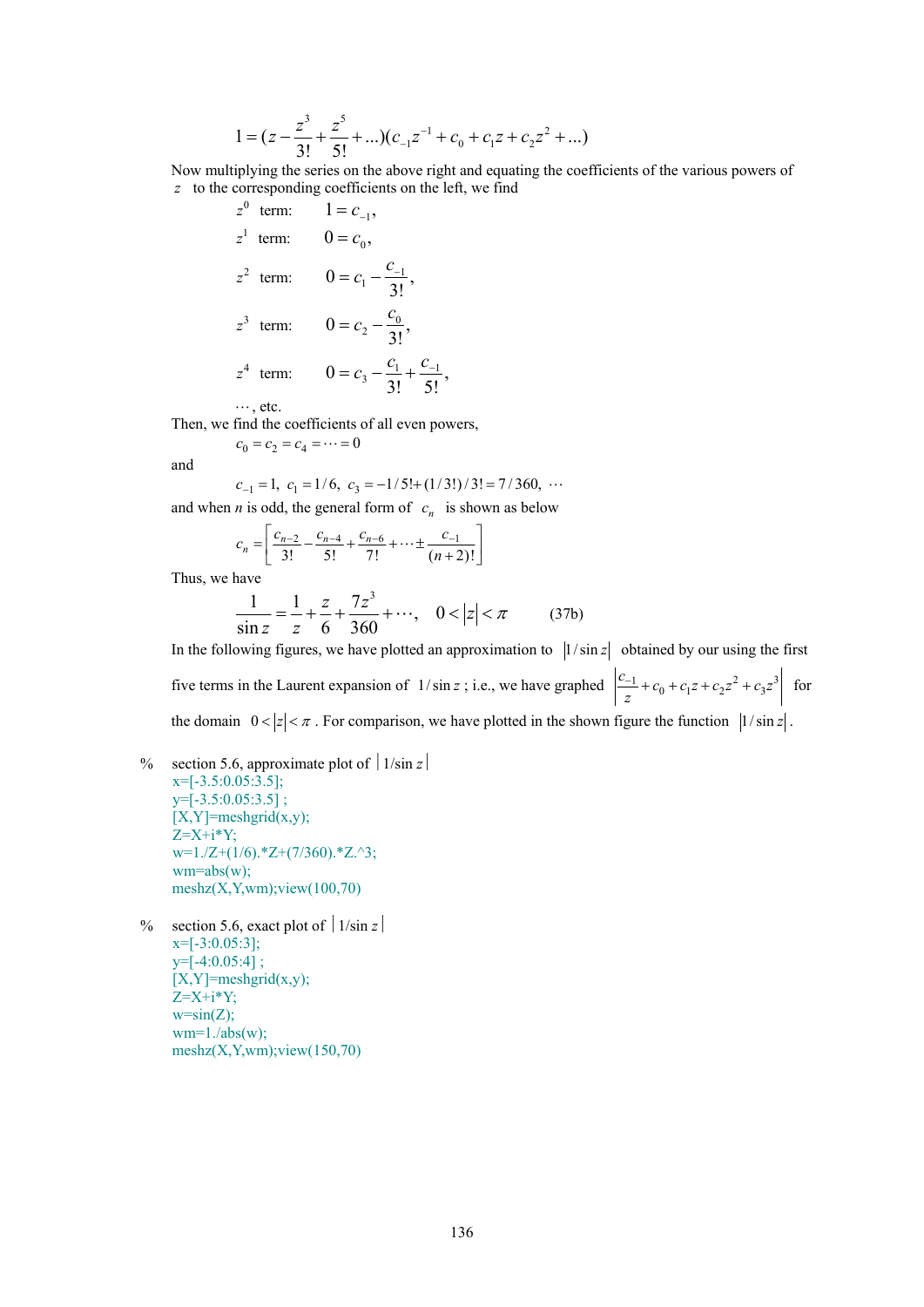

♣ From the location of the singularities of 1/ sin *z* , we see that it should be possible to obtain another Laurent series, in powers of  $z$ , valid in  $D_2$  of the following figure, i.e.,

$$
\frac{1}{\sin z} = \sum_{n=-\infty}^{\infty} d_n z^n, \quad \pi < |z| < 2\pi
$$

Similarly, there is a third Laurent series valid in the domain  $D_3$  described by  $2\pi < |z| < 3\pi$ .



**H.W. 1** The exponential integral  $E_1(a)$  is defined by the improper integral

$$
E_1(a) = \int_a^\infty \frac{e^{-x}}{x} dx, \quad a > 0
$$

Thus,

$$
E_1(a) - E_1(b) = \int_a^b \frac{e^{-x}}{x} dx,
$$

Use a Laurent expansion for  $e^{-z}/z$  and a term-by-term integration to show that

$$
E_1(a) - E_1(b) = \operatorname{Ln} \frac{b}{a} - (b - a) + \frac{b^2 - a^2}{(2!)(2)} - \frac{b^3 - a^3}{(3!)(3)} + \cdots
$$

【本題摘自:**A. David Wunsch,** *Complex Variable with Applications***, 3rd ed., Problem 18, Exercise 5.6,**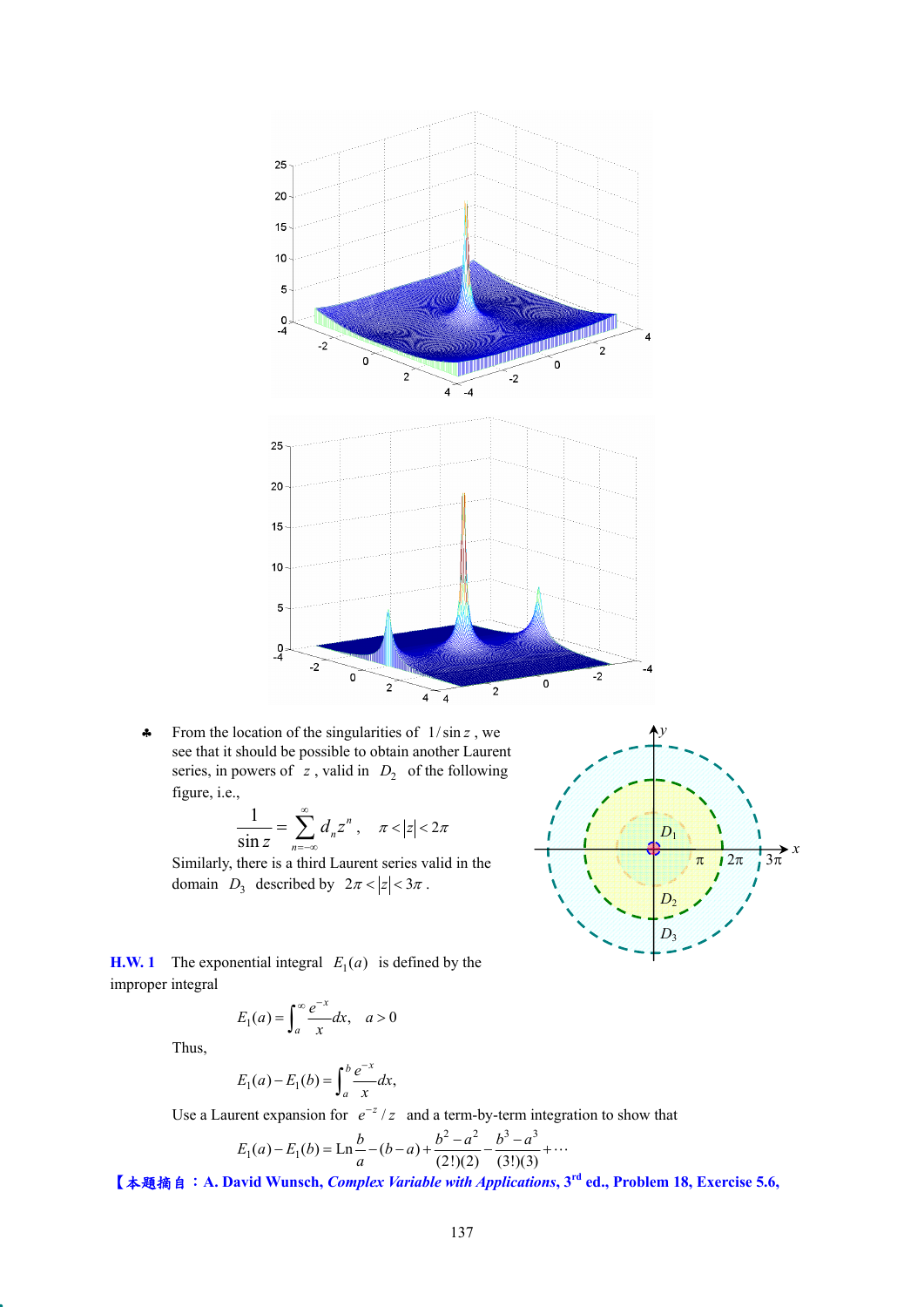#### **Pearson Education, Inc., 2005.**】

**H.W.2** (a) Extend the work of the previous **Example 8** to show that in the expansion

$$
\frac{1}{\sin z} = \sum_{n=-1}^{\infty} c_n z^n , \quad 0 < |z| < \pi
$$

we can get  $c_n$  from the recursion formula

$$
c_n = \left[ \frac{c_{n-2}}{3!} - \frac{c_{n-4}}{5!} + \frac{c_{n-6}}{7!} + \dots \pm \frac{c_{-1}}{(n+2)!} \right]
$$

- when *n* is odd. Recall that  $c_n = 0$  if *n* is even and that  $c_{-1} = 1$ .
- (b) Find  $c_5$  for the series.
- (c) Consider the Laurent expansion  $1/\sinh z = \sum_{n=-1}^{\infty} a_n z^n$  for  $0 < |z| < \pi$ . Find, by means of a change of variable, the simple relationship between coefficients  $a_n$  and  $c_n$  of part (a).
- (d) Derive a recursion formula like that given in part (a) for the  $a_n$  coefficients. Proceed as we did in **Example 8**.
- (e) Using MATLAB, obtain figures like those in Figures (shown in the previous page) so that one can compare  $|1/\sinh z|$  with a five-term Laurent expansion approximating this function. Use the

domain  $0 < |z| < \pi$  as in the previous figures and a five-term Laurent series.

【本題摘自:**A. David Wunsch,** *Complex Variable with Applications***, 3rd ed., Problem 23, Exercise 5.6, Pearson Education, Inc., 2005.**】

```
<Ans.>
```
 $\clubsuit$  MATLAB commands for plotting  $|1/\sin z|$ 

```
% section 5.6, plot of \vert 1/\sinh z \vertclear 
     nm=5;
     d(1)=1;
     for k=2:nm 
     for j=1:k-1u(i)=gamma(2*k - 2+i+2);end 
     d(k)=sum(d./u);d; 
     end 
     nr=25;
     r=linspace(0.05,pi-0.05,nr); 
     nth=91; 
     theta=linspace(0.2*pi,nth); 
     [T,R]=meshgrid(theta,r);
     [X, Y] = pol2cart(T,R);
     z=X+i*Y ;
     mm=length(d);
     ff=0 :
     for p=1:mm 
         ff=d(p)*z.\sqrt{2^{*}}p-3)+ff;
     end 
     % ff=1./sinh(z);
     %use for figure (a) 
     meshz(X, Y, abs(ff)); view(135,30)% section 5.6, exact plot of \vert 1/\sin z \vertx=[-3:0.05:3];
     y=[-4:0.05:4] ; 
     [X, Y] =meshgrid(x,y);
     Z=X+i*Y;
```
 $w=sin(Z);$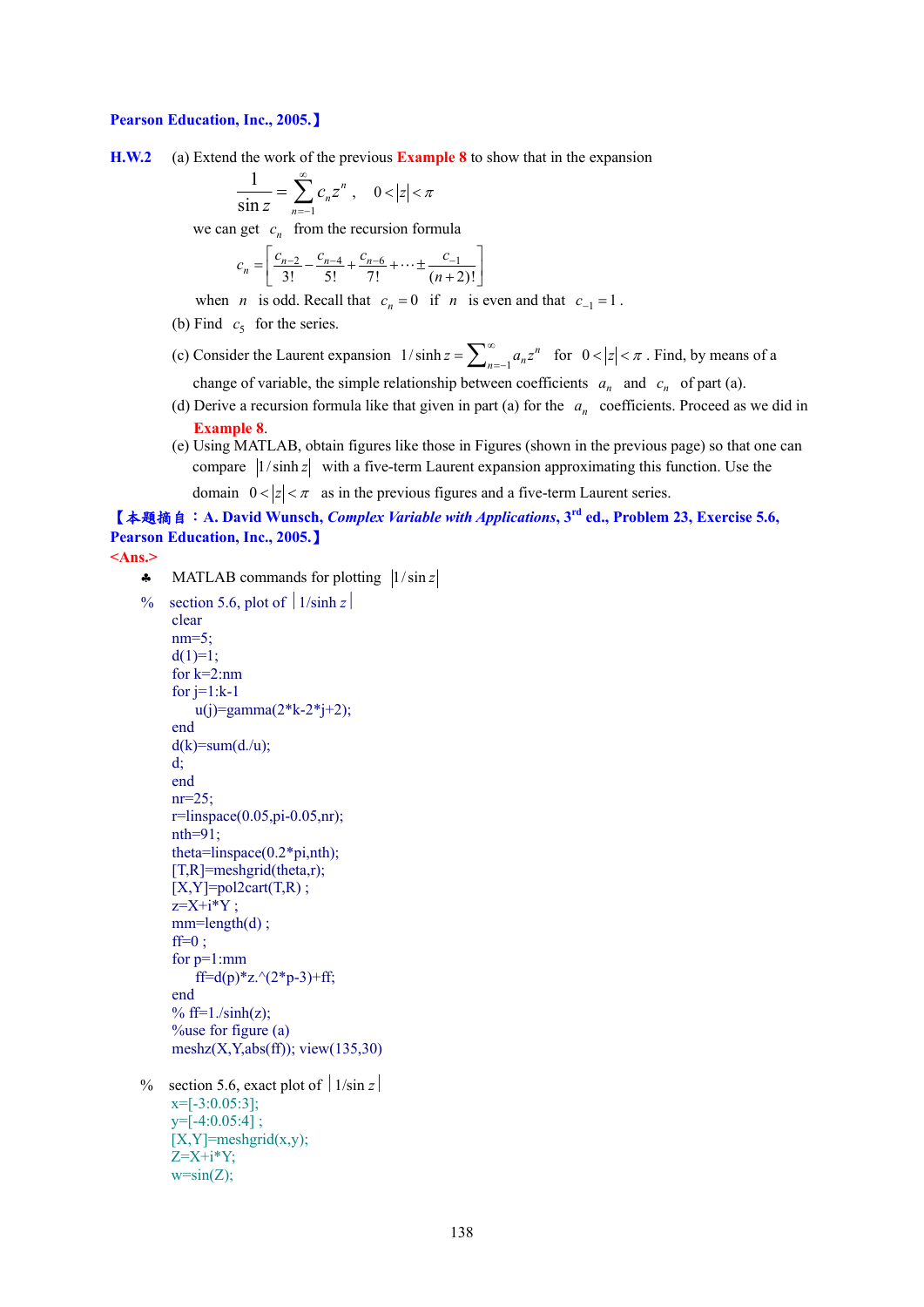$wm=1./abs(w);$  $meshz(X,Y,wm);view(150,70)$ 

**H.W. 3** One way of defining the Bessel functions of the first kind is by means of an integral:

$$
J_n(w) = \frac{1}{2\pi} \int_{-\pi}^{+\pi} \cos(n\theta - w\sin\theta) d\theta
$$

where *n* is an integer. The number *n* is called the order of the Bessel function. There is a connection between this integral and the coefficients of *z* in a Laurent expansion of  $e^{w(z-1/z)/2}$ . Let

$$
e^{w(z-1/z)/2} = \sum_{n=-\infty}^{\infty} c_n z^n, \quad |z| > 0 \tag{38}
$$

Show using Laurent's theorem that

 $c_n = J_n(w)$  (39)

**Example 3** Refer to eq. (7). Take as a contour  $|z|=1$ . Make a change of variables to polar coordinate ( $z = e^{i\theta}$ ). Then, use Euler's identity and symmetry to argue that a portion of your result is zero.

The expression  $e^{(w/2)(z-z^{-1})}$  is called a *generating function* for these Bessel functions.

【本題摘自:**A. David Wunsch,** *Complex Variable with Applications***, 3rd ed., Problem 26, Exercise 5.6, Pearson Education, Inc., 2005.**】

**H.W. 4** (a) Refer to Eqs.(38) and (39). Show that

$$
J_n(w) = \sum_{k=0}^{\infty} \frac{(-1)^k (w/2)^{n+2k}}{k!(n+k)!}, \quad n = 0, 1, 2, \cdots
$$

**KHint>** The left side of Eq. (38) is  $e^{(wz/2)}e^{-w/(2z)}$ . Multiply the Maclaurin series for the foirst term by a Laurent series for the second term.

(b) Let *w* be a real variable in the preceding. Consider the Bessel function  $J_0(w)$ , which we will try to approximate using three different *N*th partial sums in the series derived above. Using MATLAB, plot on one set of axes these sums for the cases  $N = 11$ , 12, and 15 for the interval  $0 \le w \le 10$ . (You may wish to re-index the sum.) Notice that rather significant differences. Bessel functions are built into MATLAB and there is no usually a need to use series approximations. Plot on the same axes  $J_0(w)$  for  $0 \le w \le 10$  using the MATLAb supplied function, and compare it with the three partial-sum approximation.

# 【本題摘自:**A. David Wunsch,** *Complex Variable with Applications***, 3rd ed., Problem 27, Exercise 5.6, Pearson Education, Inc., 2005.**】

**<Ans.>** 

♣ MATLAB commands:

 $%$  for H.W. 4 (b) clear  $x = \text{linspace}(0, 10, 100)$ ; nm=[11 12 15] for  $ji=1:3$  $y=x.*0;$ for  $k=1$ : $nm(jj)$  $k=k-1$ ;  $y=(-1)^{(k)*(x/2)^(2*k)/(gamma(k+1))^2+y;$ end  $plot(x,y)$ ; hold on end  $v2 = besseli(0,x)$ ; plot(x,y2);grid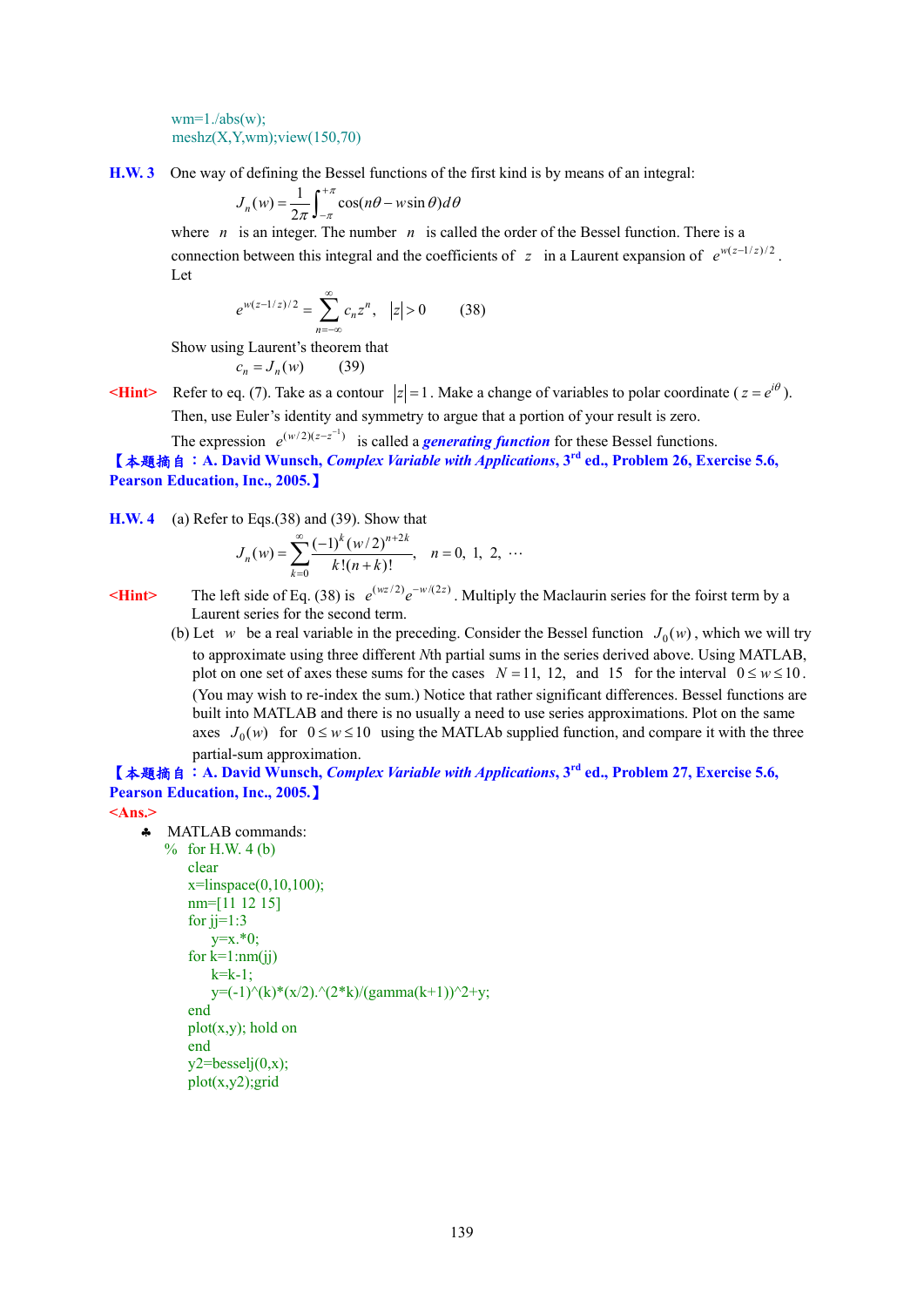

#### **§5-7 The z Transformations**

# 1. **Definition of** *z* **Transform**

The *z* transform of the function  $f(t)$ , that is,  $\mathbb{Z}[f(t)]$ , is given by

$$
\mathbb{Z}[f(t)] = \sum_{n=0}^{\infty} f(nT)z^{-n} = f(0) + f(T)z^{-1} + f(2T)z^{-2} + \cdots \qquad (1)
$$

where  $T > 0$ . The function so obtained is called  $F(z)$ . We say that  $\mathbb{Z}[f(t)] = F(z)$ .

- 1) Eq. (1) is a Laurent series with *no positive exponent* in any term
- 2)  $f(t)$  is defined only for  $t = nT$ ,  $n = 0, 1, 2, \cdots$ .
- 3) The transformation is the conversion of a sequence of numbers  $c_n = f(nT)$  ( $n = 0, 1, 2, \cdots$ ) to a

function of *z* by means of  $\sum_{n=0}^{\infty} c_n z^{-n}$ .

- 4) In some treatment of *z*-transform, it is convenient to take  $T = 1$ . In this case, we have  $f(n) \leftrightarrow F(z)$ .
- 5) Let us set  $w=1/z$  in Eq.(1), we have

$$
F(z) = \mathbb{Z}[f(t)] = \sum_{n=0}^{\infty} c_n w^n
$$
, for  $|w| \le r$ , where  $r < \rho$  and  $\rho > 0$ 

Thus,  $\sum_{n=0}^{\infty} c_n (1/z)^n = F(z)$  is an analytic function of  $z$  for  $|1/z| \le r$  or  $|z| \ge 1/r$ . This means that the *z*-transform  $F(z)$ , defined by a Laurent series, that is analytic in the  $z$ -plane in an annular domain whose outer radius is **infinite**.

6) **Inversion of** *z***-transform:**

$$
\mathbb{Z}^{-1}[f(z)] = f(nT)
$$

2. *z* **Transform Inversion Formula**

$$
f(nT) = \frac{1}{2\pi i} \oint_C F(z) z^{n-1} dz, \quad n = 0, 1, 2, \cdots \tag{2}
$$

Here, *C* is any circle centered at the origin with radius greater than *R*.

- ♣ **Unit step function** 
	- $u(t) = 1, t \ge 0$  (3a)  $u(t) = 0, \quad t < 0$  (3b)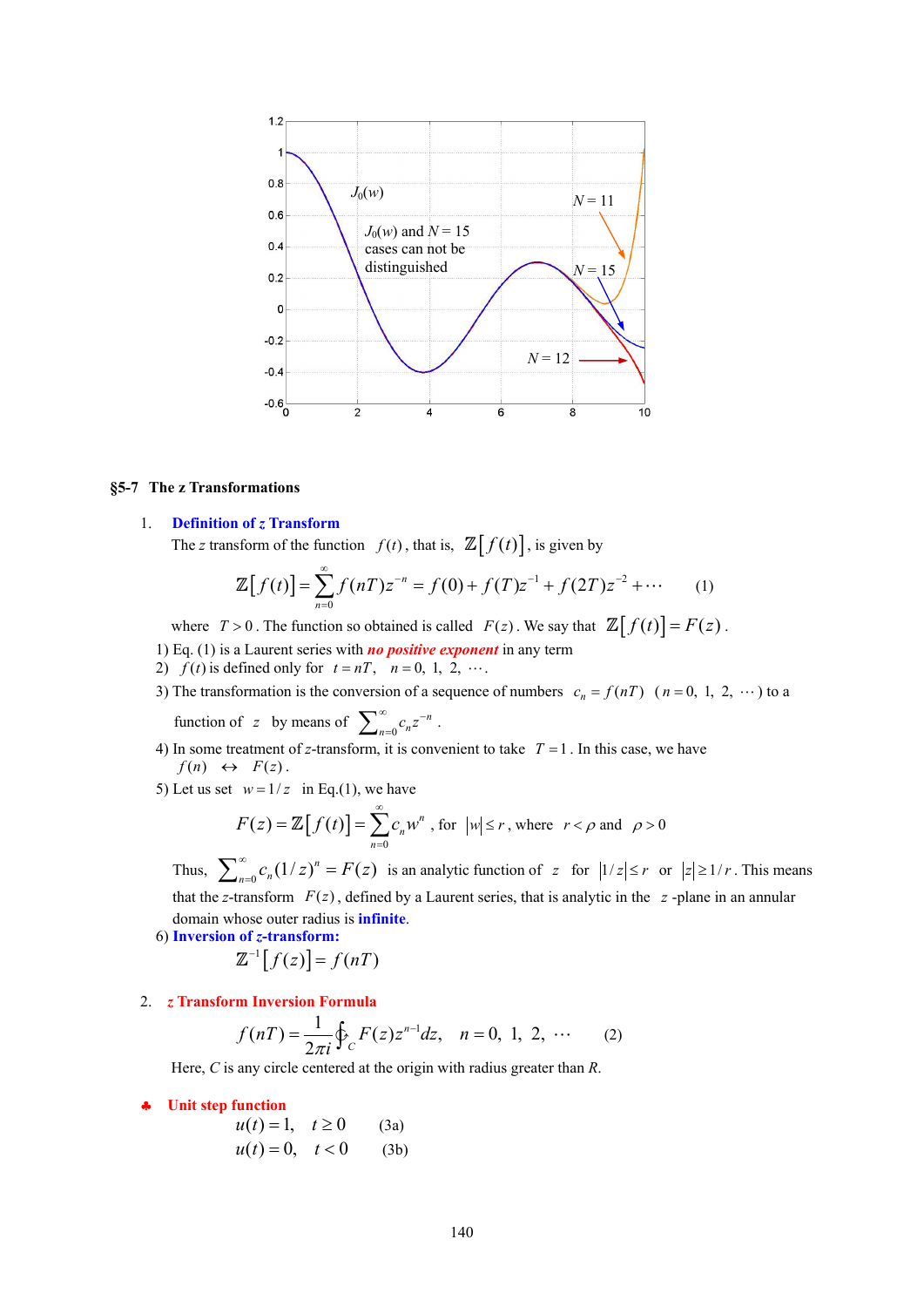**Example 1** 

Find  $\mathbb{Z}[u(t)]$ , the transform of the unit step function.

**<Sol.>** 

It is obvious that  

$$
u(nT) = 1
$$
 for  $n = 0, 1, 2, ...$ 

Thus, from Eq. (1), we have

$$
\mathbb{Z}[u(t)] = \mathbb{Z}[1] = \sum_{n=0}^{\infty} z^{-n} = 1 + \frac{1}{z} + \frac{1}{z^2} + \cdots
$$

Recalling that

$$
\frac{1}{1-w} = 1 + w + w^2 + \dots, \text{ for } |w| < 1
$$

With  $w = 1/z$ , we have

$$
1 + \frac{1}{z} + \frac{1}{z^2} + \dots = \frac{1}{1 - 1/z} = \frac{z}{z - 1}
$$

which is valid for  $|1/z| < 1$  or  $|z| > 1$ . Thus,

$$
\mathbb{Z}[u(t)] = \mathbb{Z}[1] = \frac{z}{z-1}, \quad |z| > 1
$$

# **Example 2**

Find the *z* transform of  $f(t) = tu(t)$ .

**<Sol.>** 

Here,  $f(nT) = nT$  for  $n = 0, 1, 2, \cdots$ . Thus,

$$
\mathbb{Z}\left[tu(t)\right] = \sum_{n=0}^{\infty} (nT)z^{-n} = T\left[\frac{1}{z} + \frac{2}{z^2} + \frac{3}{z^3} + \dots\right]
$$
 (4)

Recall that

 $\left($ 

 $\overline{a}$ 

$$
\frac{\omega}{(1-\omega)^2} = \omega + 2\omega^2 + 3\omega^3 + \dots, \quad |\omega| < 1.
$$

If we replace *w* with  $1/z$  in the preceding and multiply both sides by *T*, we have

$$
\frac{T(1/z)}{(1-1/z)^2} = T\left[\frac{1}{z} + \frac{2}{z^2} + \frac{3}{z^3} + \dots\right], \quad |z| > 1.
$$

Comparing this equation with Eq. (4), we obtain

$$
\mathbb{Z}[tu(t)] = \frac{T(1/z)}{(1-1/z)^2} = \frac{Tz}{(z-1)^2}
$$

3. **Linearity of the z transformation**

If

$$
f(t) \leftrightarrow F(z)
$$
  
g(t)  $\leftrightarrow$  G(z)

then we have

1)  $\mathbb{Z}[cf(t)] = cF(z)$ , where *c* is constant.

2) 
$$
\mathbb{Z}[f(t)+g(t)] = \mathbb{Z}[f(t)] + \mathbb{Z}[g(t)] = F(z) + G(z)
$$
  
\n3)  $\mathbb{Z}^{-1}[F(z) + G(z)] = \mathbb{Z}^{-1}[F(z)] + \mathbb{Z}^{-1}[G(z)] = f(t) + g(t)$ 

**Example 3** 

$$
\mathbb{Z}\Big[\big(1+t\big)u\big(t\big)\Big]=\frac{z}{z-1}+\frac{Tz}{\big(z-1\big)^2}=\frac{z^2-z+Tz}{\big(z-1\big)^2}
$$

**Example 4**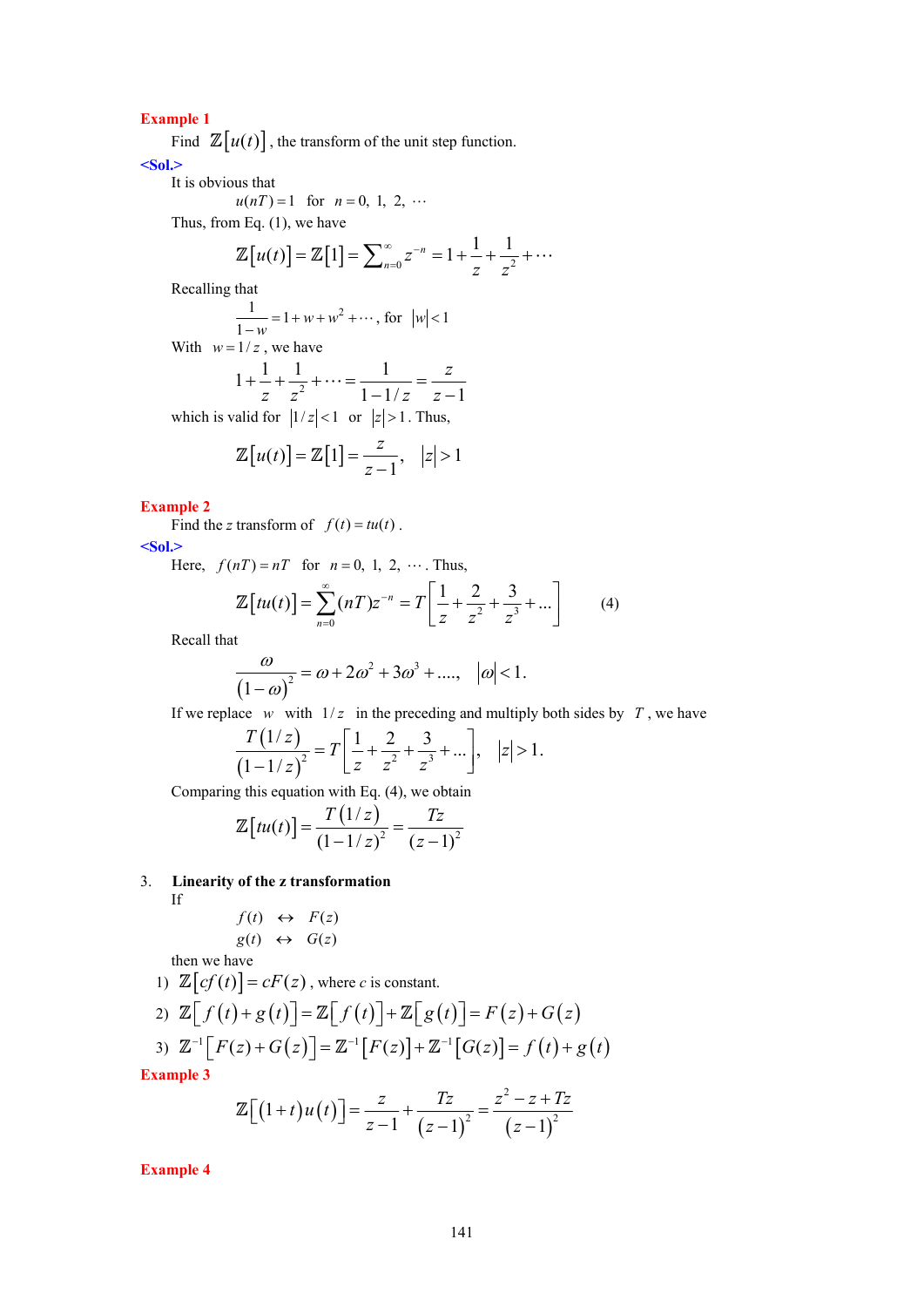If  $F(z) = (z+1)/z^2$ , find  $\mathbb{Z}^{-1}[F(z)]$ .

**<Sol.>** 

Rewriting  $F(z)$  as a two-term Laurent series, we have

$$
F(z) = (1/z) + (1/z2)
$$
  
A glance at Eq. (1) shows that  
 $f(0) = 0$ ,  $f(T) = f(2T) = 1$ , and  $f(nT) = 0$ ,  $n \ge 3$ 

#### **Example 5**

If  $F(z) = (z+1)/(z-1)$ , find  $\mathbb{Z}^{-1}[F(z)]$ . **<Sol.>** 

 $F(z)$  can be expanded in a Laurent series valid for  $|z| > 1$ . We have

$$
F(z) = \frac{z+1}{z-1} = \frac{(z-1)+2}{z-1} = 1 + \frac{2}{z-1}
$$

Now,

$$
\frac{2}{z-1} = \frac{2}{z} \frac{1}{1 - (1/z)} = \frac{2}{z} \left[ 1 + \frac{1}{z} + \left(\frac{1}{z}\right)^2 + \cdots \right], \quad |z| > 1
$$

Thus,

 $If$ 

$$
F(z) = 1 + \frac{2}{z} + \frac{2}{z^2} + \cdots, \quad |z| > 1
$$

Studying the coefficients and using Eq. (1), we conclude that  $f(0) = 1$ , and  $f(nT) = 2$ ,  $n \ge 1$ 

A given  $F(z)$  does not necessarily have an inverse *z* transform.

1) If  $F(z)$  has no Laurent series of the form  $\sum_{n=0}^{\infty}$  $\sum_{n=0}^{\infty} c_n z^{-n}$ , no inverse transform is possible. 2)  $\lim_{z \to \infty} F(z) = c_0 \implies$  It means that  $F(z)$  may have inverse transform.

#### 4. **Translation properties of** *z* **transform** 1) **First translation formula:**

$$
\mathbb{Z}[f(t)] = F(z) = \sum_{n=0}^{\infty} f(nT)z^{-n}, \text{ then}
$$

$$
\mathbb{Z}[f(t - kT)] = \sum_{n=k}^{\infty} f(nT - kT)z^{-n} = \sum_{n=k}^{\infty} f((n-k)T)z^{-n}
$$

where recalling that  $f(t) = 0$ ,  $t < 0$ , we see that  $f(nT - kT) = 0$ , when  $n < k$  and  $k \ge 0$ . We now re-index this summation using  $m = n - k$ . Thus,

$$
\mathbb{Z}\Big[f\left(t-kT\right)\Big]=\sum_{m=0}^{\infty}f\left(mT\right)z^{-(m+k)}=z^{-k}\sum_{m=0}^{\infty}f\left(mT\right)z^{-m}
$$
\n
$$
\Rightarrow\qquad\mathbb{Z}\Big[f\left(t-kT\right)\Big]=z^{-k}F(z)\qquad(6)
$$

2) **Second translation formula**

Consider  $\mathbb{Z}\left[f(t+kT)\right]$  when  $k=1$ . We have

$$
\mathbb{Z}\Big[f(t+T)\Big] = \sum_{n=0}^{\infty} f(nT+T) z^{-n} = \sum_{n=0}^{\infty} f((n+1)T) z^{-n}
$$
  
=  $f(T) + f(2T) z^{-1} + f(3T) z^{-2} + ...$ 

Adding and subtracting  $f(0)z$  in this last series, we obtain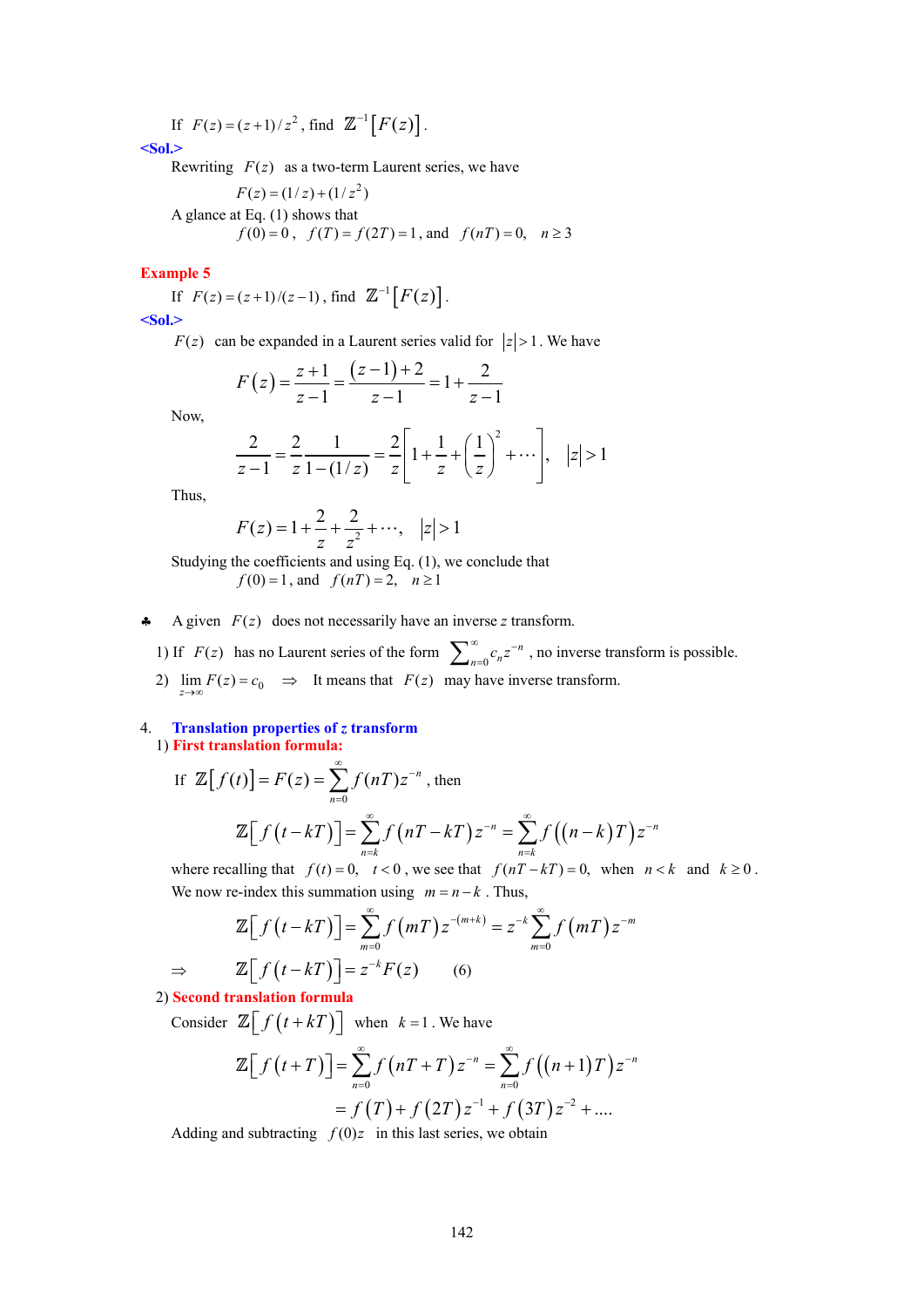$$
\mathbb{Z}\Big[f\big(t+T\big)\Big]=\Big[f\big(0\big)z+f\big(T\big)z^{0}+f\big(2T\big)z^{-1}+\cdots\Big]-f\big(0\big)z.
$$

Thus,

$$
\mathbb{Z}\big[f\big(t+T\big)\big]=zF(z)-zf(0)\qquad(7)
$$

When  $k = 2$ , we have

$$
\mathbb{Z}\Big[f(t+2T)\Big] = \sum_{n=0}^{\infty} f\left(nT+2T\right)z^{-n} = f\left(2T\right) + f\left(3T\right)z^{-1} + f\left(4T\right)z^{-2} + \cdots
$$
\n
$$
= \underbrace{\Big[f(0)z^{2} + f(T)z + f(2T) + f(3T)z^{-1} + f\left(4T\right)z^{-2} + \cdots\Big]}_{z^{2}F(z)}
$$
\n
$$
-z^{2}f(0) - zf(T).
$$

Thus,

$$
\mathbb{Z}\Big[f\left(t+2T\right)\Big]=z^2F\left(z\right)-z^2f\left(0\right)-zf\left(T\right). \qquad (8)
$$
\n
$$
\text{General case for } k \geq 0: \qquad \mathbb{Z}\Big[f\left(t+kT\right)\Big]=z^kF\left(z\right)-z^kf\left(0\right)-z^{k-1}f\left(T\right)-z^{k-2}f\left(2T\right)
$$
\n
$$
-\cdots-f\left((k-1)T\right).
$$

**Example 6** 

**Example 6**  
\nIf 
$$
f(t) = e^{at}u(t)
$$
, then  $F(z) = z/(z - e^{aT})$  for  
\n $|z| > |e^{aT}|$ . Use this result to find  $\mathbb{Z}[g(t)]$ ,  
\nwhere  $g(t) = e^{a(t-T)}u(t-T)$ . Also, find  
\n $\mathbb{Z}[h(t)]$ , where  $h(t) = e^{a(t+T)}u(t+T)$ .  
\nAssume that  $a > 0$ .

**<Sol.>** 

Since  $g(t) = f(t - T)$ , we use Eq. (6) with  $k = 1$  to get  $G(z)$ . Thus,  $G(z) = z^{-1} \frac{z}{z - e^{aT}} = \frac{1}{z - e^{aT}}$  $z = z^{-1} \frac{z}{z - e^{aT}} = \frac{1}{z - e^{aT}}$ , for  $|z| > e^{aT}$ Since  $h(t) = f(t+T)$ , we use Eq. (7) to get  $H(z)$ . Noting that  $f(0) = 1$ , we have  $(t)$ 2  $-a^T$  $h(t)$ ] =  $\frac{z^2}{z-a^a} - z = \frac{ze^{aT}}{z-a^a}$  $\mathbb{Z}\left[h(t)\right]=\frac{2}{z-e^{aT}}-z=\frac{2e}{z-e}$ 

# 5. *z* **Transforms of Products of Functions**

Let 
$$
\mathbb{Z}[f(t)] = \sum_{n=0}^{\infty} c_n z^{-n} = F(z)
$$
 and  $\mathbb{Z}[g(t)] = \sum_{n=0}^{\infty} d_n z^{-n} = G(z)$ , where  $c_n = f(nT)$  and  
\n $d_n = g(nT)$ . By definition  $\mathbb{Z}[f(t)g(t)] = \sum_{n=0}^{\infty} f(nT)g(nT)z^{-n}$ . Thus,  
\n
$$
\mathbb{Z}[f(t)g(t)] = \sum_{n=0}^{\infty} c_n d_n z^{-n}
$$
 (9)  
\nLet  $F(z)$  and  $G(z)$  both be analytic in the domain  $|z| > R$ . From Laurent expansion we have

Let  $F(z)$  and  $G(z)$  both be analytic in the domain  $|z| > R$ . From Laurent expansion we have

$$
F(w) = \sum_{m=0}^{\infty} c_m w^{-m}, \quad |w| > R
$$

and

$$
G(z/w) = \sum_{m=0}^{\infty} d_n (z/w)^{-n} = \sum_{m=0}^{\infty} d_n w^n z^{-n}, \quad |z/w| > R, \text{ or } |z| > R|w|
$$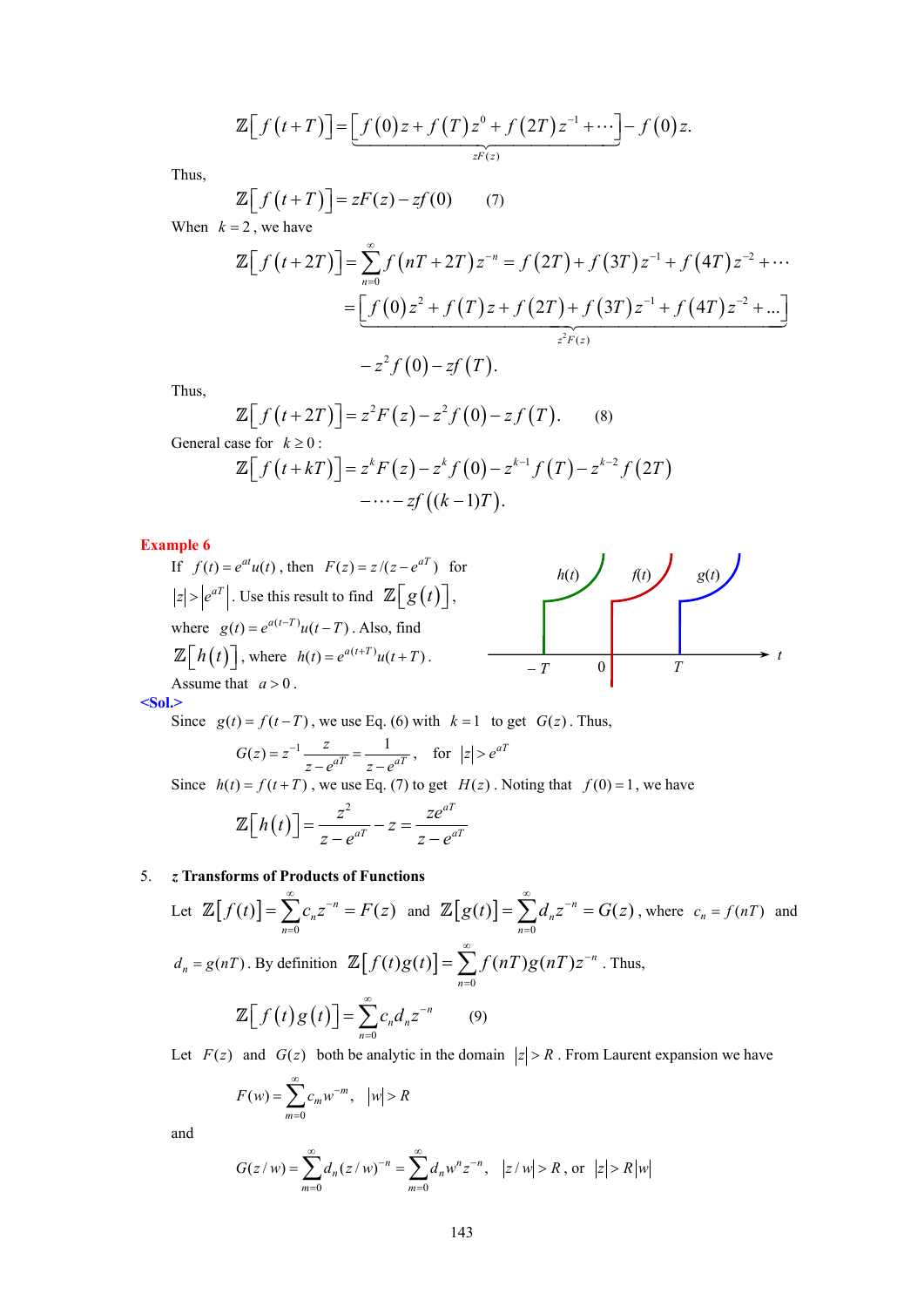Multiplying our series, we have

$$
F(w)G(z/w) = \sum_{m=0}^{\infty} \sum_{n=0}^{\infty} c_m d_n w^{n-m} z^{-n},
$$
 (10)

where we choose  $|w| > R$  and  $|z| > R|w|$ . Refer to the figure shown on the left.

We take  $\rho > R$ , and we place our variable *w* on this circle so that  $|w| = \rho$ . In Eq. (10), we will require that  $|z| > R\rho$ . Hence, the Laurent expansion in Eq. (10) is uniformly convergent in a domain in the *w*-plane containing the circle  $|w| = \rho$ . The following Laurent expansion is also uniformly convergent in this domain:

$$
\frac{1}{2\pi i w} F(w) G(z/w) = \frac{1}{2\pi i} \sum_{m=0}^{\infty} \sum_{n=0}^{\infty} c_m d_n \frac{z^{-n} w^{n-m}}{w}
$$

We can thus integrate this series term by term around  $|w| = \rho$ , so that

$$
\frac{1}{2\pi i} \oint_{|w|=\rho} \frac{f(w)G(z/w)}{w} dw = \frac{1}{2\pi i} \sum_{m=0}^{\infty} \sum_{n=0}^{\infty} \oint_{|w|=\rho} c_m d_n z^{-n} \frac{w^{n-m}}{w} dw.
$$
 (11)

Recalling that

$$
\oint_{|w|=\rho} w^k dw = \begin{cases} 0, & k \neq -1 \\ 2\pi i, & k = -1 \end{cases}
$$

We notice that the integrands on the right in Eq. (11) are zero except when  $n = m$ . Then,

$$
\oint_{|w|=\rho} z^{-n} w^{n-m} / w dw = 2\pi i z^{-n}, \text{ for } n=m
$$

Thus, Eq. (11) becomes

$$
\frac{1}{2\pi i} \oint_{|\omega|=\rho} \frac{F(\omega)G(z/\omega)}{\omega} d\omega = \sum_{n=0}^{\infty} c_n d_n z^{-n}.
$$
 (12)

Comparing the above with Eq. (9), we have our desired result:

$$
\mathbb{Z}\Big[f\big(t\big)g\big(t\big)\Big] = \frac{1}{2\pi i} \oint_{|\omega|=\rho} \frac{F\big(\omega\big)G\big(z/\omega\big)}{\omega} d\omega. \tag{13}
$$

In this integral, we require that  $|z| > R\rho$ , where  $\rho > R$ . Recall that *R* is such that  $F(w)$  and *G(w)* are analytic for  $|w| > R$ .

# **Example 7**

Find  $\mathbb{Z}\left[ te^{at}u(t)\right]$  from Eq. (13).

**<Sol.>** 

Let  $f(t) = tu(t)$  and  $g(t) = e^{at}u(t)$ . Thus, we have

$$
\mathbb{Z}[f(t)] = \frac{Tz}{(z-1)^2} = F(z)
$$

and

$$
\mathbb{Z}[g(t)] = \frac{z}{(z - e^{aT})} = G(z)
$$

Notice that  $F(z)$  is analytic except at  $z = 1$ , while  $G(z)$  is analytic except at  $z = e^{aT}$ . Substituting in Eq. (13), we find

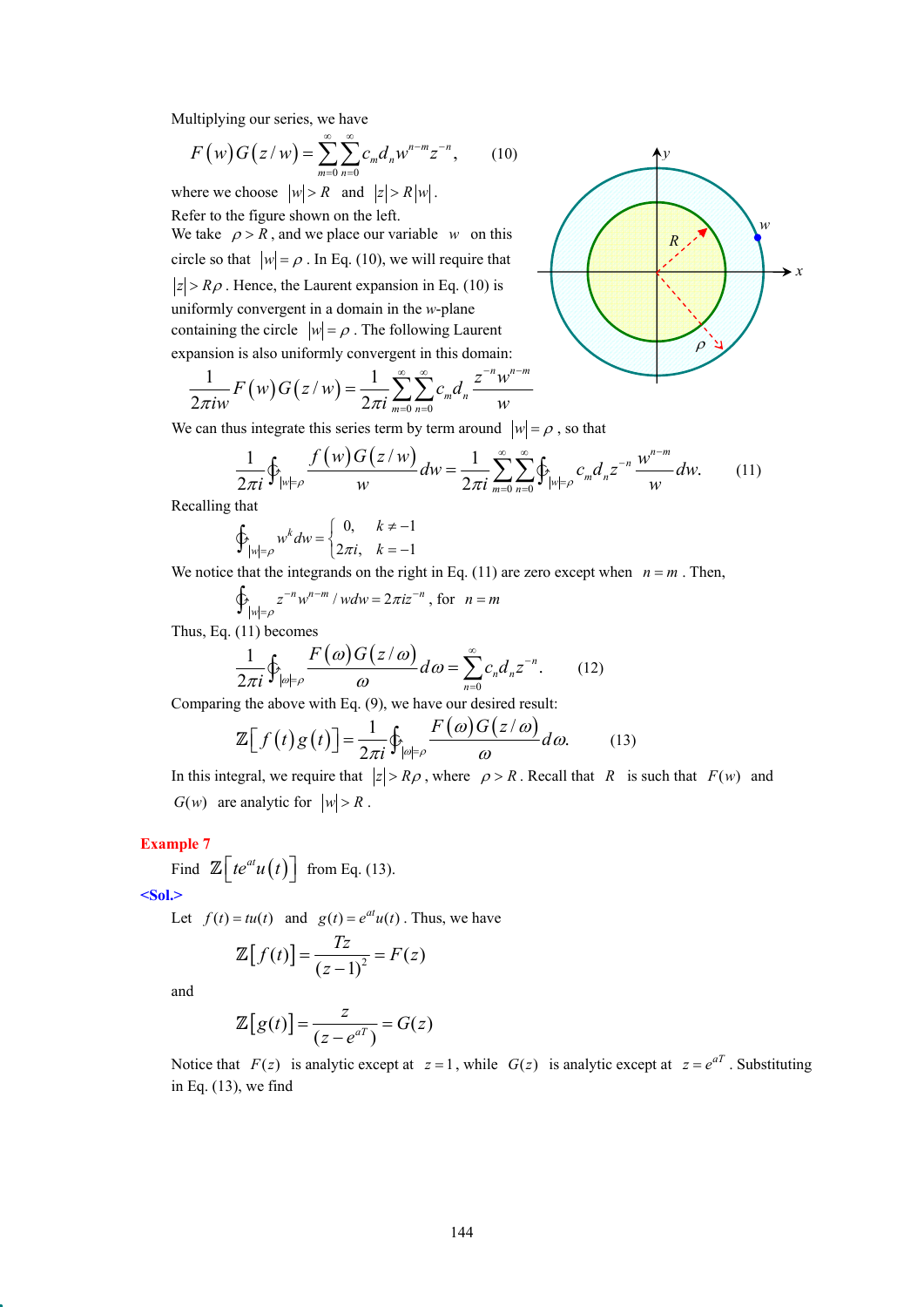$$
\mathbb{Z}\Big[te^{at}u(t)\Big] = \frac{1}{2\pi i}\oint_{|w|=\rho} \frac{Tw}{w(w-1)^2} \frac{z/w}{(z/w-e^{aT})}dw
$$
  
= 
$$
\frac{zT}{2\pi i}\oint_{|w|=\rho} \frac{1}{(w-1)^2} \frac{1}{(z-we^{aT})}dw
$$
 (14)

We require  $\rho > R$ , where *R* is the radius of a circle in the *w*-plane outside which  $F(w)$  and  $G(w)$ are analytic. Thus,  $R > 1$  and  $R > |e^{aT}|$ .

Recall that Eq. (13) is valid for  $|z| > R\rho$ . We have, for *w* lying on or inside the contour  $|w| = \rho$ ,

$$
\left|\omega e^{aT}\right| = |\omega||e^{aT}| \le \rho \left|e^{aT}\right| < \rho R < |z|.
$$

The preceding,  $|we^{aT}| < |z|$ , tell us that  $z - we^{aT} = 0$  can not be satisfied on and inside our contour of integration.

Using the extended Cauchy integral formula, Eq. (14) can be evaluated as

$$
\mathbb{Z}\Big[te^{aT}u(t)\Big]=zT\frac{d}{d\omega}\Big[\frac{1}{z-\omega e^{aT}}\Big]_{\omega=1}=\frac{zTe^{aT}}{\Big(z-e^{aT}\Big)^2}\qquad(15)
$$

**6. Inverse** *z* **Transform of a Product of Two Functions Definition of Convolution** 

$$
f(t)^* g(t) = \sum_{k=0}^{\infty} f(kT) g((n-k)T), \quad n = 0, 1, 2, \cdots \tag{16}
$$

♣ **Commutative property:**

$$
g(t)^* f(t) = \sum_{k=0}^{\infty} g(kT) f((n-k)T) = f(t)^* g(t),
$$

when  $f(t)$  and  $g(t)$  are zero for  $t < 0$ 

• The sum in eq. (16) need to be carried only from  $k = 0$  to  $k = n$ . Let  $h(t) = f(t)^* g(t) = \sum_{k=0}^{\infty} f(kT) g((n-k)T)$ , which defines  $h(t)$  for  $t = nT$ . Now  $(t)$   $\vert = \sum \vert \sum f(kT)g((n-k)T)$  $0 \lfloor k=0$ *n*  $n=0 \lfloor k \rfloor$  $h(t)$ ] =  $\sum_{n=0}^{\infty} \left[ \sum_{r=0}^{\infty} f(kT)g((n-k)T) \right] z^{-k}$  $\mathbb{Z}\big[h(t)\big]=\sum_{n=0}^{\infty}\bigg[\sum_{k=0}^{\infty}f(kT)g((n-k)T)\bigg]$ 

The inner sum needs to be carried out only as far as *n*. Taking  $f(kT) = a_k$  and  $g(jT) = b_j$ , we have

$$
\mathbb{Z}\Big[h(t)\Big] = \sum_{n=0}^{\infty} \sum_{k=0}^{n} a_k b_{n-k} z^{-n}.
$$
 (17)  
\nNow  $\mathbb{Z}\Big[f(t)\Big] = \sum_{k=0}^{\infty} a_k z^{-k} = F(z)$  and  $\mathbb{Z}\Big[g(t)\Big] = \sum_{j=0}^{\infty} b_j z^{-j} = G(z)$ . Thus,  
\n
$$
F(z)G(z) = \sum_{k=0}^{\infty} a_k z^{-k} \sum_{j=0}^{\infty} b_j z^{-j}
$$
\n
$$
= (a_0 + a_1 / z + a_2 / z^2 + \cdots)(b_0 + b_1 / z + b_2 / z^2 + \cdots)
$$
\n
$$
= a_0 b_0 + (a_0 b_1 + a_1 b_0) z^{-1} + (a_0 b_2 + a_1 b_1 + a_2 b_0) z^{-2} + \cdots
$$

Hence, we see that

$$
F(z)G(z) = \sum_{n=0}^{\infty} c_n z^{-n}
$$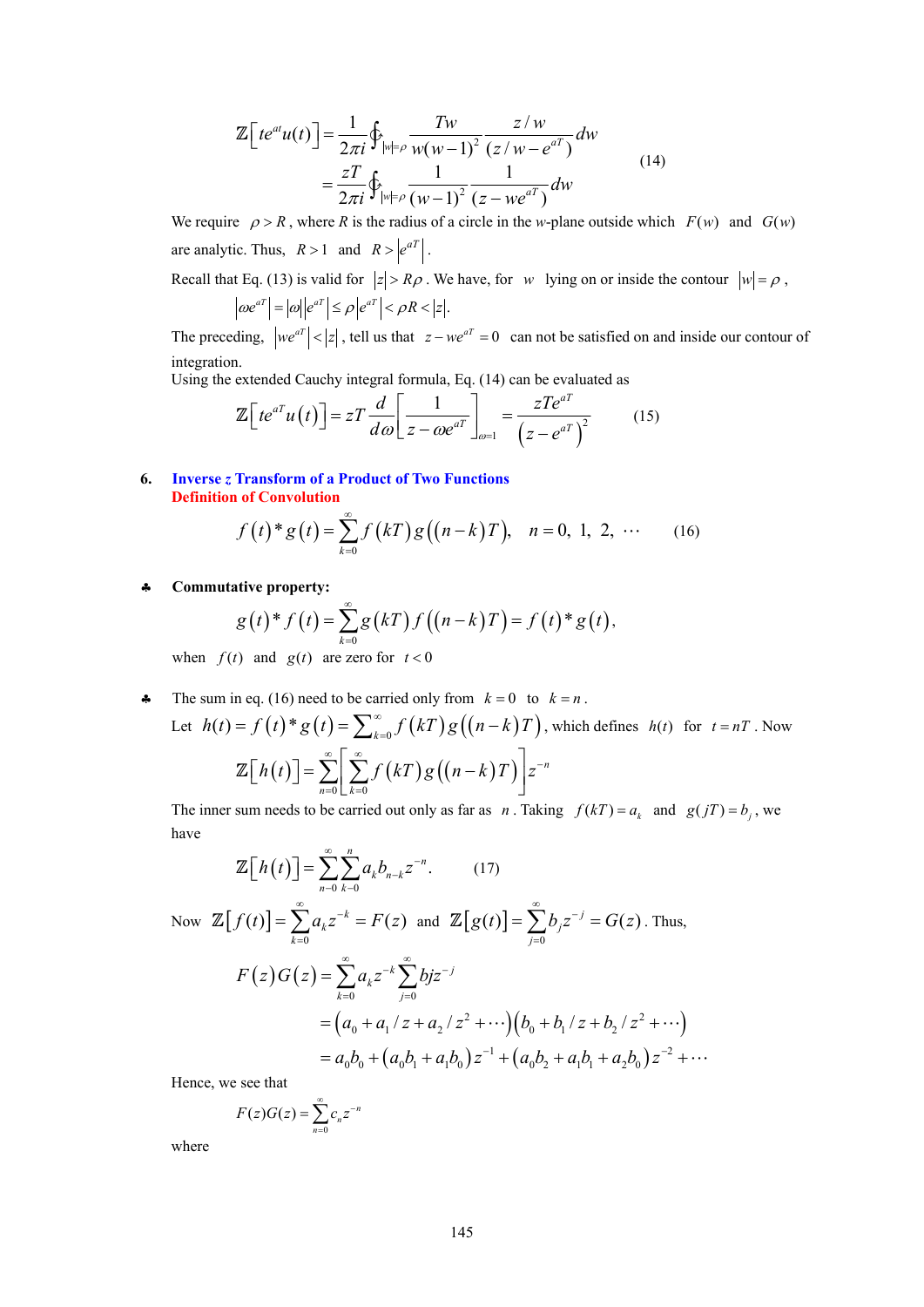$$
c_n = \sum_{k=0}^n a_k b_{n-k}
$$

Comparing this series with Eq. (17), we have, finally,

$$
\mathbb{Z}\big[h(t)\big]=\mathbb{Z}\big[f(t)^*g(t)\big]=F(z)G(z). \qquad (18)
$$

Thus,

*the z transform of the convolution of two functions is the product of the z transform of each function***,**

and, conversely

*the inverse z transform of the product of two functions is the convolution of the inverse transform of each function***.**

#### **Example 8**

Using the concept of convolution, find

$$
\mathbb{Z}^{-1}\left[\frac{z^2}{(z-e^{aT})(z-1)}\right]=h(nT).
$$

**<Sol.>** 

Rewriting the expression in the brackets and using the inverse of Eq. (18), we have

$$
\mathbb{Z}^{-1}\left[\frac{z}{z-e^{aT}}\frac{z}{(z-1)}\right]=f(t)^*g(t),
$$

where

$$
f(nT) = \mathbb{Z}^{-1} \left[ \frac{z}{z - e^{aT}} \right]
$$
 and  $g(nT) = \mathbb{Z}^{-1} \left[ \frac{z}{z - 1} \right].$ 

Recalling that

$$
\mathbb{Z}^{-1}\left[\frac{z}{(z-1)}f(t)\right] = u(t)
$$

and

$$
\mathbb{Z}^{-1}\left[\frac{z}{(z-e^{aT})}\right] = e^{at}u(t)
$$

where  $t = nT$  in both cases.

Taking  $f(nT) = e^{anT} u(nT)$  and  $g(nT) = u(nT)$  and performing their convolution, we get

$$
h(nT) = \sum_{k=0}^{\infty} e^{akT} u((n-k)T).
$$

Now  $u((n-k)T) = 0$  for  $k > n$  and  $u((n-k)T) = 1$  for  $n \ge k$ . We can thus rewrite the preceding as

$$
h(nT) = \sum_{k=0}^{n} e^{akT} = \sum_{k=0}^{n} (e^{aT})^{k}.
$$

Recalling that  $\sum_{k=0}^{n} p^k = (1 - p^{k+1})/(1-p)$ , and taking  $p = e^{aT}$ , we have

$$
h(nT) = \frac{1 - e^{a(n+1)T}}{1 - e^{aT}} = \mathbb{Z}^{-1} \left[ \frac{z^2}{(z - e^{aT})(z - 1)} \right]
$$

# **7. Difference Equation and the** *z* **Transform**

Let  $f(nT)$  be a function defined for  $n = 0, 1, 2, \cdots$ , and assume  $T > 0$ . Find the closed-form of the solution of the equation

$$
f((n+1)T)-2f(nT)=0.
$$

given that  $f(0) = 1$ .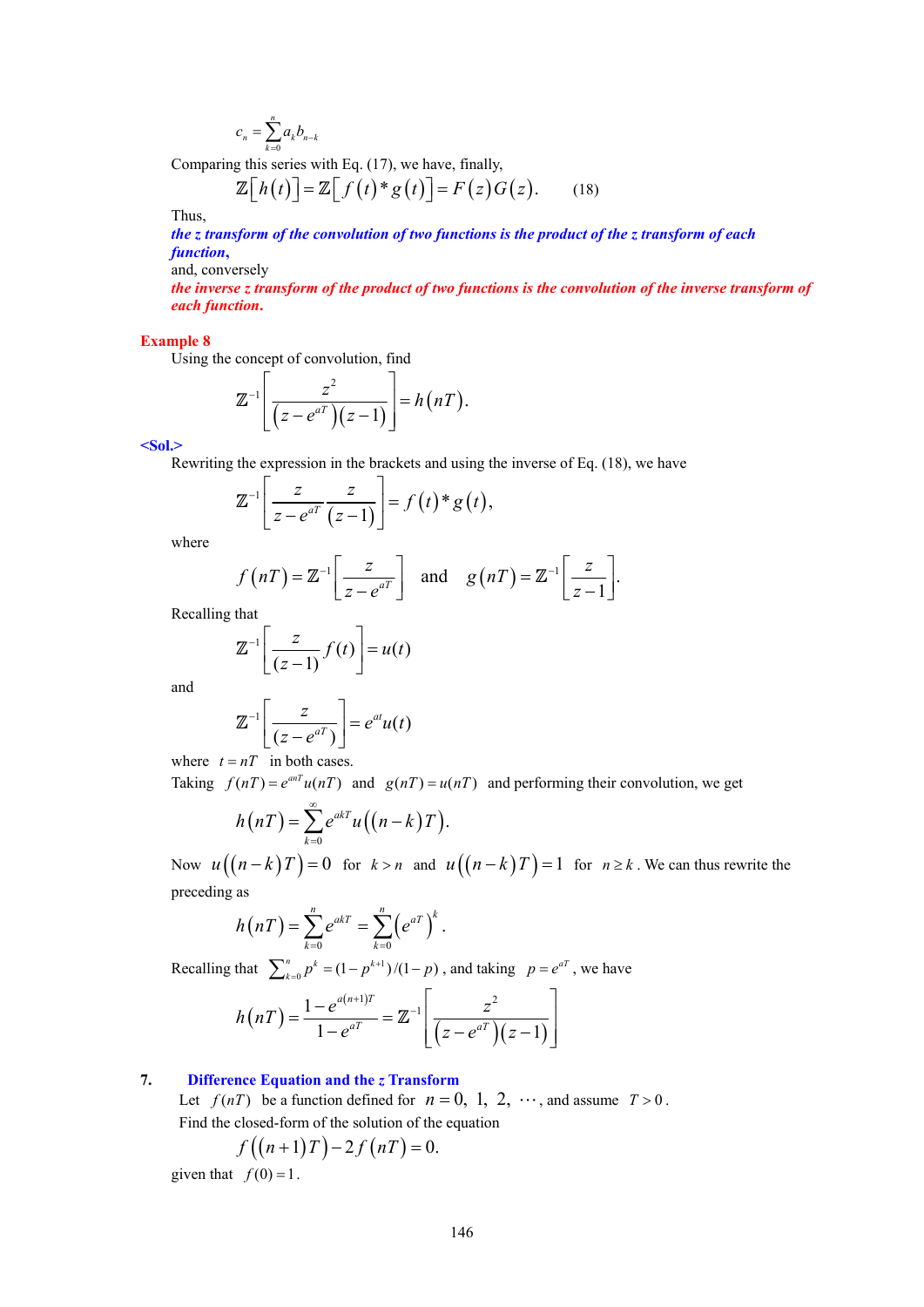### 1) **Method I:**

Put  $n = 0$ ,  $f(0) = 1$  and obtain  $f(T) = 2$ . Then putting  $n=1$ ,  $f(T)=2$ , we get  $f(2T)=4$ . Continuing in this way, we find  $f(nT) = 2^n$ ,  $n = 0, 1, 2, ...$ 

### 2) **Method II:** *z***-transform**

We perform a z transform on both sides of the given equation taking  $t = nT$ ,  $\mathbb{Z}[0] = 0$ ,

 $2\mathbb{Z}[f(nT)] = 2F(z)$ . With  $f(0) = 1$ , from the translation formula, we have

$$
\mathbb{Z}\big[f\big((n+1)T\big)\big]=zF(z)-z
$$

Thus, the transformed equation,

$$
\mathbb{Z}\Big[f\big((n+1)T\big)\Big]-2\mathbb{Z}\Big[f\big(nT\big)\Big]=\mathbb{Z}\Big[0\Big]
$$

becomes

$$
zF(z) - z - 2F(z) = 0
$$

Hence, we obtain

$$
F(z) = \frac{z}{z - 2}
$$

To obtain  $f(nT)$ , we have

$$
F(z) = \frac{1}{1 - 2/z} = 1 + \frac{2}{z} + \frac{4}{z^{2}} + \frac{8}{z^{3}} + \dots = \sum_{n=0}^{\infty} f(nT) z^{-n}.
$$

Thus,

$$
f(nT)=2^n.
$$

#### ♣ **General form of the linear difference equation:**

 $a_0 f(t+NT) + a_1 f(t+(N-1)T) + a_2 f(t+(N-2)T) + \cdots + a_N f(t) = g(t).$  (19) Here,  $t = nT$ ,  $n = 0, 1, 2, \cdots$ , and  $g(t)$  must be defined for these values of *t*. *N* is an integer  $\geq N$ .

#### **Example 9**

The Fibonacci sequence of numbers was first described in the early thirteenth century by the Italian mathematician Leonardo Fabonacci (1170-1250). The sequence is  $0, 1, 1, 2, 3, 5, 8, 13, 21, 34, \ldots$ Each element of the sequence is the sum of the two preceding elements. Fabonacci described these numbers in the solution of a problem in the growth of a rabbit population. The numbers arise also in plant growth, puzzles, and in aesthetics. For  $n \ge 0$ , the *n*th element of the sequence,  $f(n)$ , satisfies the difference equation  $f(n+2) = f(n+1) + f(n)$ , or

$$
f(n+2) - f(n+1) - f(n) = 0 \tag{20}
$$

The preceding is of the form shown in Eq. (19) if we take  $T=1$ ,  $N=2$ ,  $a_0=1$ ,  $a_1=-1$ ,  $a_2=-1$ . Note that  $f(0) = 0$ ,  $f(1) = 1$ ,  $f(2) = 1$ , etc. Our problem is to find a closed-form solution of Eq. (20) by using *z* transform.

**<Sol.>** 

Taking the 
$$
z
$$
 transform of Eq. (20), we have

$$
\mathbb{Z}[f(n+2)] - \mathbb{Z}[f(n+1)] - \mathbb{Z}[f(n)] = 0
$$
  
With  $T = 1$ ,  $f(0) = 0$ ,  $f(1) = 1$ , we obtain

$$
\mathbb{Z}[f(n+1)] = zF(z)
$$

and

$$
\mathbb{Z}[f(n+2)] = z^2 F(z) - z
$$

Substituting these into our transformed equation, we have

 $z^2 F(z) - z - zF(z) - F(z) = 0$ 

from which we obtain

$$
F(z) = \frac{z}{z^2 - z - 1}
$$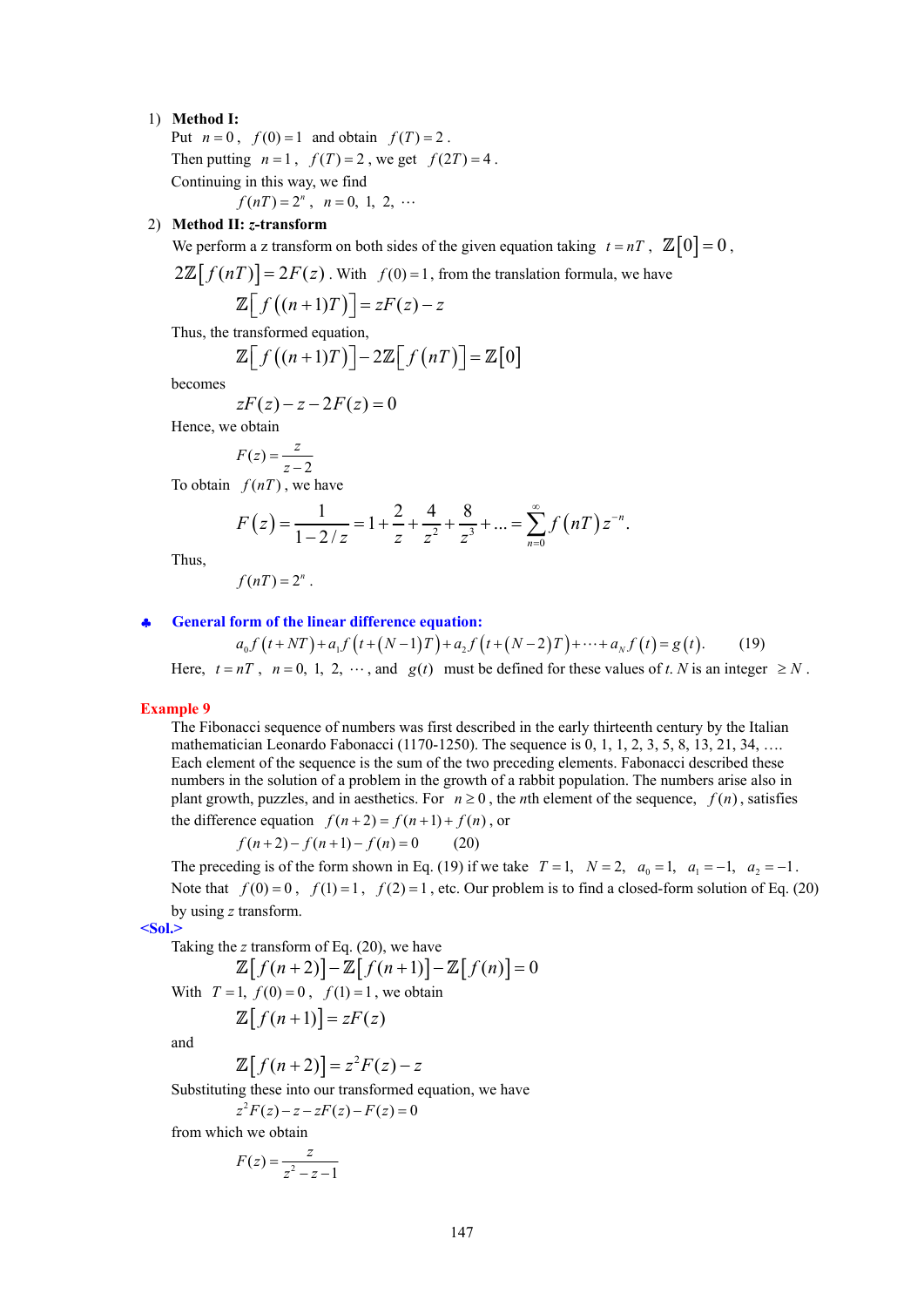We expand the preceding in a Laurent series containing *z* to only nonpositive powers. Partial fraction are handy here. Thus,

$$
F(z) = \frac{z}{z^2 - z - 1} = \frac{1}{\sqrt{5}} \left[ \frac{(1 + \sqrt{5})/2}{z - (1 + \sqrt{5})/2} - \frac{(1 - \sqrt{5})/2}{z - (1 - \sqrt{5})/2} \right]
$$

Each fraction can be expanded in negative powers of *z* , and we obtain

$$
F(z) = \sum_{n=0}^{\infty} c_n z^{-n}, \quad |z| > (1 + \sqrt{5})/2
$$

where

$$
c_n = \frac{1}{\sqrt{52^n}} \Big[ (1 + \sqrt{5})^n - (1 - \sqrt{5})^n \Big]
$$

Since  $c_n = f(n)$ , the problem is solved. For example, the 20<sup>th</sup> Fabonacci number ( $n = 20$ ) is 6765.

#### 8. **MATLAB and** *z* **Transform**

- 1) Symbolic Mathematics Toolbox in MATLAB
- 2) MATLAB functions: **ztrans** and **iztrans**
- **H.W. 1** Show that Ln( $z/(z-1)$ ) is analytic in a cut plane defined by the branch cut  $y = 0$ ,  $0 \le x \le 1$ . Expand this function in a Laurent series valid for  $|z| > 1$ , and use your result to show that

$$
\mathbb{Z}\bigg[\frac{T}{t}u(t-T)\bigg]=\text{Ln}\big(z/(z-1)\big)
$$

We define  $u(t-T)/t = 0$  when  $t = 0$ .

【本題摘自:**A. David Wunsch,** *Complex Variable with Applications***, 3rd ed., Problem 12, Exercise 5.8, Pearson Education, Inc., 2005.**】

**H.W. 2** Show that

$$
\mathbb{Z}[\sin(\alpha t)] = \frac{z \sin(\alpha T)}{z^2 - 2z \cos(\alpha T) + 1}, \quad |z| > 1, \quad \alpha \quad \text{is real.}
$$

【本題摘自:**A. David Wunsch,** *Complex Variable with Applications***, 3rd ed., Problem 3, Exercise 5.8, Pearson Education, Inc., 2005.**】

**H.W. 3** (a) If  $\mathbb{Z}[f(t)] = F(z)$ , show that

$$
\mathbb{Z}\big[e^{\beta t}f(t)\big]=F(ze^{-\beta T})
$$

(b) Use the preceding result and the result of **H.W. 2** to show that

$$
\mathbb{Z}\Big[e^{\beta t}\sin(\alpha t)\Big]=\frac{ze^{\beta T}\sin(\alpha T)}{z^2-2ze^{\beta T}\cos(\alpha T)+e^{\beta T}}, \quad |z|>e^{\beta T}, \quad \text{and} \quad \alpha, \ \beta \text{ real}
$$

【本題摘自:**A. David Wunsch,** *Complex Variable with Applications***, 3rd ed., Problem 16, Exercise 5.8, Pearson Education, Inc., 2005.**】

**H.W. 4** If  $\mathbb{Z}[f(t)] = F(z)$ , where  $F(z)$  is analytic for  $|z| > R$ , show that

$$
f(nT) = \frac{1}{2\pi i} \oint_C F(z) z^{n-1} dz
$$

where *C* is the circle  $|z| = R_0$ ,  $R_0 > R$ . *C* can also be any closed contour into which  $|z| = R_0$  can be deformed, by the principle of deformation of contours.

【本題摘自:**A. David Wunsch,** *Complex Variable with Applications***, 3rd ed., Problem 17, Exercise 5.8, Pearson Education, Inc., 2005.**】

**H.W. 5** The gamma function, written  $\Gamma(z)$ , is an important analytic function of a complex variable and is treated at some length in next chapter. Here, as a prelude, we see its connection to the *z* transform.